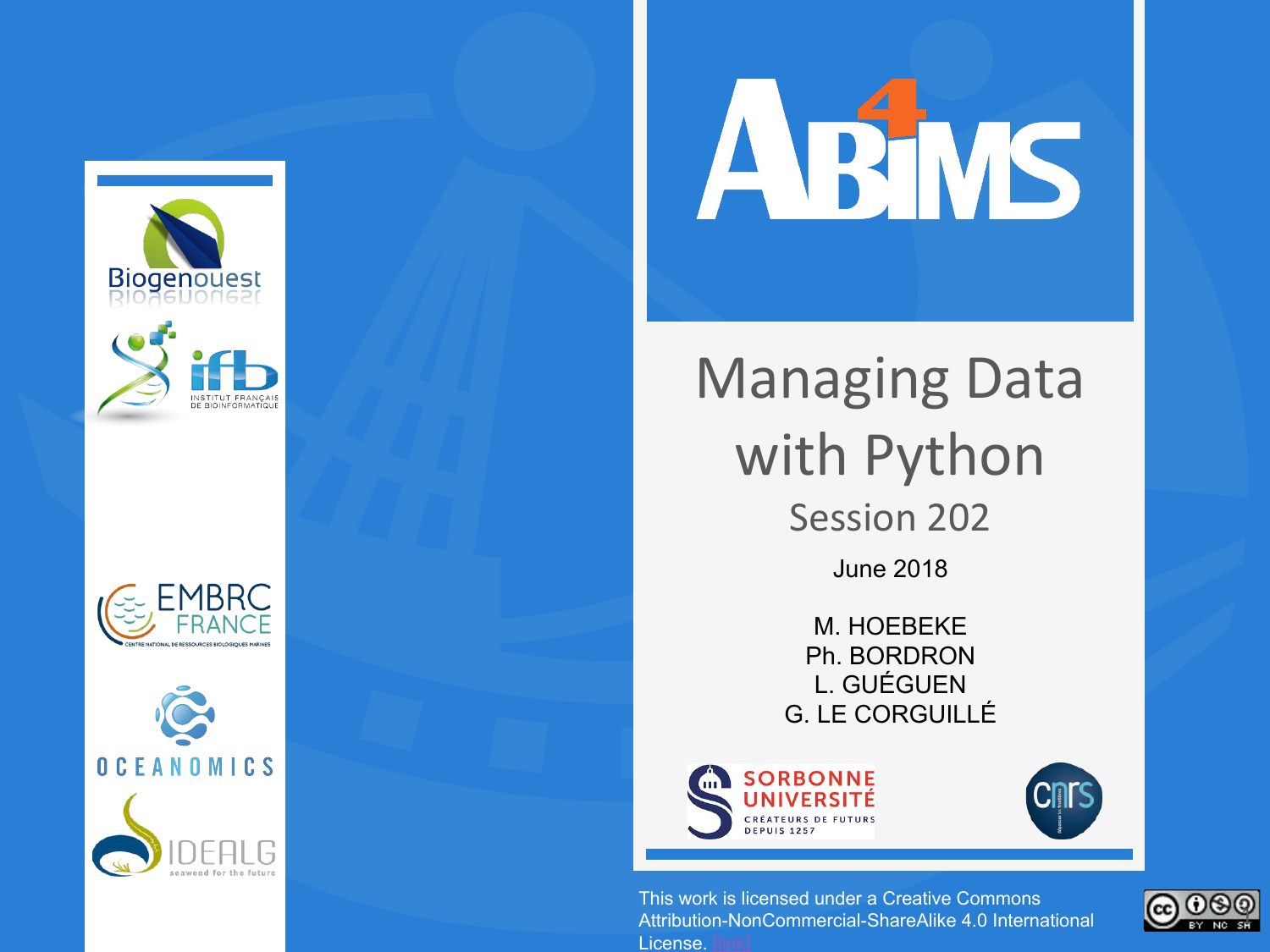

## **PINS Outline : Session 2**

### **Using Domain Specific Modules**

- 1. The BioPython Toolkit
- 2. Processing Sequence Data
- 3. Running BLAST and Processing Results
- 4. Accessing Remote Resources
- 5. Working with Graph Structures
- 6. Putting it all Together

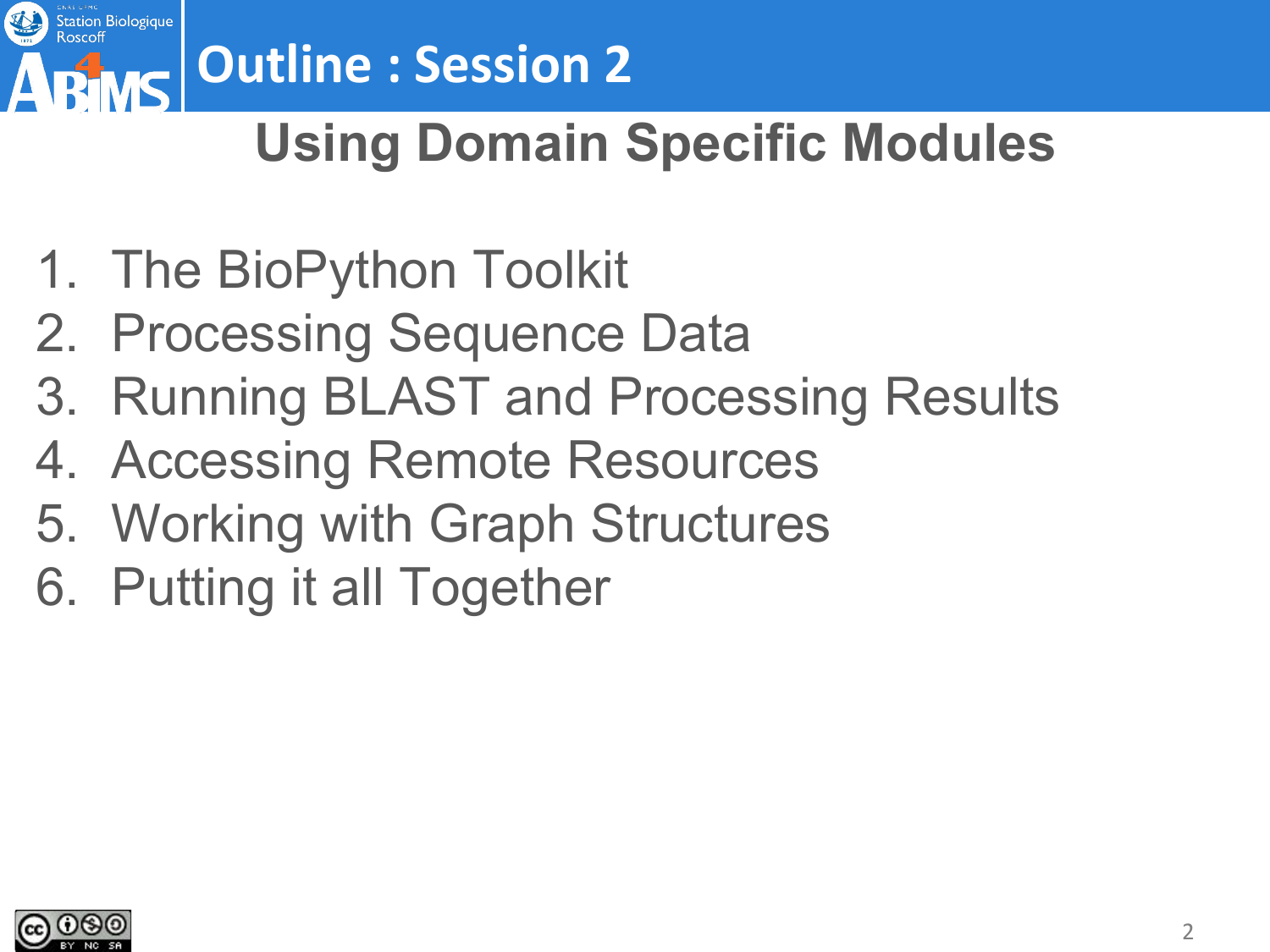

# **Outline : Session 2**

### **Using Domain Specific Modules**

- 1. The BioPython Toolkit
- 2. Processing Sequence Data
- 3. Running BLAST and Processing Results
- 4. Accessing Remote Resources
- 5. Working with Graph Structures
- 6. Putting it all Together

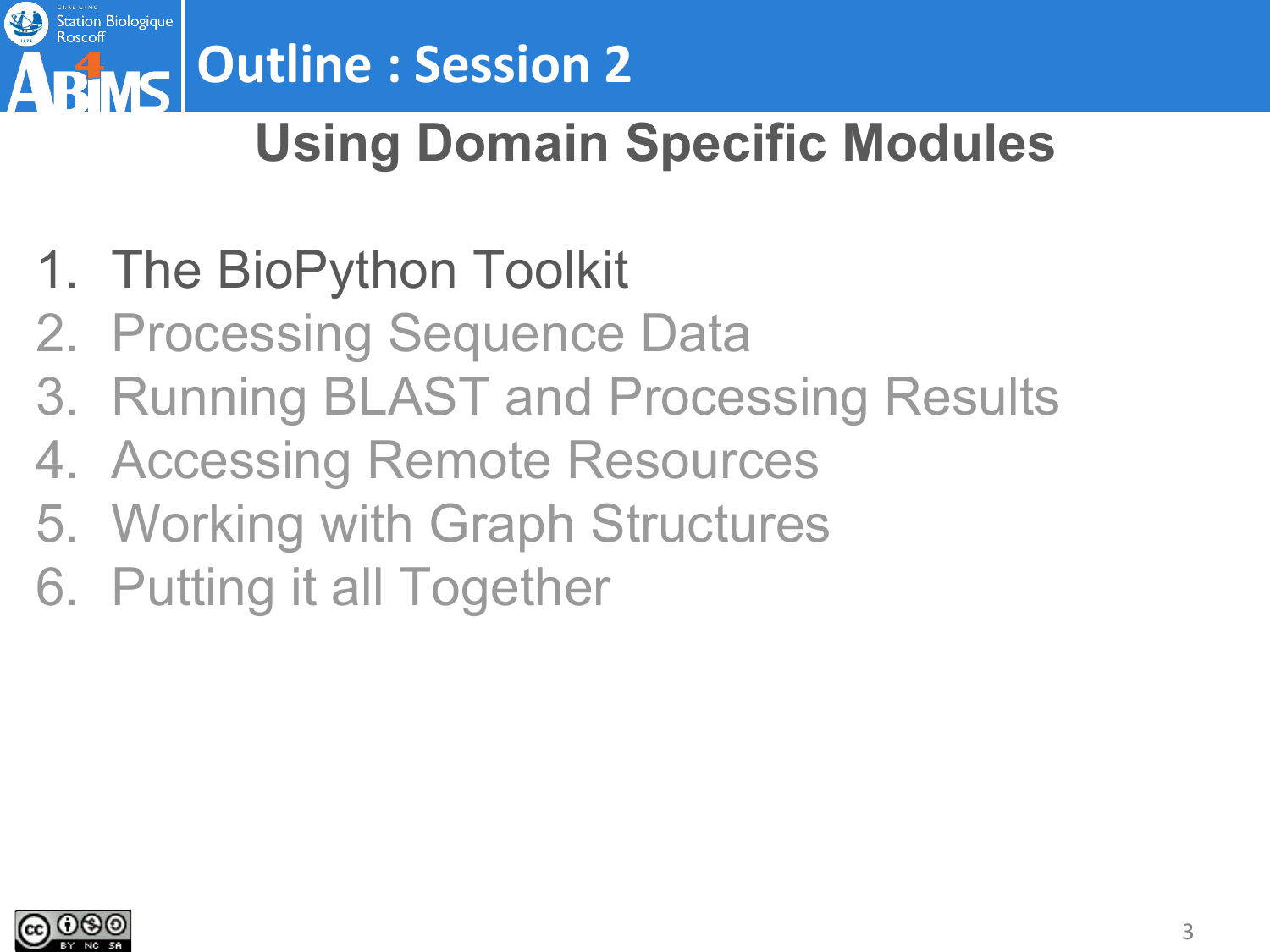

# **The biopython toolkit**

**As the Python-savvy bioinformatics community gained momentum, the will to build a BioPerl-like toolkit in Python became prevalent.The first announcement of the availability of a BioPython set of modules goes back to 2000. The latest release is biopython-1.71 dating from April 2017.**

**The project's entry point is:**

**<http://www.biopython.org>**

**The bulk of BioPython's features cover biological sequences:** 

- **- Reading and writing sequences using standard file formats**
- **- Manipulating sequence annotations**
- **- Parsing output from ubiquitous bioinformatics tools (Blast, clustalw)**
- **- Interacting with remote servers (NCBI-Blast, UniProt, ProSite)**

**But it also provides tools to work with protein 3D structures or with phylogenetics trees. Clustering functions are provided as well, but it remains to be determined where they fit in wrt to dedicated clustering packages like scikit-learn.**

**Unsurprisingly, BioPython is heavily object-oriented.**

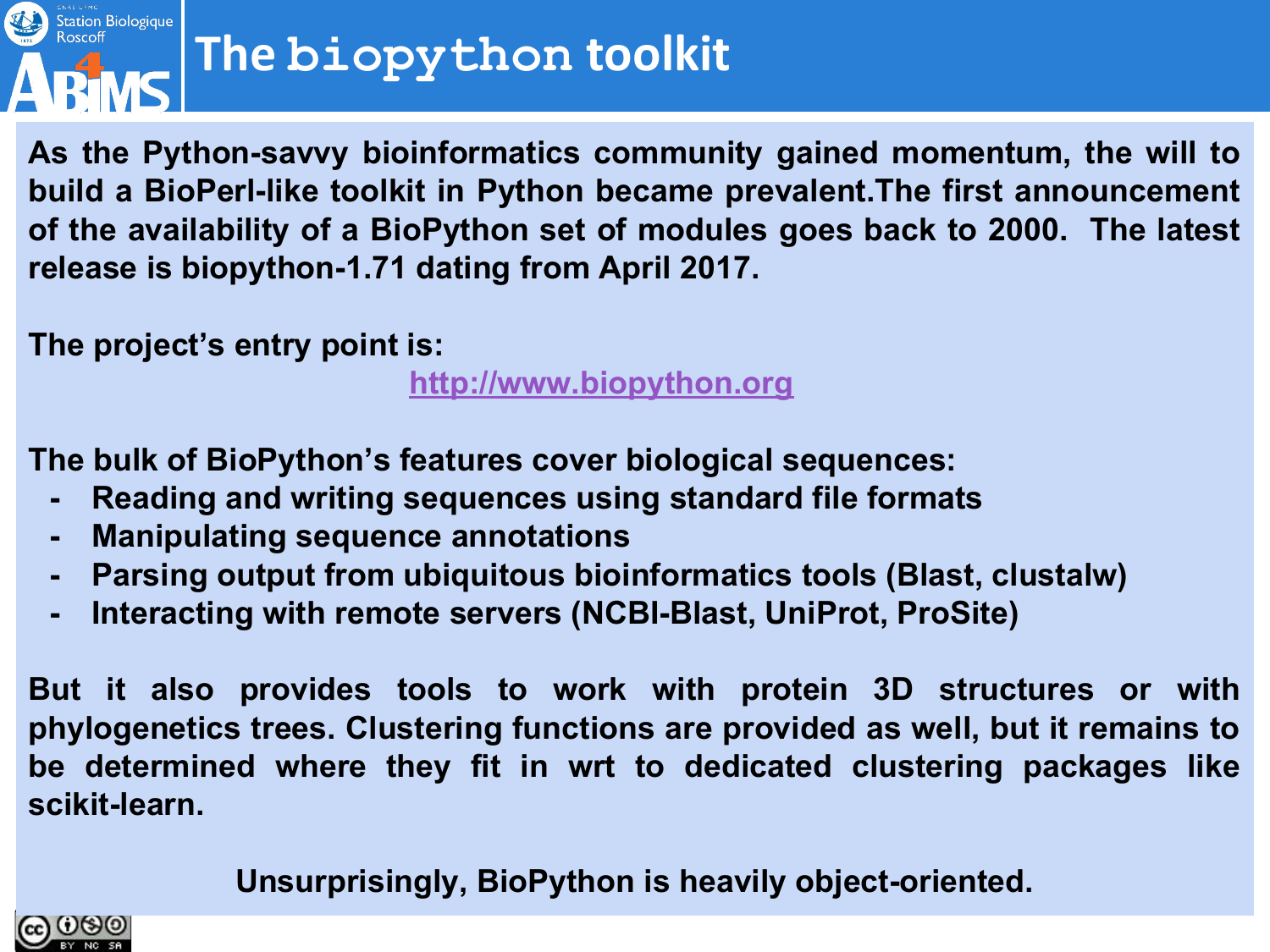

# **Outline : Session 2**

### **Using Domain Specific Modules**

- 1. The BioPython Toolkit
- 2. Processing Sequence Data
- 3. Running BLAST and Processing Results
- 4. Accessing Remote Resources
- 5. Working with Graph Structures
- 6. Putting it all Together

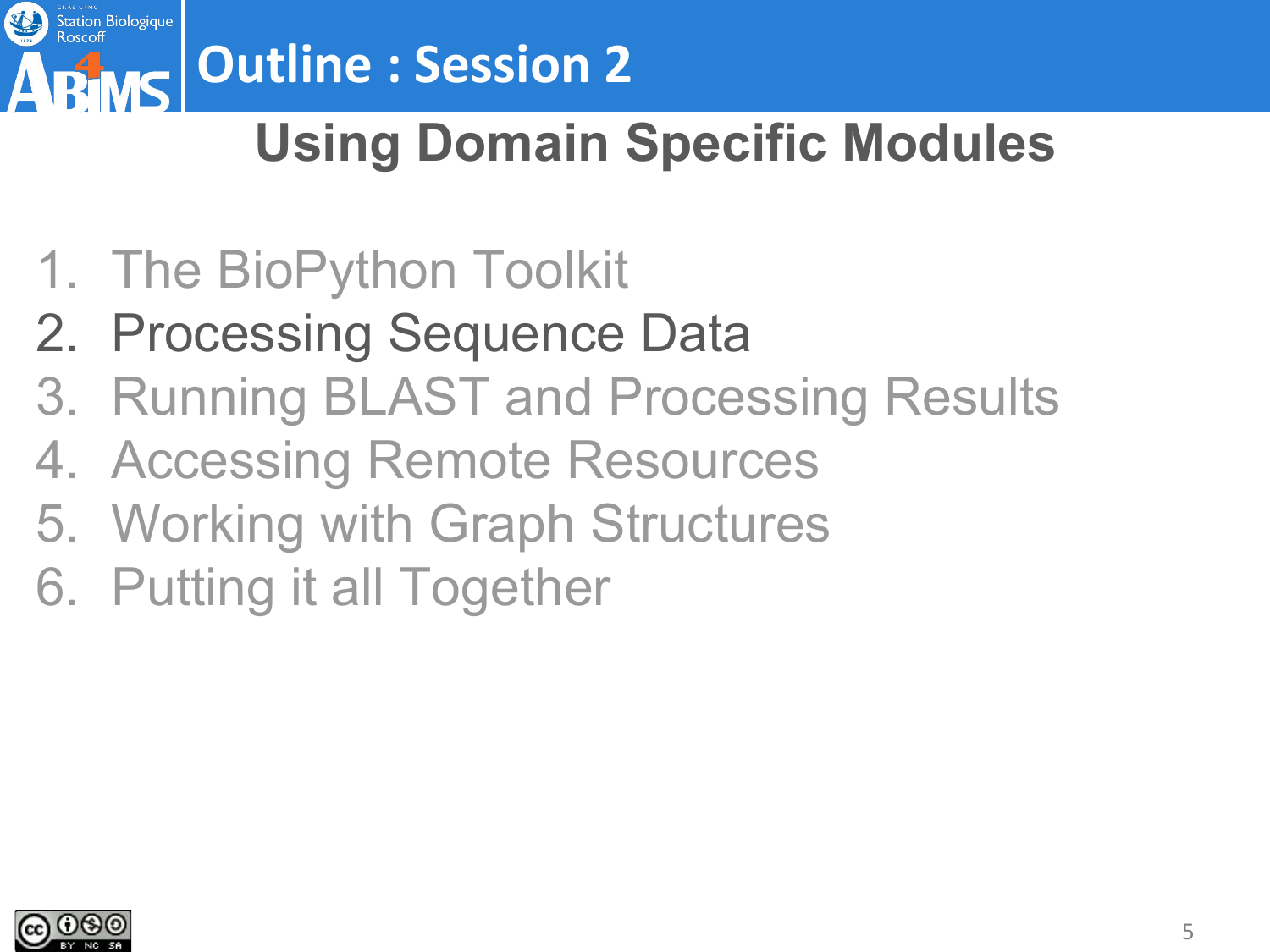### Station Biologique<br>Roscoff **DEMC**

### **The biopython toolkit : reading sequences**

**Reading sequences in BioPython relies on parse() method of the SeqIO module, which needs two arguments: a filename with the sequence date, and a format name.**

**The complete list of recognized formats and their name to use in BioPython is available on the Wiki dedicated to SeqIO:**

**<http://biopython.org/wiki/SeqIO>**

**Most frequently used format identifiers for sequences are: fasta, genbank (or gb), embl, swiss. FastQ sequence files are also supported in various dialects: fastq (or fastq-sanger), fastq-solexa, fastq-illumina. GFF is not yet part of the BioPython release, more on this later.**

**The parse() method will return an** *iterator* **to loop over each entry in the file. Entries are SeqRecord objects.**

```
import Bio.SeqIO
(…)
with open('mysequencedata.faa') as seqfile :
   for record in Bio.SeqIO.parse(seqfile,'fasta'):
       print(record.id)
```
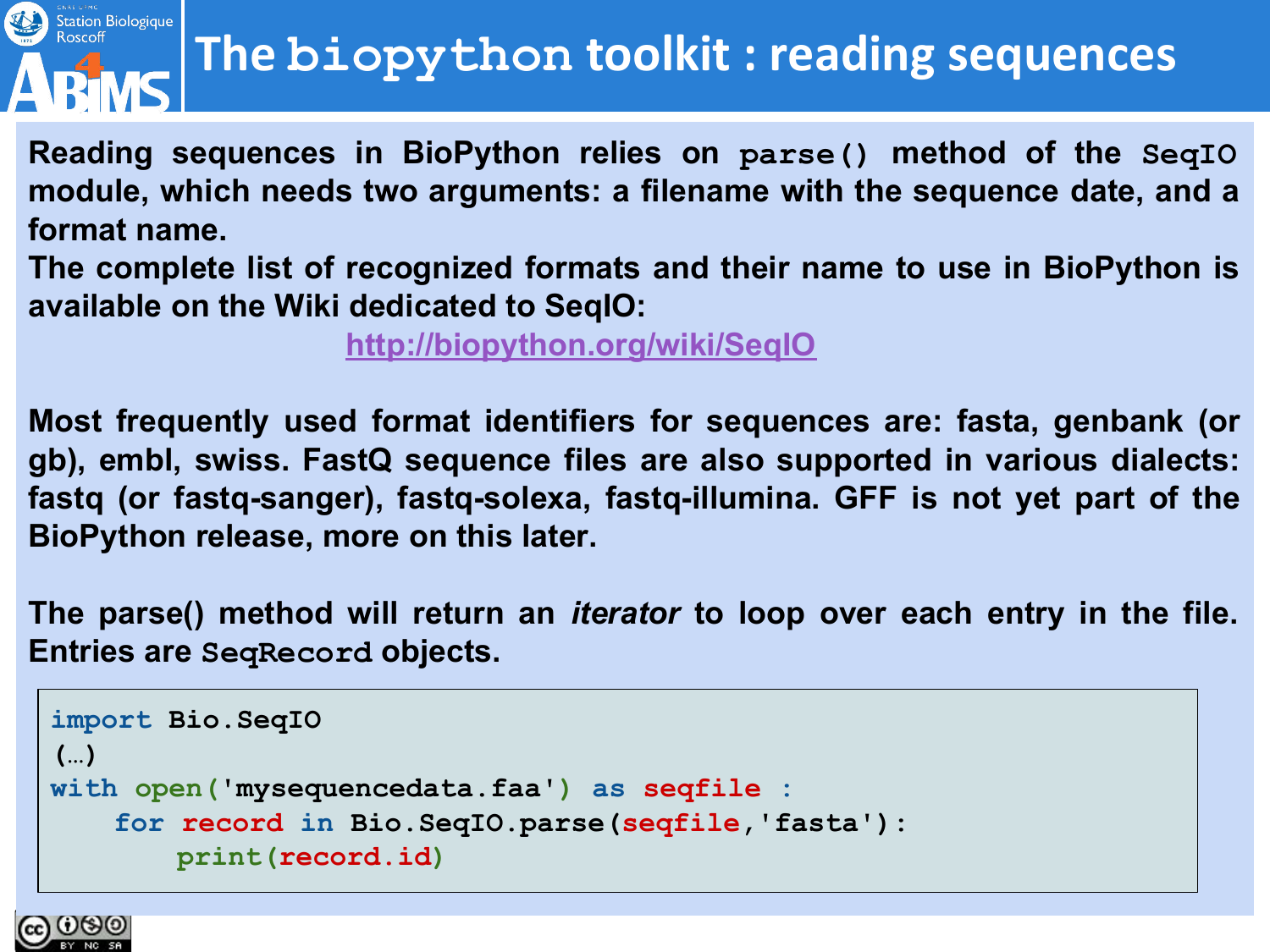

### **The biopython toolkit : SeqRecord objects**

**The Bio.SeqRecord.SeqRecord class is \*the\* class for manipulating sequence objects. Its main attributes are :**

- **- SeqRecord.id : the sequence identifier (a string)**
- **- SeqRecord.seq : the actual sequence (a Bio.Seq.Seq object)**
- **- SeqRecord.annotations : the sequence annotations (a Python dictionary, whose values are mainly strings)** More on these later
- **- SeqRecord.features: the sequence features (a list of Bio.SeqFeature.SeqFeature objects)**

```
import Bio.SeqIO
(…)
for record in Bio.SeqIO.parse('mysequencedata.faa','fasta'):
   print(record.id)
```
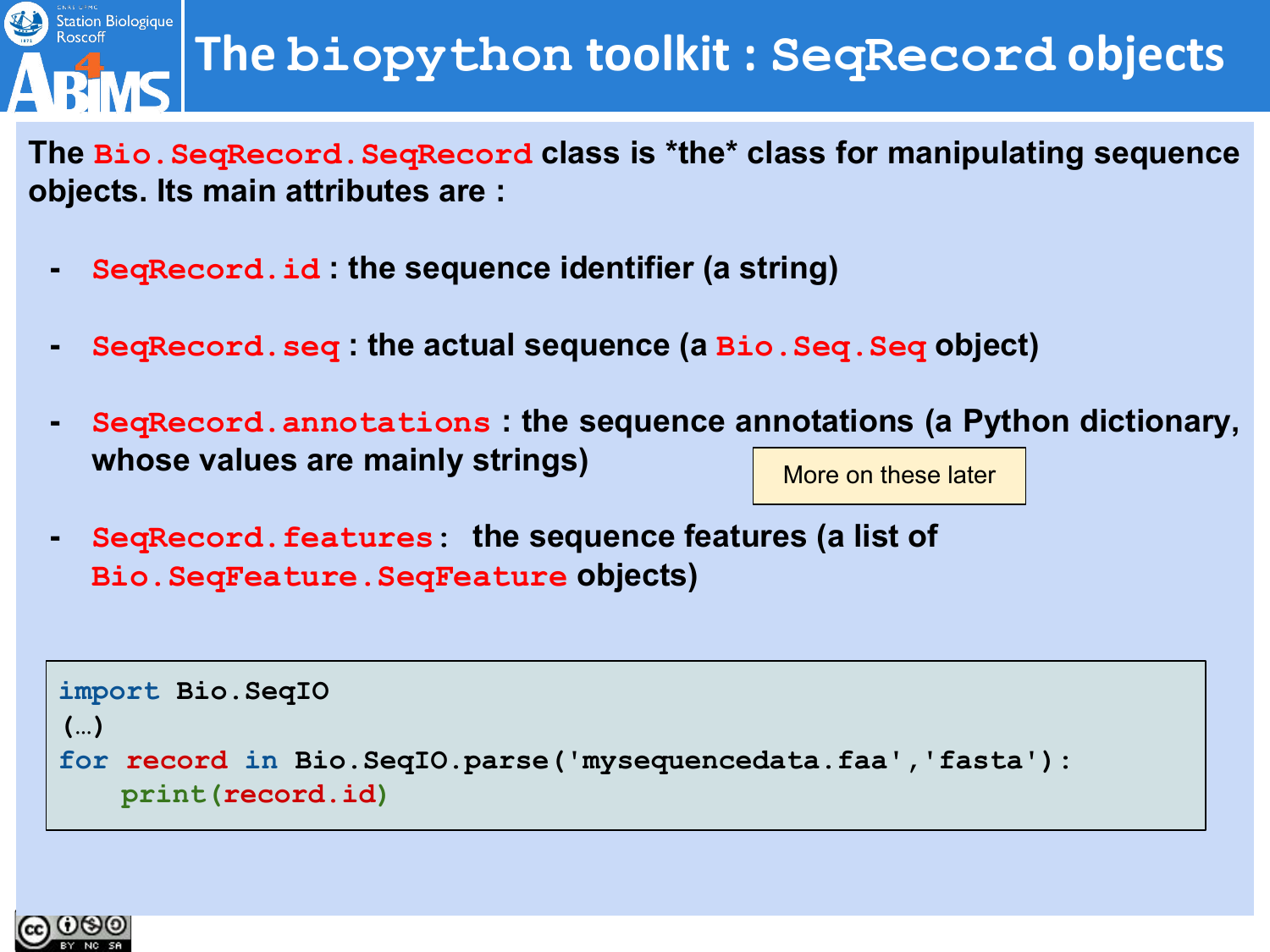

### **The biopython toolkit : Seq objects**

**The Bio.Seq.Seq holds the actual sequence, as well as information about the sequence alphabet.** 

**Moreover, it provides methods to extract sequence portions or to compute the reverse or reverse complement of a sequence. Depending on the nature of the sequence, translation or reverse transcription functions can also be used. Finally, ungapped version of sequences can also be built.**



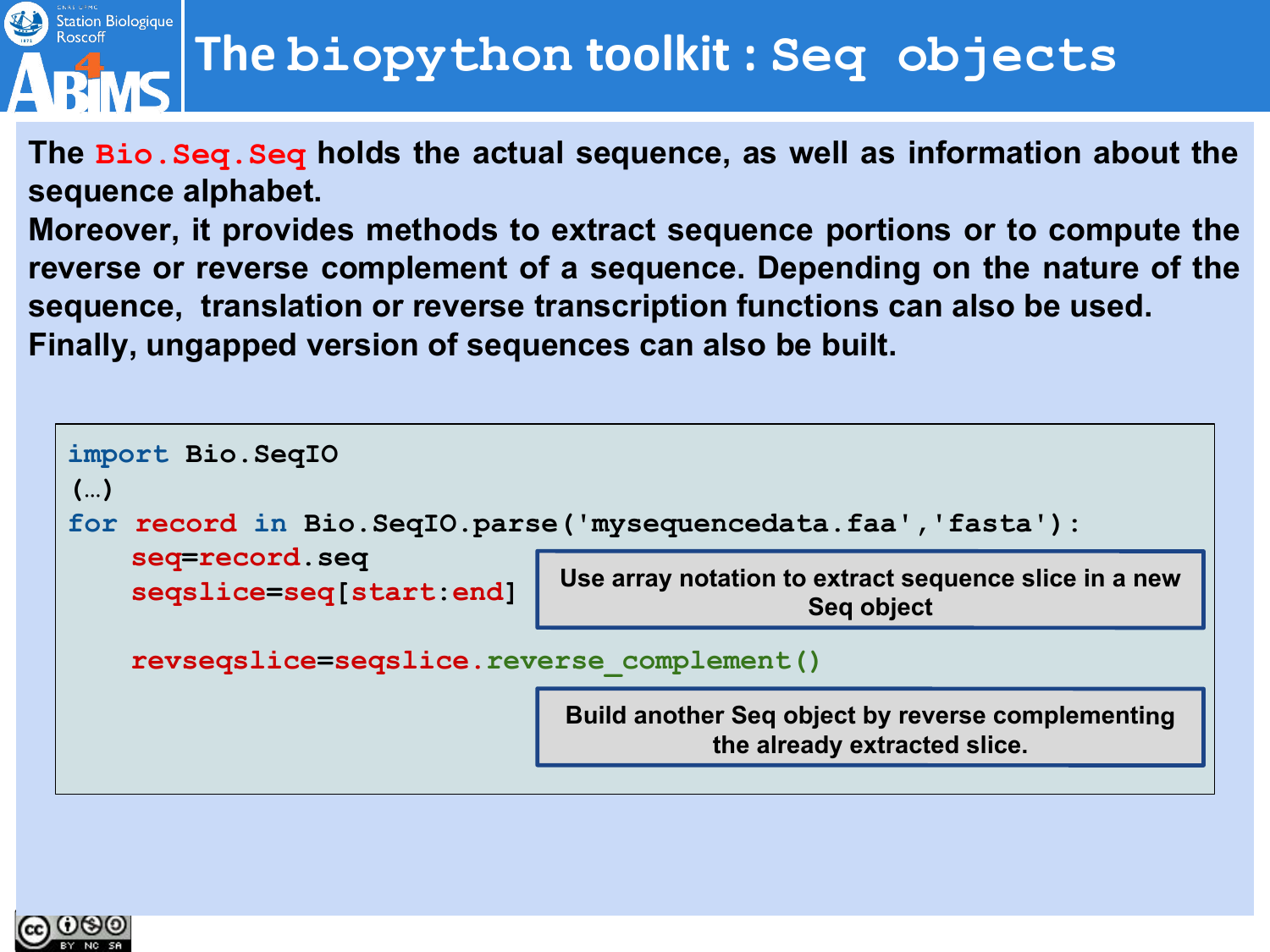### **The biopython toolkit : Seq objects**

- **Bio.Seq.Seq instances can also be built from scratch. The constructor method takes as arguments:**
	- **- A string with the sequence's letters**
	- **- The name of the alphabet necessary to define which type of sequence the object belongs to.**

#### **The most frequently used alphabets are :**

- **- Bio.Alphabet.ProteinAlphabet**
- **- Bio.Alphabet.DNAAlphabet**
- **- Bio.Alphabet.RNAAlphabet**

**The module also provides for degenerate or ambiguous alphabets.**

#### **Ex.: Building a new protein sequence.**

```
import Bio.Seq.Seq
import Bio.Alphabet
(…)
newseq=Bio.Seq.Seq('ZZREZRLVLVPERLPSQSD',
                   Bio.Alphabet.ProteinAlphabet())
```


Station Biologique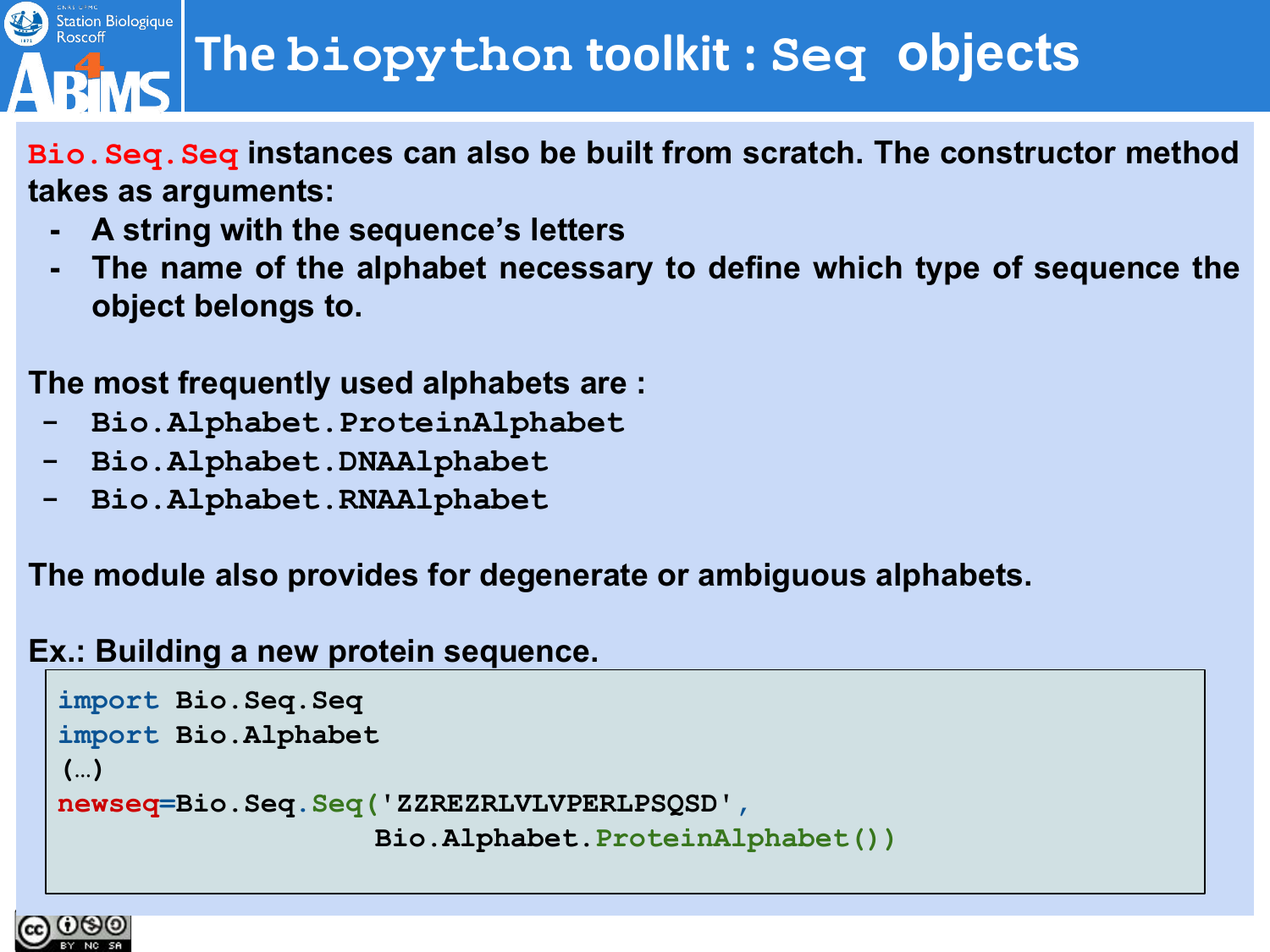

#### **Exercise 0**

**- Create a new virtual environment called biopythonvenv (based on Python 3.6)**

**- Install the biopython package in this virtual environment.**

**- Change your project settings in order to use this virtualenvironment instead of the previous one**

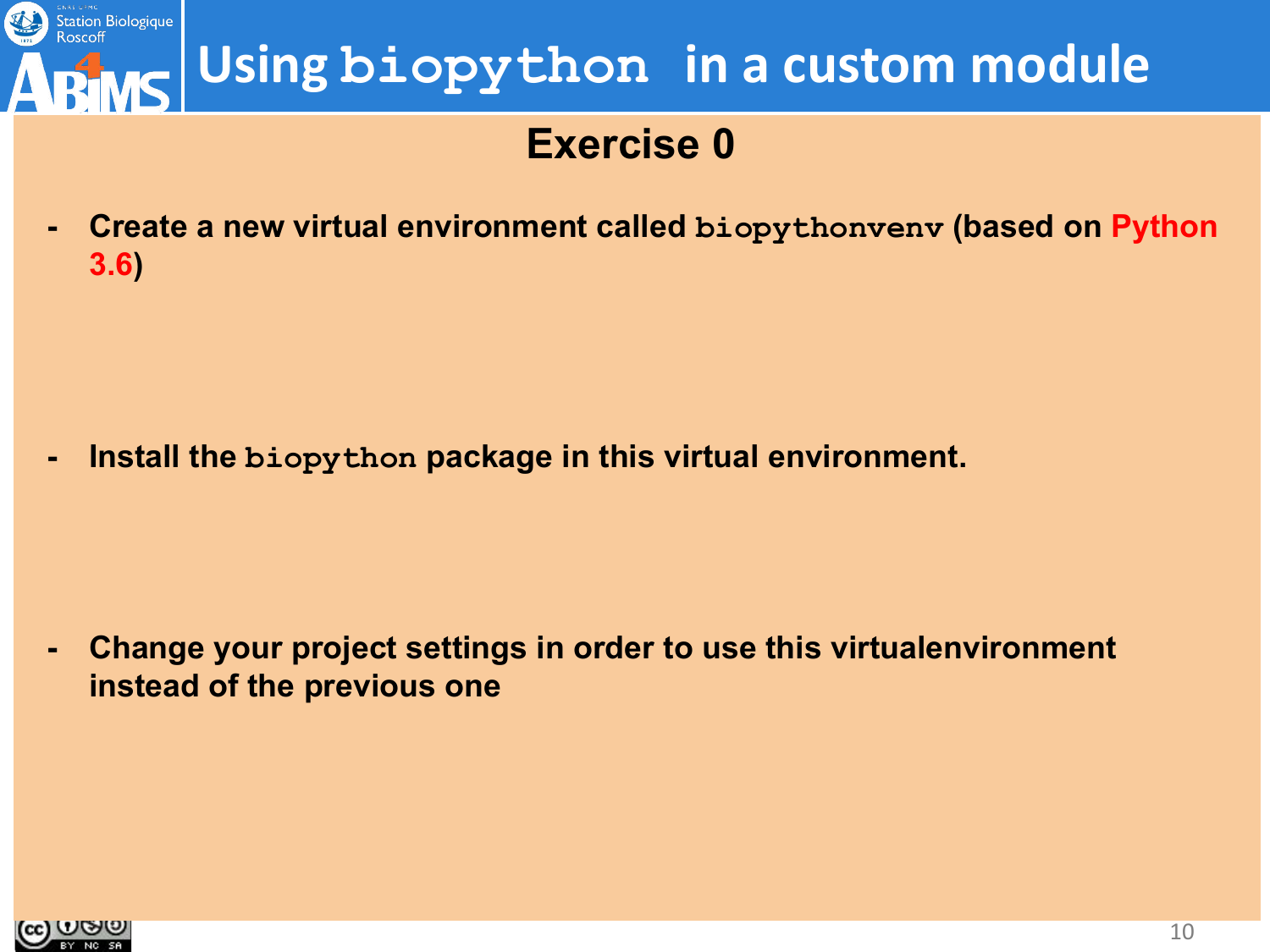### **Using biopython in a custom module**

#### **Exercise 8**

- **- Create a new directory src/ex208**
- **- Create a new file fastadataextractor.py defining a class FastaDataExtractor with :**
	- **- A parseFile method parsing a (multi-)fasta file.**
	- **- A getAllFastaIds method returning the alphabetically ordered list of identifiers read from the file.**
- **- Use BioPython for reading fasta files.**
- **- Create a new file testfastadataextractor.py defining a test case for the FastaDataExtractor.getAllFastaIds method.**
- **- Run the tests using ../../data/fasta/cyanorak\_complete.faa (containing 35,993 sequences).**

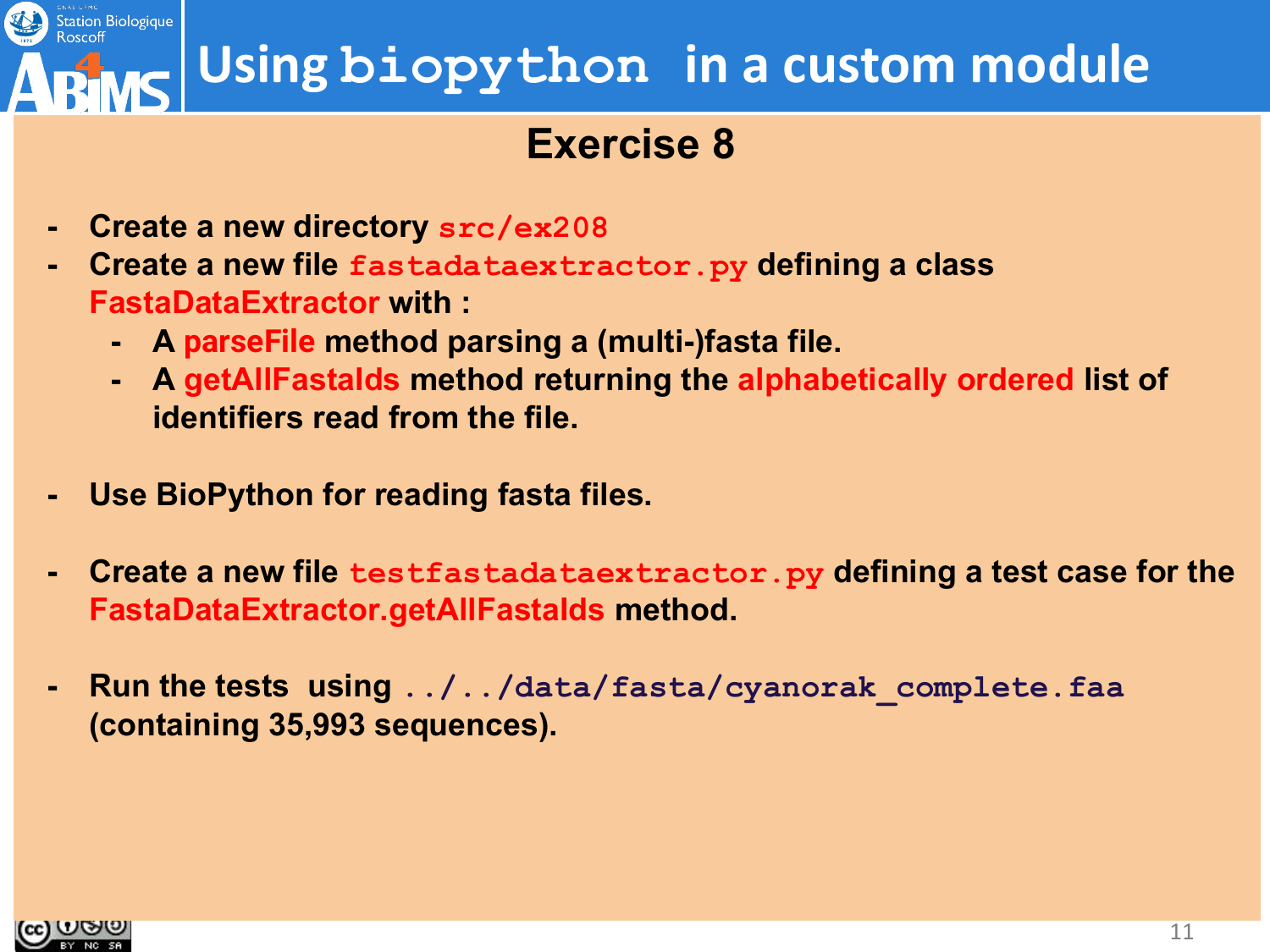

#### **Exercise 9**

- **- Copy the contents of directory src/ex208 in directory src/ex209**
- **- Enhance the fastadataextractor.py with method :**
	- **- getSequenceWithId(self,seqId,minpos,maxpos), returning (if seqId is a valid identifier), the sequence slice between minpos and maxpos. If either minpos or maxpos are outside the sequence boundaries, an IndexError will be raised.**
- **- Enhance the testfastadataextractor.py methods testing the getSequenceWithId method :**
	- **- testGetSequenceWithIdWholeSequence for returning a whole sequence (the length of the first sequence should be 386)**
	- **- testGetSequenceWithIdSlice for returning a portion of a sequence (with valid positions)**
	- **- testGetSequenceWithIdOutsideBoundaries for returning a portion of a sequence (with invalid positions)**
- **- Run the tests using ../../data/fasta/cyanorak\_complete.faa (containing 35,993 sequences).**

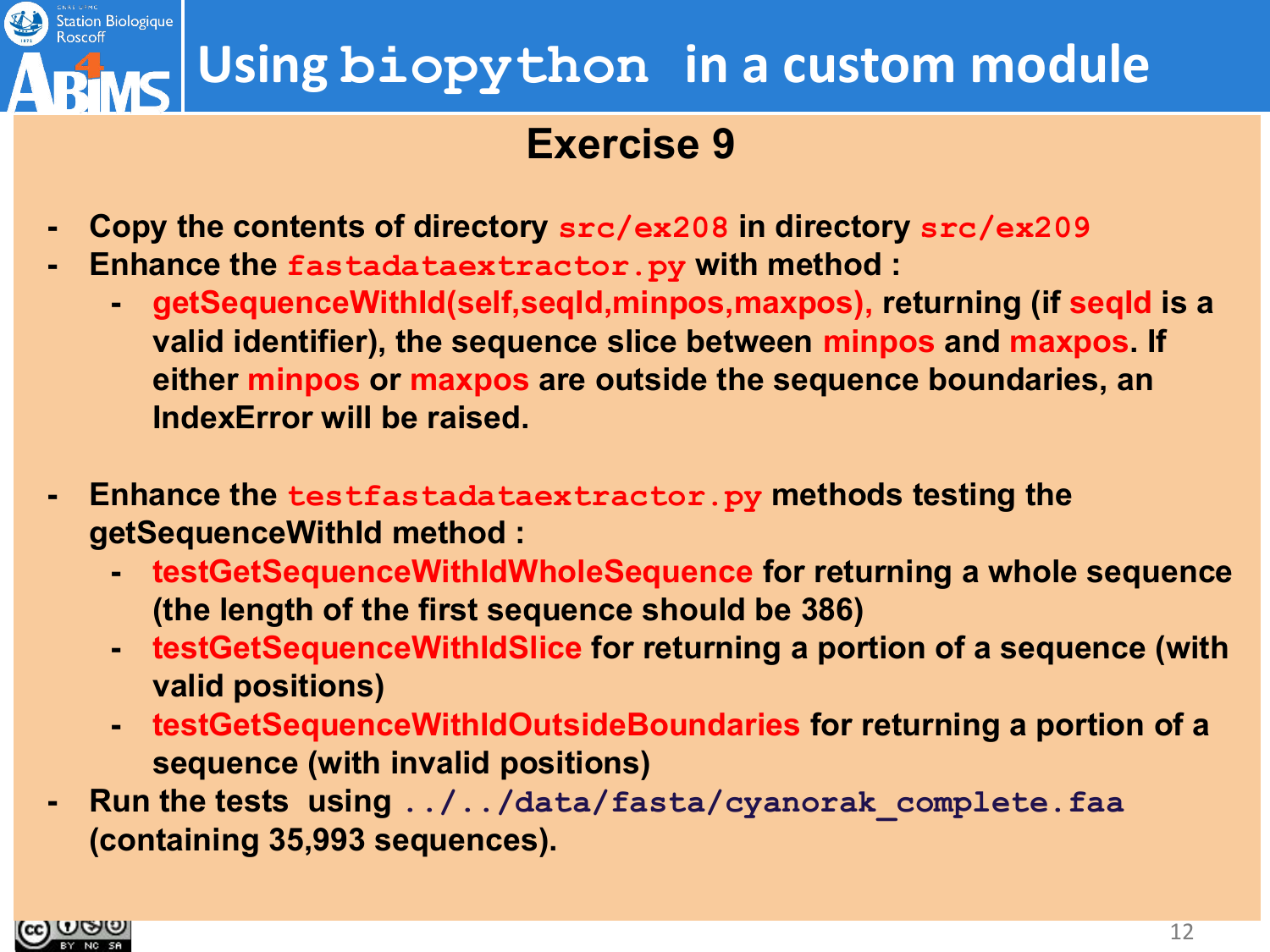

**Properties of sequence portions can be described through features. Not to be confused with annotations. The latter are pieces of informations related to the whole sequence (source organism, accession number, bibliographical references).**

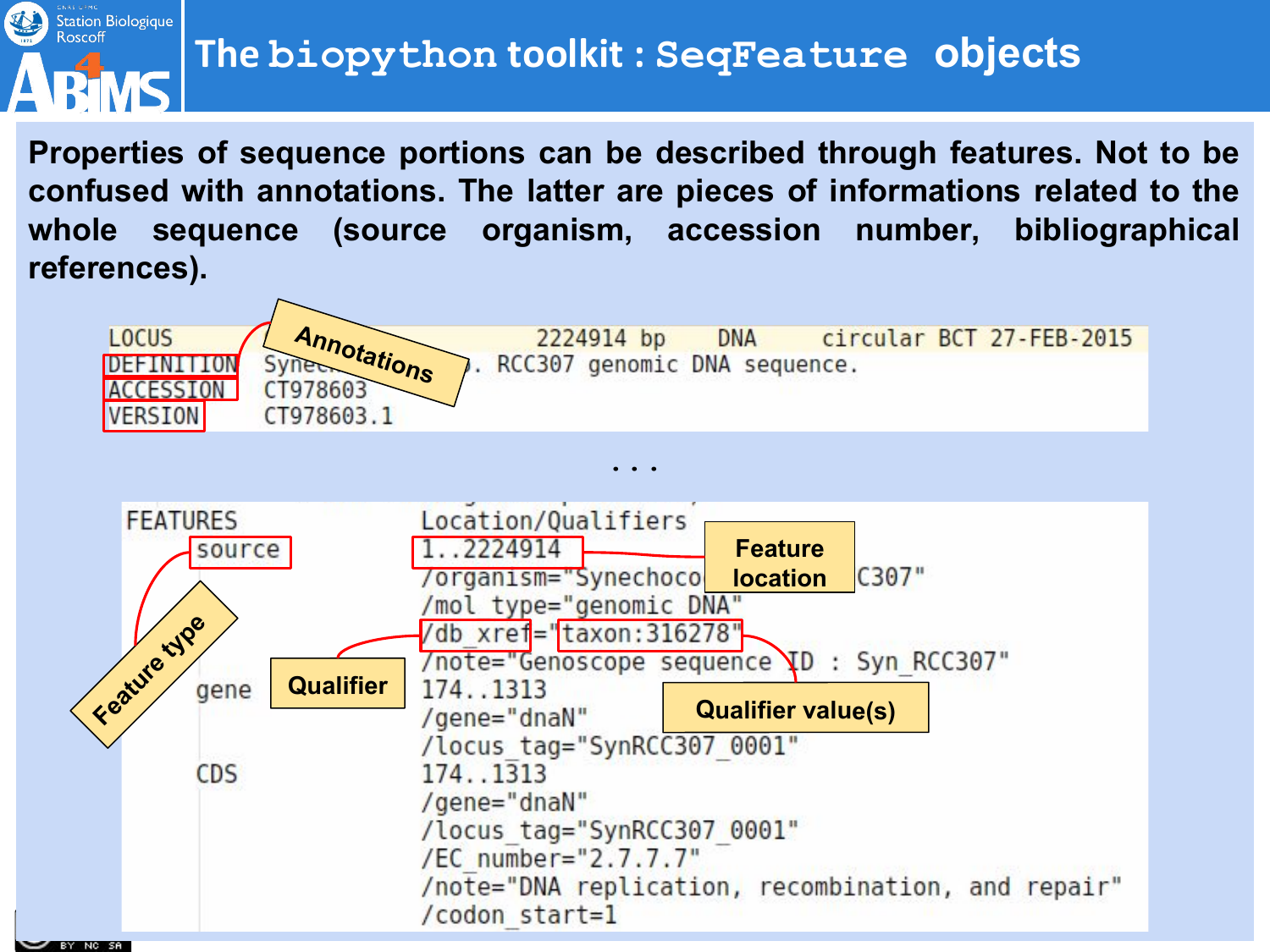

**In BioPython, a SeqRecord stores features as a list of SeqFeature objects.** 

**Each SeqFeature has a type and a location (start and end position, strand) and a dictionary of qualifiers***.* **Each qualifier comes with a** *list of values***. This is necessary because for a single feature, a qualifier may appear multiple times (the 'note' qualifier for instance).** 



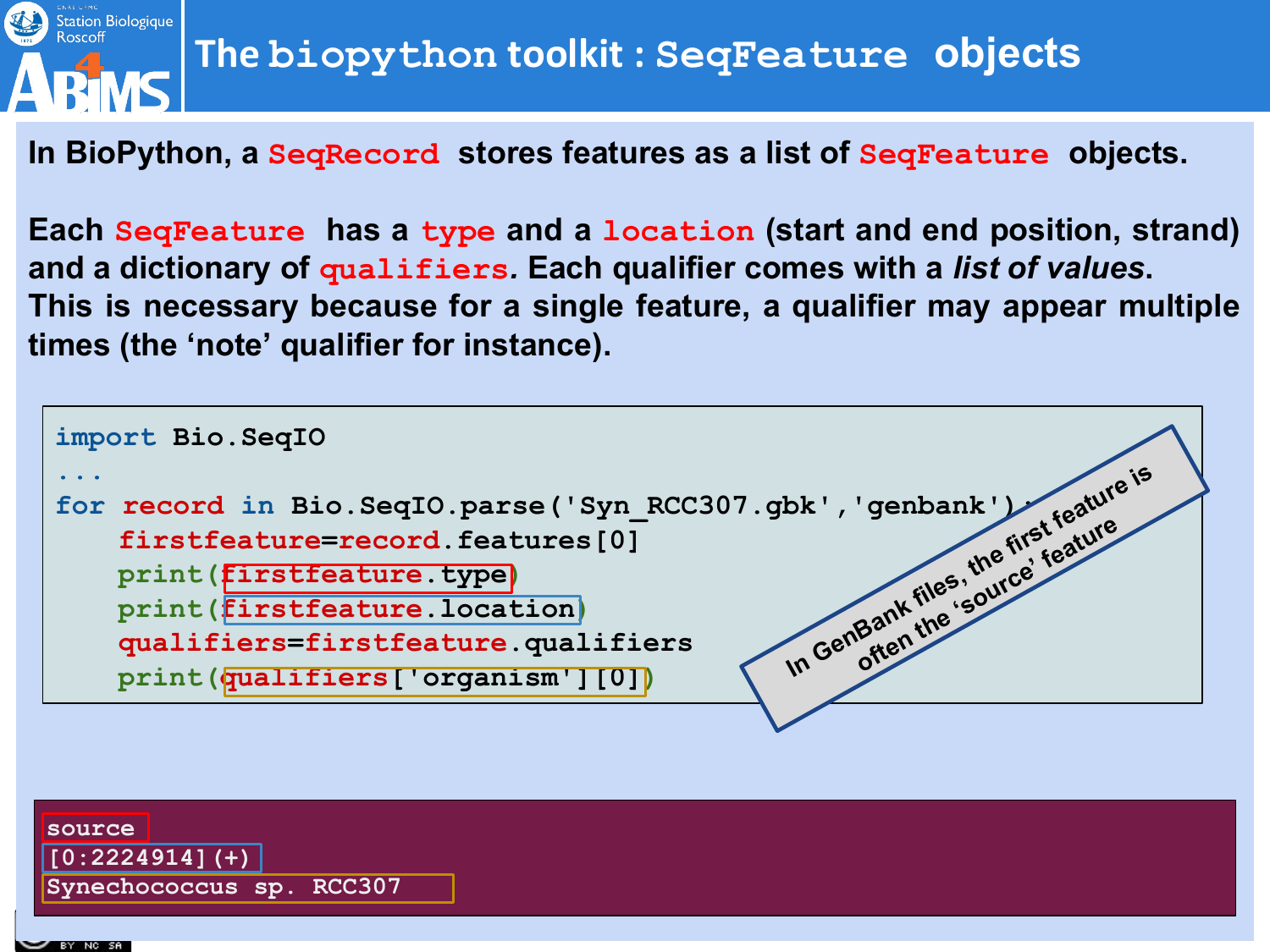

**The two most important classes to describe feature locations are FeatureLocation and CompoundFeatureLocation.** 

**The former represents a continuous stretch of a sequence between a start and an end position on one of the strands.**

**Warning : locations are indexed "à la" Python slices [0:max not included] The latter can be used to store a discontinuous series of FeatureLocation objects (which is needed for instance to describe exons).** 

**For location descriptions, regardless of the strand, the start attribute always stores the leftmost position and the end attribute always the rightmost.**

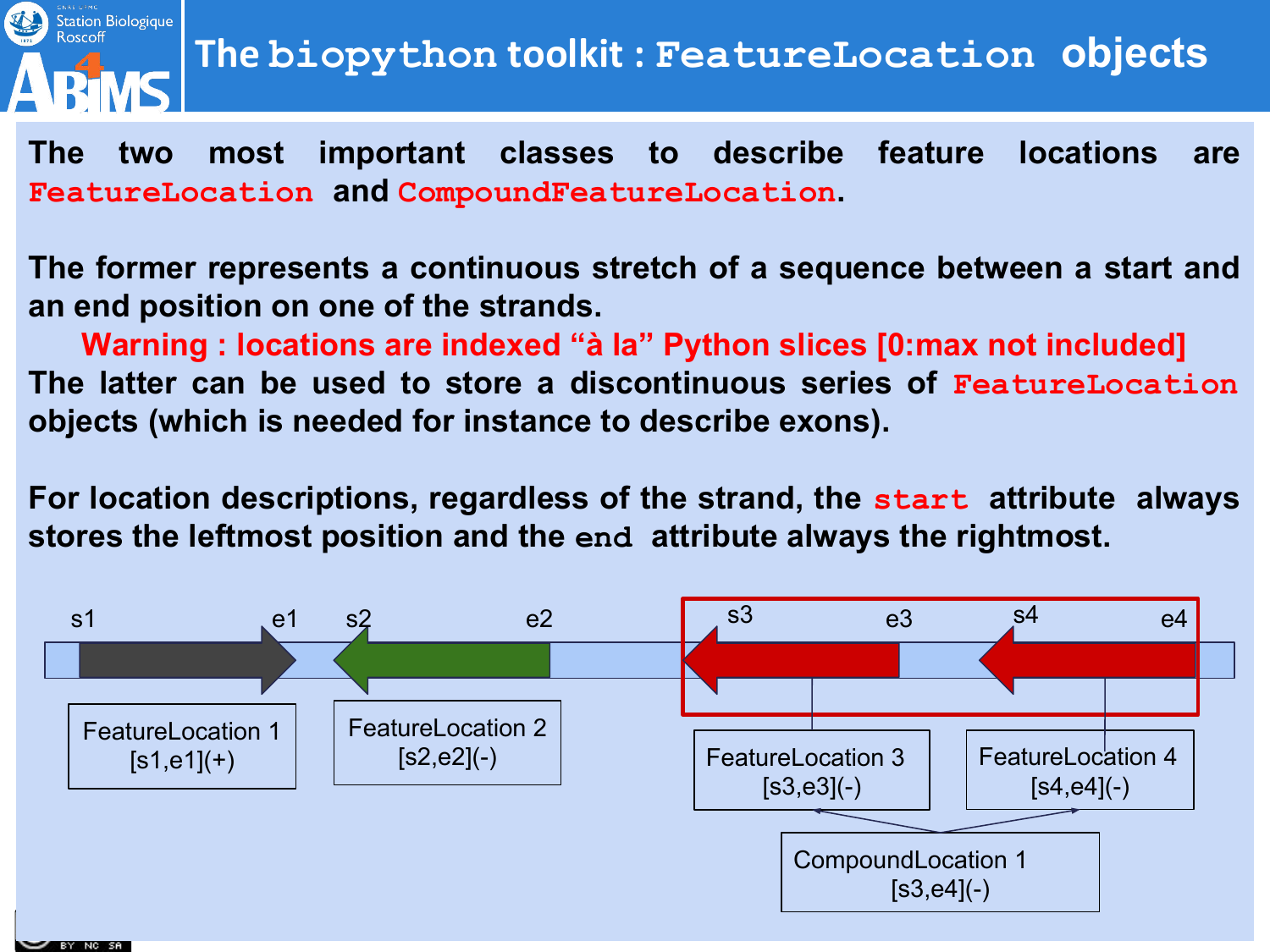



BY NO SA

处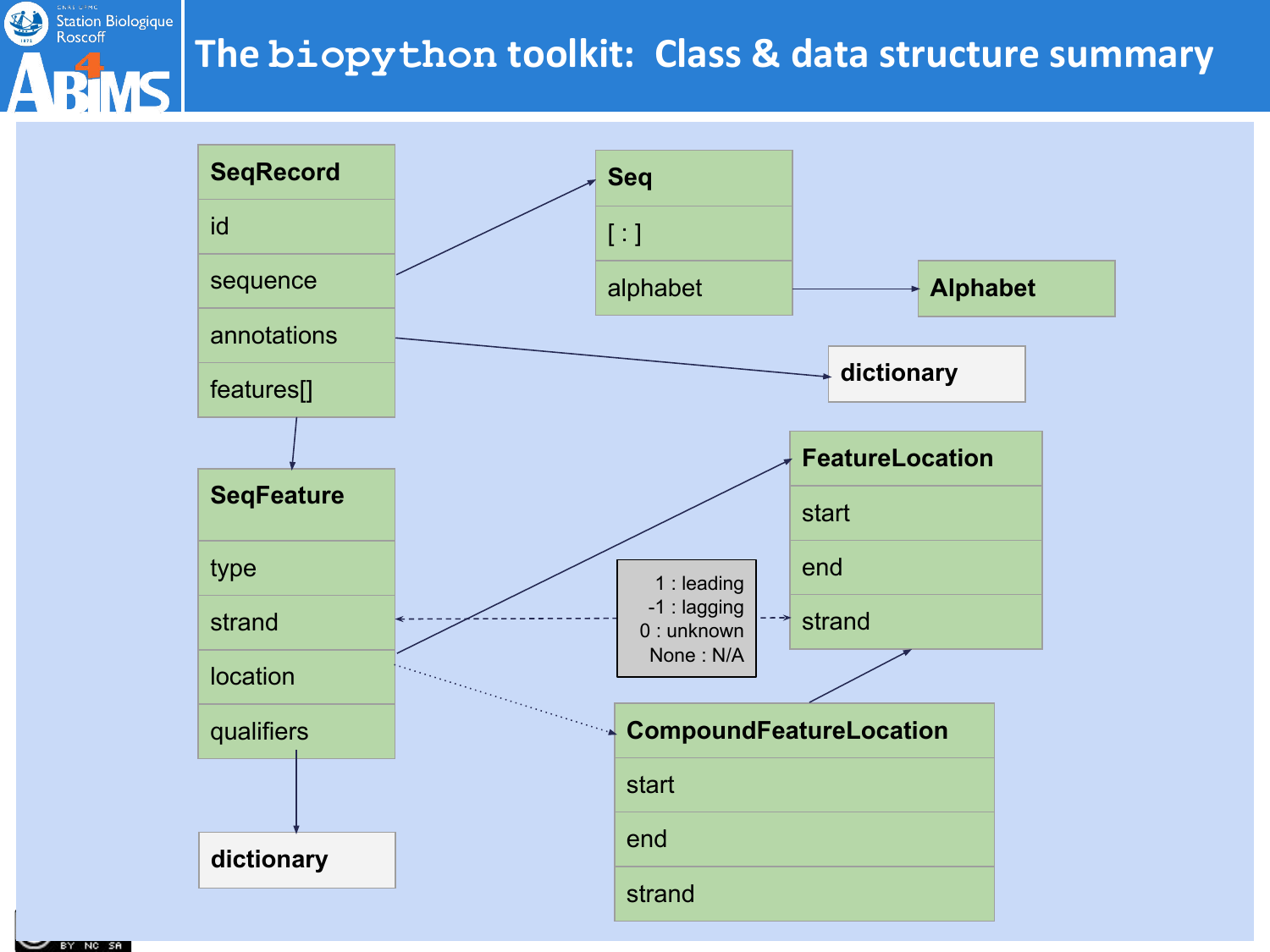# Station Biologique

### **The biopython toolkit : writing sequences**

**Writing sequences is a matter of calling the write() method of the Bio.SeqIO module. The arguments of write() are:**

- **- A list of SeqRecords**
- **- A filename or an already opened file variable**
- **- A string specifying the file format.**

```
import Bio.SeqIO
(…)
records=...
with open('mysequencedata.faa','w') as seqoutfile :
   Bio.SeqIO.write(records,seqoutfile,'fasta')
```
**BioPython also provides a convenience method to convert files from one format to another :**

```
import Bio.SeqIO
(…)
Bio.SeqIO.write('mysequencedata.gbk','genbank',
               'mysequencedata.faa','fasta')
```
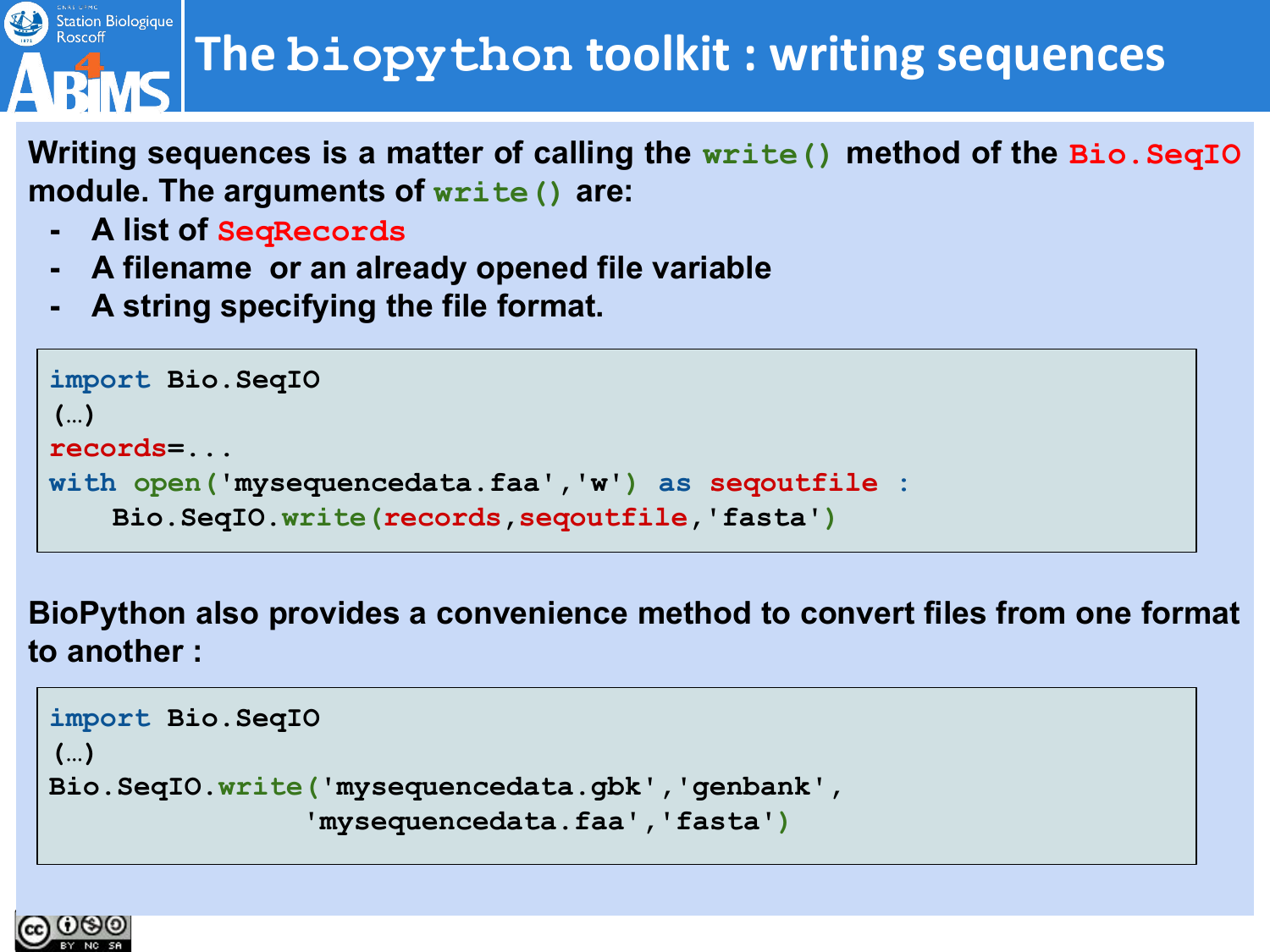### **Using biopython in a custom module**

#### **Exercise 10**

- **- Create a new directory src/ex210**
- **- Create a new file genbankdataextractor.py defining a class GenbankDataExtractor with :**
	- **- A parseFile method parsing a (multi-)GenBank file.**
	- **- A getFeaturesOfType(self,ftype,strand=None) method returning the ordered list of features whose type matches the ftype argument. If a strand argument is given, the set of returned features will be limited to those located on the strand.**
- **- Use BioPython for reading genbank files.**
- **- Create a new file testgenbankdataextractor.py defining a test case for the GenBankDataExtractor.getFeaturesOfType method :**
	- **- A first test returning all the features of type 'gene'**
	- **- A second test returning all the features of type 'CDS' on the leading strand.**
- **- Run the tests using ../../data/genbank/Syn\_RCC307.gbk (containg 2,583 genes and 1,287 CDS on the leading strand).**

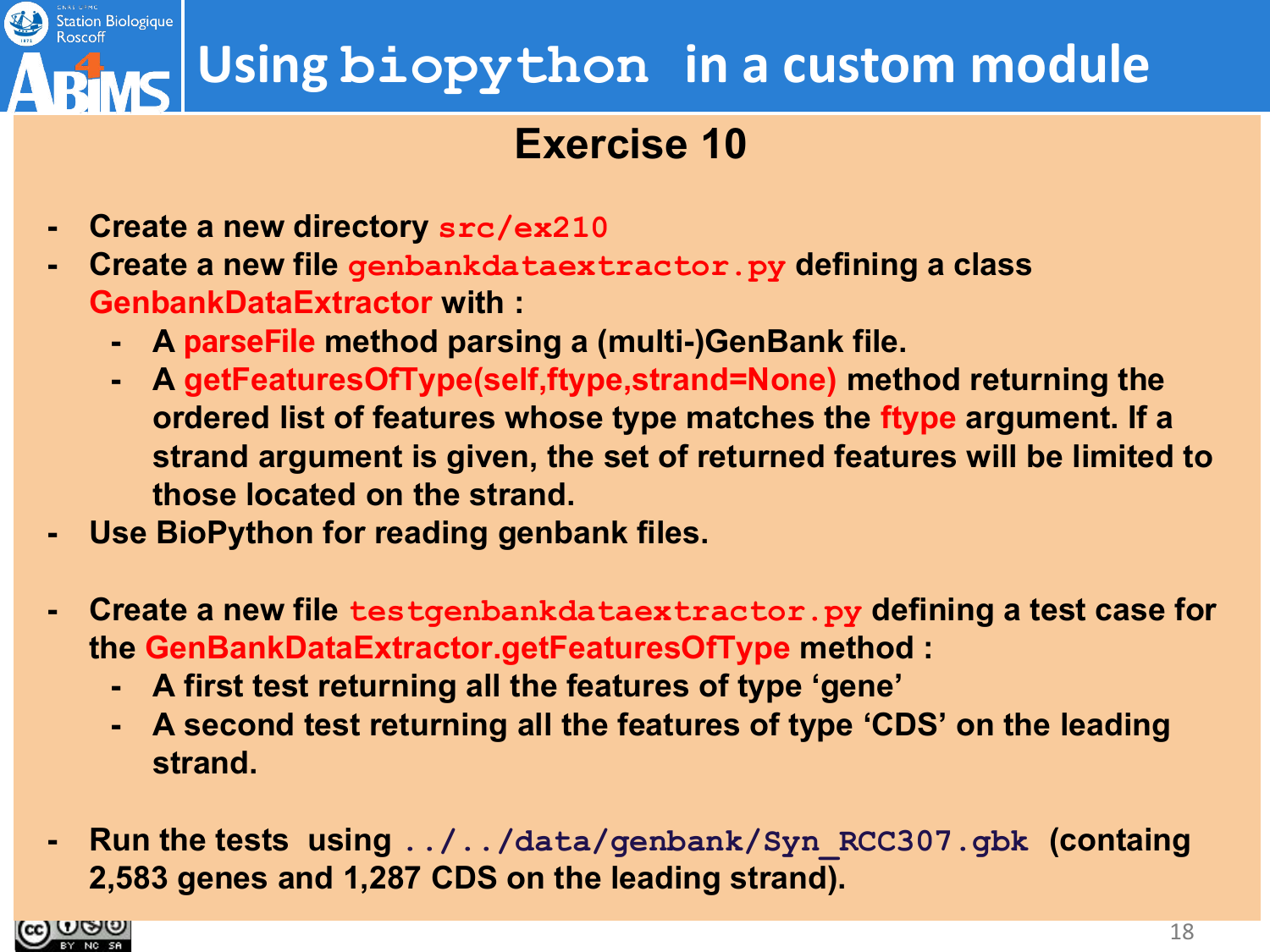### **Using biopython in a custom module**

#### **Exercise 11**

- **- Copy the contents of directory src/ex210 in directory src/ex211**
- **- Enhance the genbankdataextractor.py** 
	- **- Add a qualifiers attribute and accessors to your feature class**
	- **- Add method getFeaturesWithQualifier(self, qualifierName=None, qualifierValue=None), to the data extractor class, returning a list containing the features having qualifier as one of their qualifiers. If value is given, it must be one of the qualifier values.**
- **- Enhance the testgenbankdataextractor.py methods testing the getFeaturesWithQualifier method :**
	- **- testGetFeaturesWithQualifier with qualifier name 'locus\_tag' and qualifier value 'SynRCC307\_2134', which sould return two features.**
	- **- testGetFeaturesWithQualifierHavingValue with qualifier value 'GOA:A5GVX9', which sould return a single feature of type CDS and positions 1842137 and 1842866.**
- **- Run the tests using ../../data/genbank/Syn\_RCC307.gbk**



Station Biologique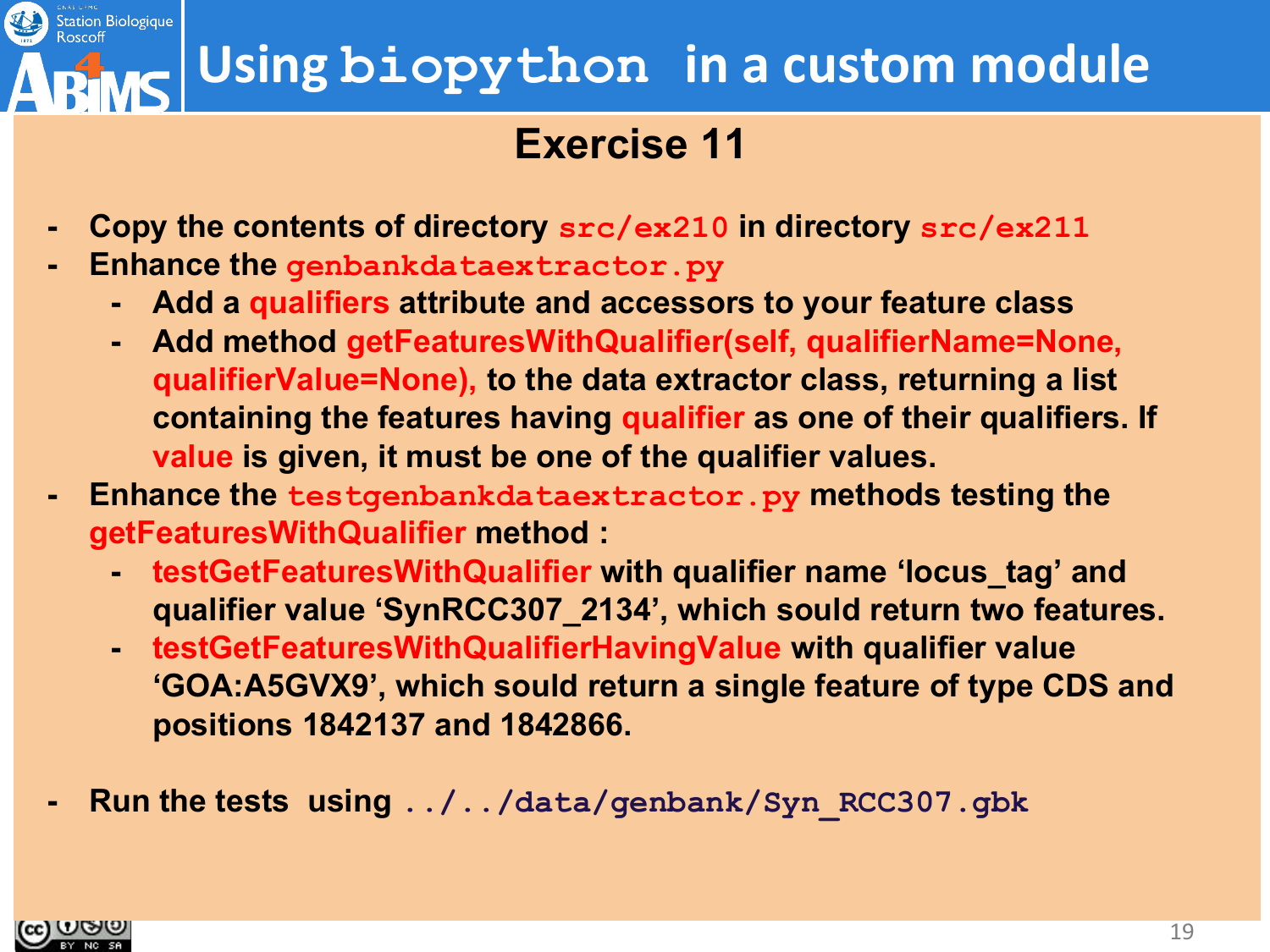

### **The biopython toolkit : Using GFF files**

**The GFF file format is not yet included in the official BioPython release. However, one of the BioPython core developers has developed a GFF-dedicated module which is available separately.**

**The project's page is:**

**[http://biopython.org/wiki/GFF\\_Parsing](http://biopython.org/wiki/GFF_Parsing)**

#### **Parsing a GFF file can be done using the same method as for other formats:**

```
import BCBio.GFF
(…)
with open('myannotations.gff') as gffFile :
   for record in BCBio.GFF.parse(gffFile):
       print(record.id)
```
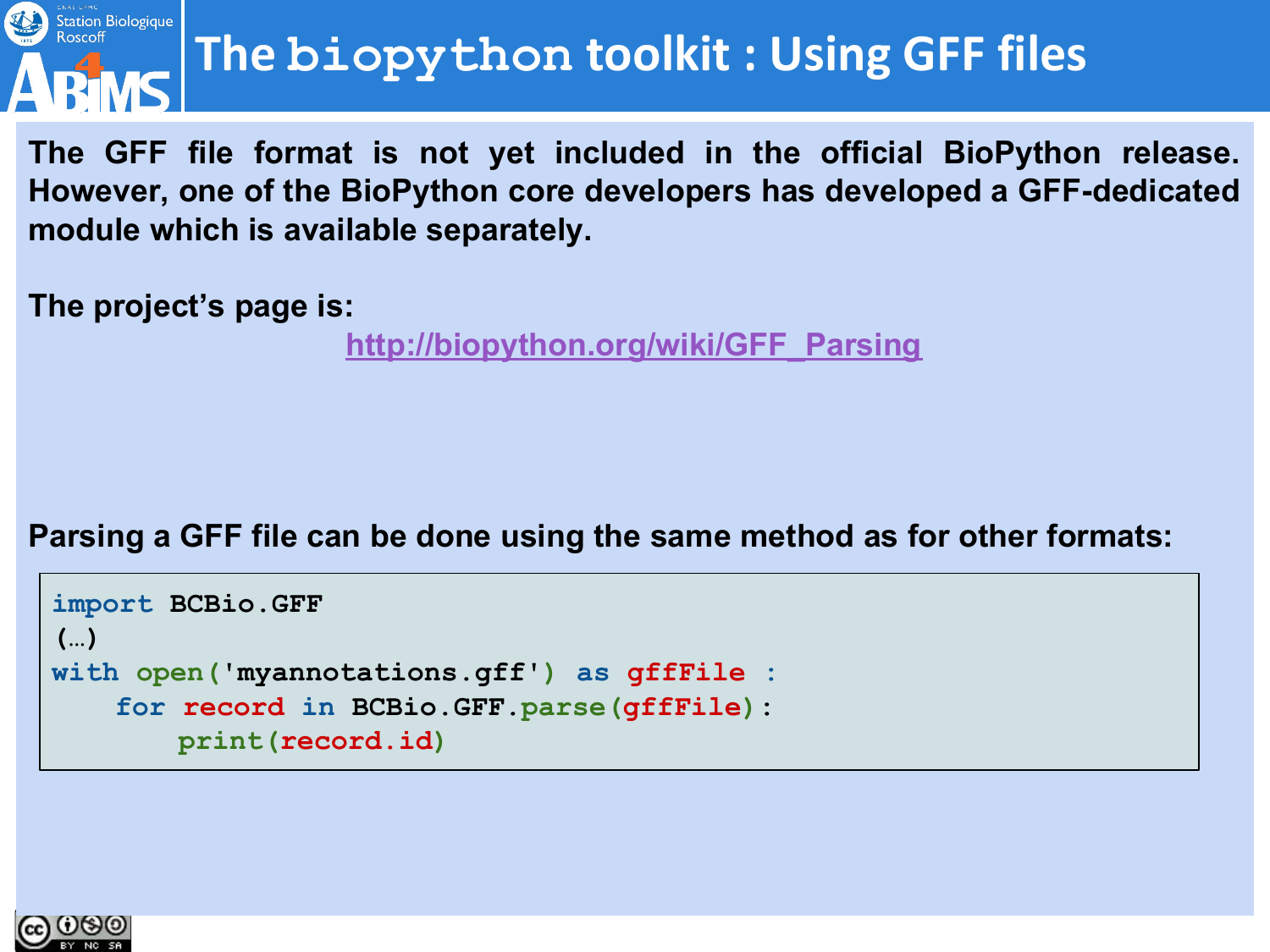# Station Biologique

### **The biopython toolkit : Using GFF files**

**Parsing can be fine-tuned in several ways to avoid loading a complete GFF file at once.**

**1. Limiting the set of features using a dictionary to define the identifiers/types of interest.**

**The recognized dictionary keys are:**

- **- 'gff\_id': the record identifier**
- **- 'gff\_source': the source description (second column)**
- **- 'gff\_type': the feature type (third column)**
- **- 'gff\_source\_type': a combination (tuple) of source and type.**

**Dictionary values are lists of strings (or tuples with two strings)**

```
import BCBio.GFF
(…)
annotations={'gff_id': ['contig_1'],'gff_type' : ['CDS'],
               'gff_source_type' : [('Chromosome','CDS')]}
with open('myannotations.gff') as gffFile :
   for record in BCBio.GFF.parse(gffFile,limit_info=annotations):
       print(record.id)
```
ပ္ကေတ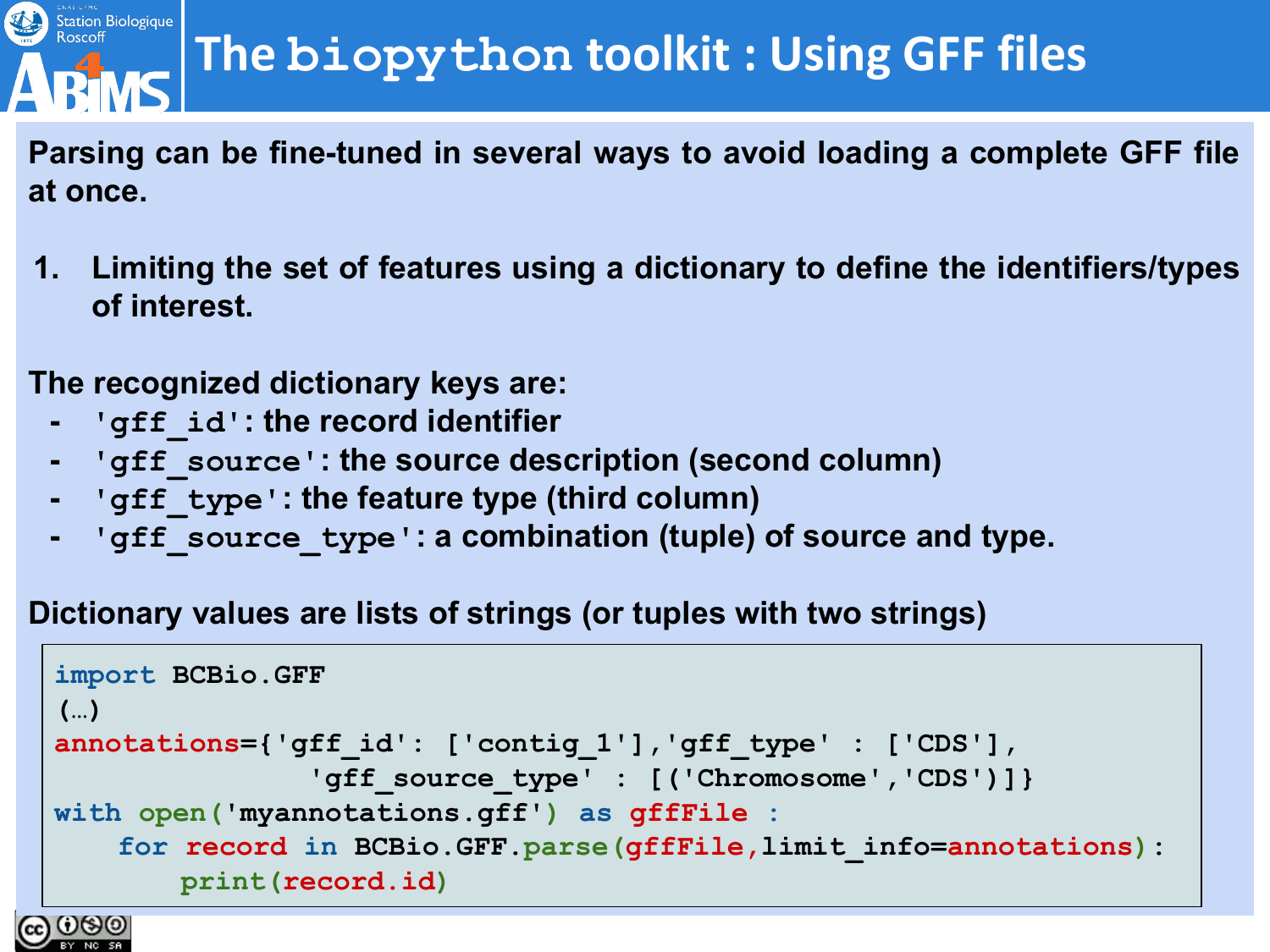

#### **2. Working with chunks of lines.**

**When specifying an additional parameter target\_lines with a numerical value, the parser will process the file in blocks while preserving the GFF record structure : a record will not be loaded partially.**

```
import BCBio.GFF
(…)
with open('myannotations.gff') as gffFile :
   for record in BCBio.GFF.parse(gffFile,target_lines=2000):
       print(record.id)
```
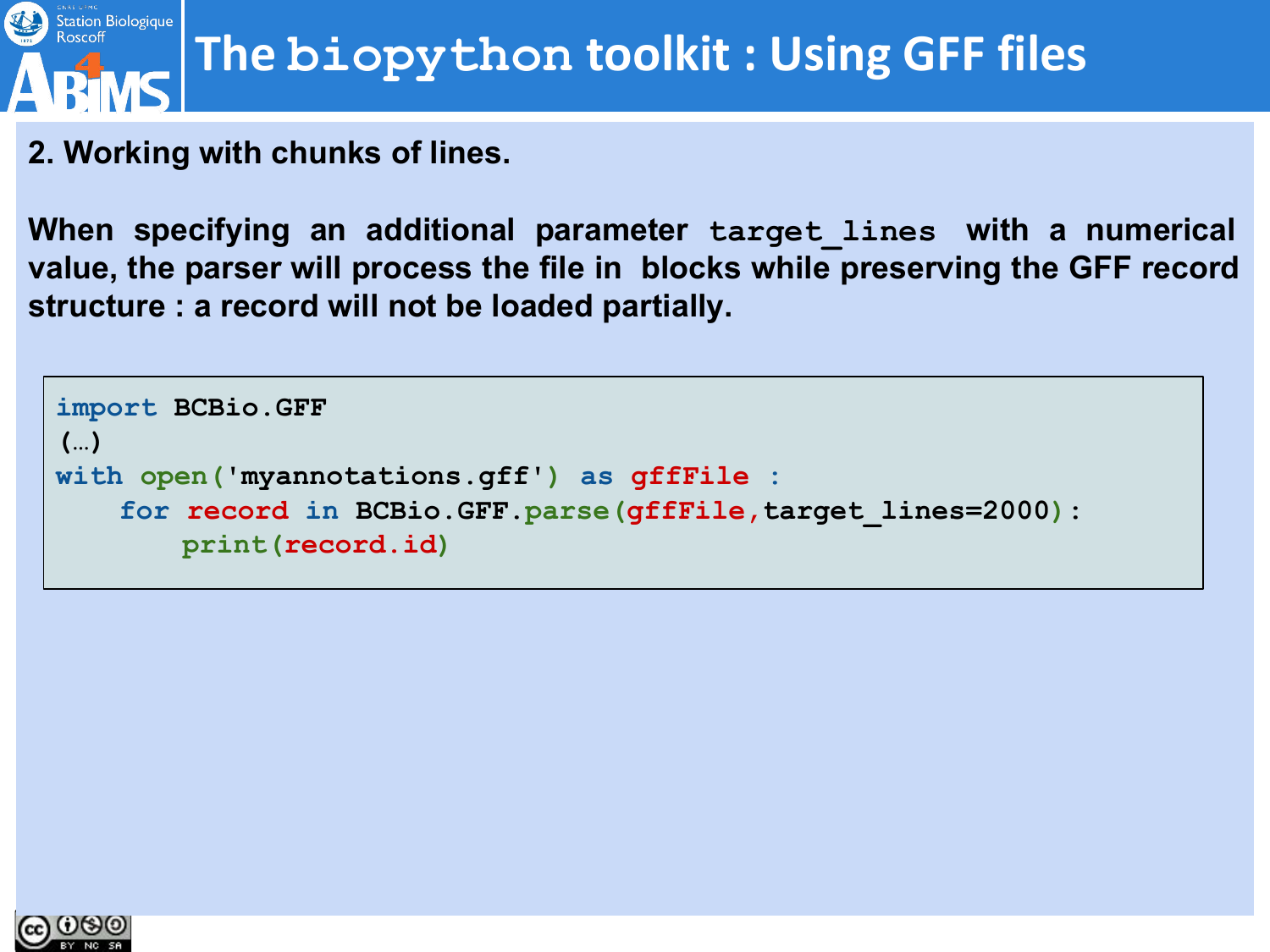### **The biopython toolkit : Using GFF files**

**As GFF files contain only sequence annotations and no sequence, the GFF modules provides a way to associate a sequence to a GFF entry in order to have a complete SeqRecord.**

**To achieve this, it is necessary to build a dictionary from one or more SeqRecord objects with the Bio.SeqIO.to\_dict() function. This dictionary can then be used as value for an additional argument for the parse() function.**

```
import Bio.SeqIO
import BCBio.GFF
(…)
fastaseqdict=Bio.SeqIO.to_dict(Bio.SeqIO.parse('seq.faa','fasta')):
with open('myannotations.gff') as gffFile :
   for record in BCBio.GFF.parse(gffFile,base_dict=fastaseqdict):
       print(record.id)
```


Station Biologique<br>Roscoff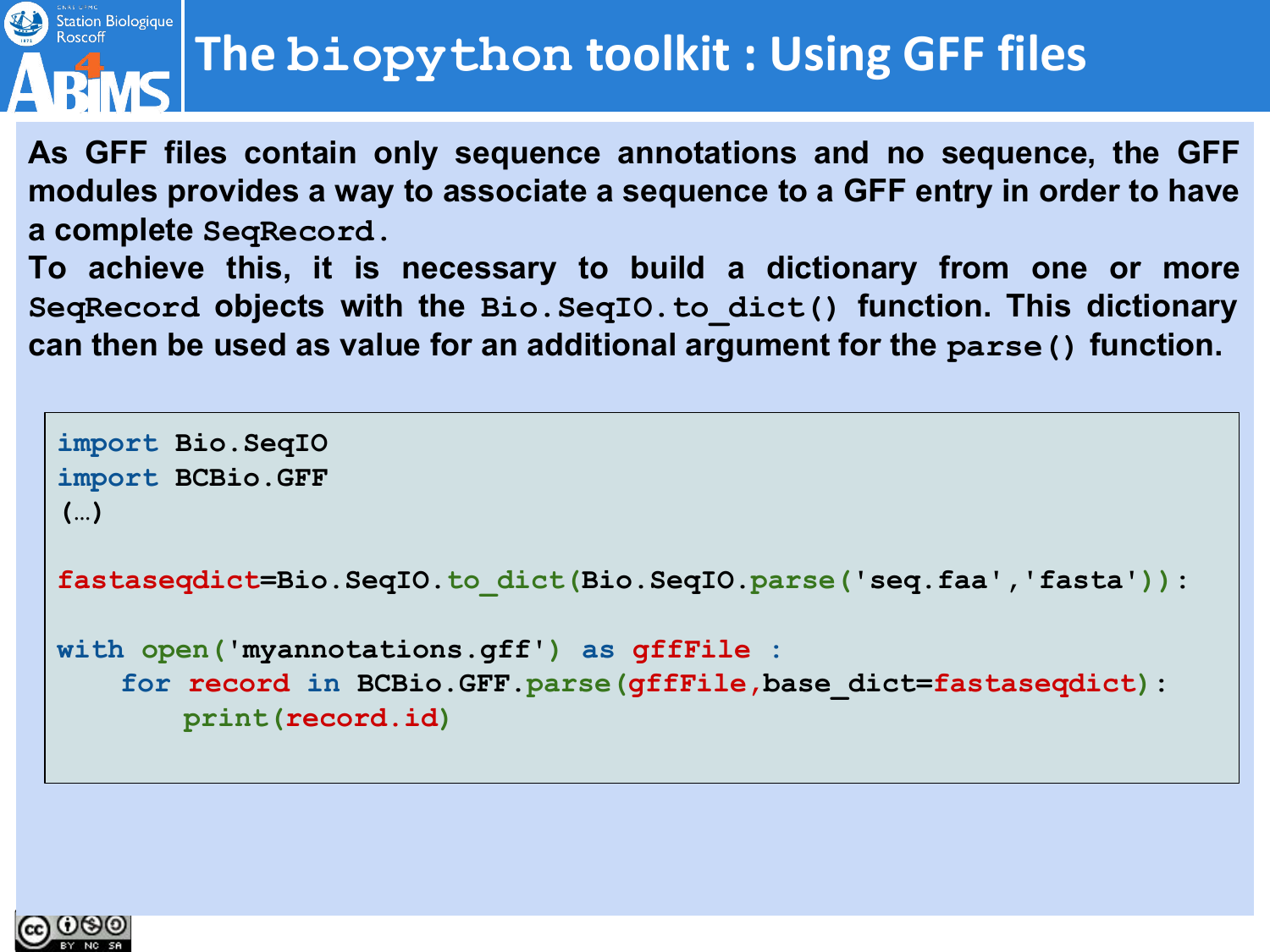

### **The biopython toolkit : Using GFF files**

**It is also possible to save SeqRecord objects in GFF files using the write() function.**

**import BCBio.GFF (…)**

```
with open('myannotations.gff','w') as gffFile :
   BCBio.GFF.write(mySeqRecord,gffFile)
```
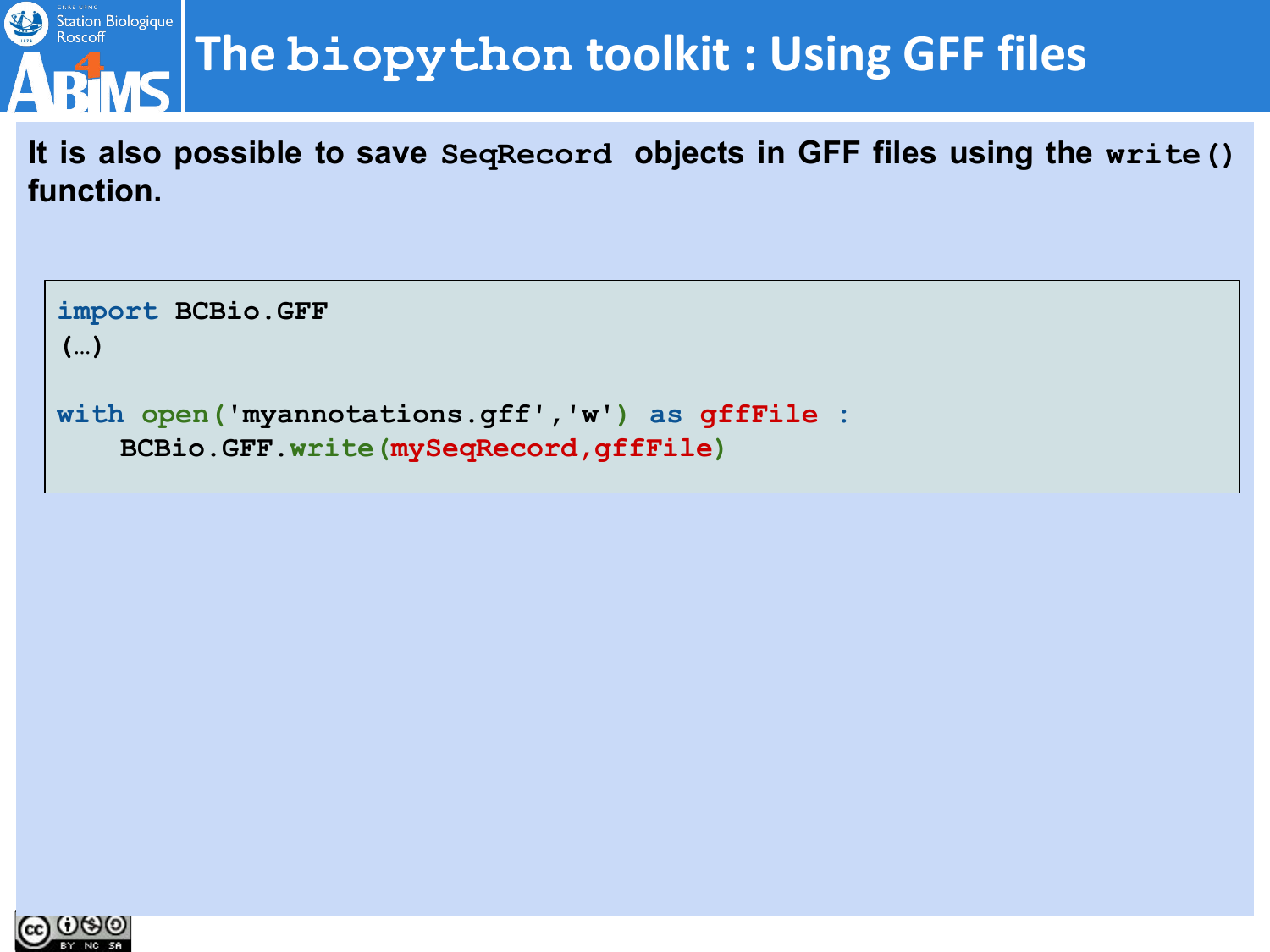

# **Outline : Session 2**

### **Using Domain Specific Modules**

- 1. The BioPython Toolkit
- 2. Processing Sequence Data
- 3. Running BLAST and Processing Results
- 4. Accessing Remote Resources
- 5. Working with Graph Structures
- 6. Putting it all Together

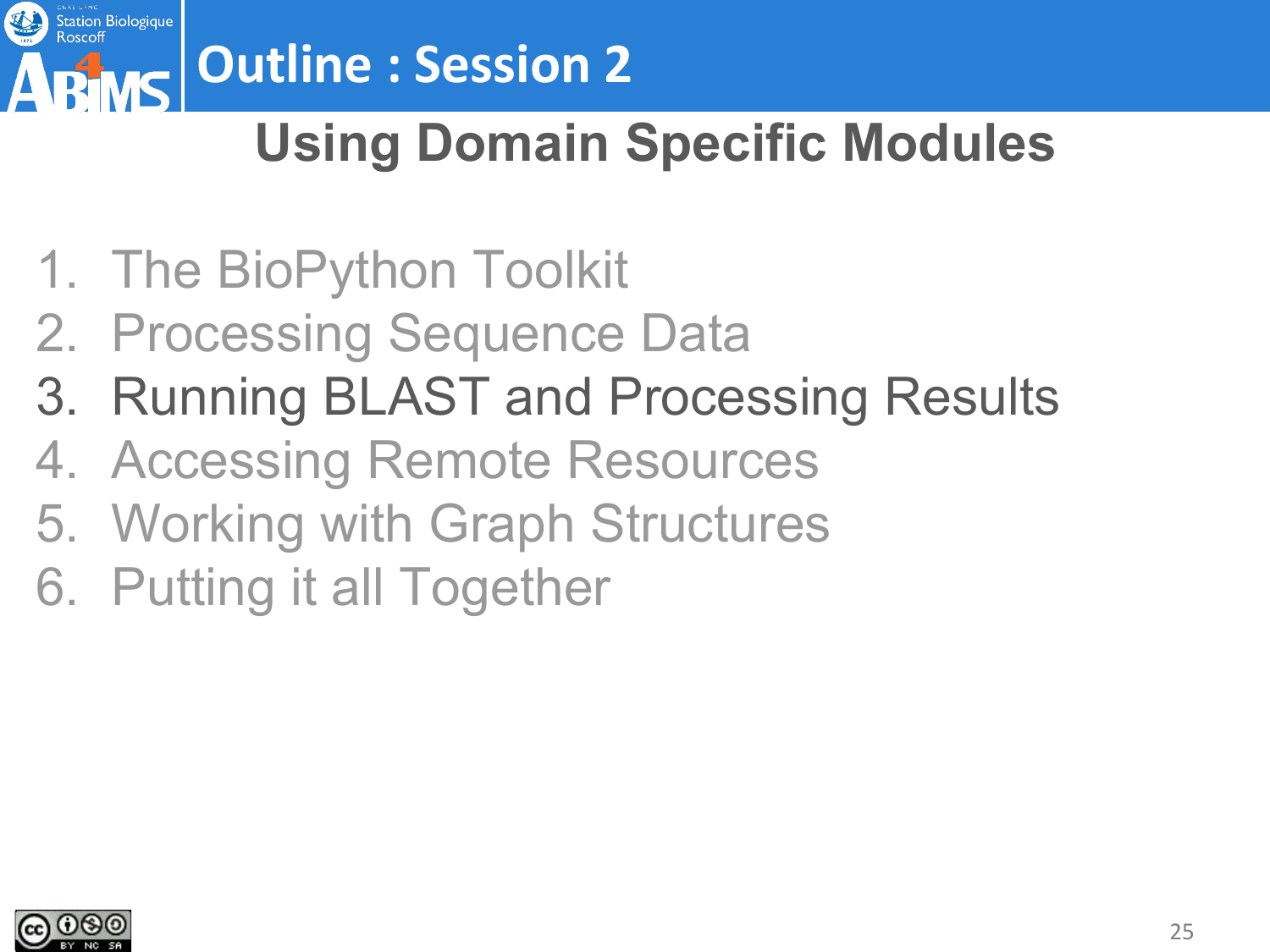### **The biopython toolkit : running BLAST**

**BioPython is capable of running BLAST both locally and remotely at NCBI.**

#### **To run BLAST locally, you need :**

- **- The blast programs (blastn, blastp, blastall…)**
- **- One or more databases formatted with makeblastdb**
- **- Your candidate sequence(s)**

**The BioPython local blast wrapper is available in the Bio.Blast.Applications module. There is a wrapper for the main BLAST types :**

**- NcbiblastpCommandLine,**

**-**

Station Biologique<br>Roscoff

- **- NcbiblastnCommandLine,**
- **- NcbiblastxCommandLine,**



**The specific type of BLAST program we want to run**

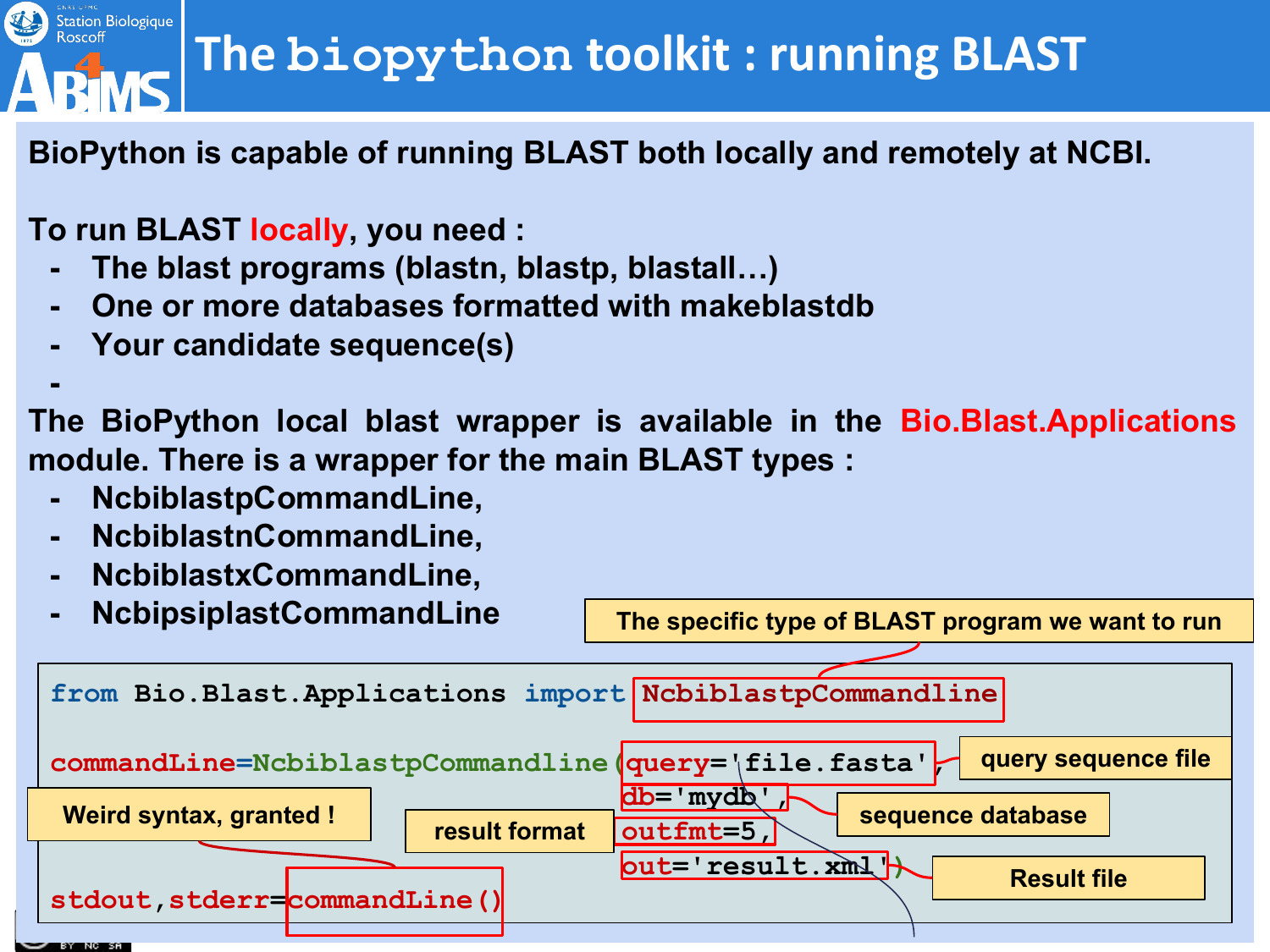### **The biopython toolkit : running BLAST**

**BioPython is capable of running BLAST both locally and remotely at NCBI.**

**To run BLAST remotely, you need :**

Station Biologique

- **- The name of the blast program you want to use**
- **- The name of the database you want to blast against**
- **- Your candidate sequence(s)**

**The BioPython remote NCBI wrapper is available in the Bio.Blast module. There is a single wrapper for all the blast types NCBIWWW. The input of the wrapper can be a SeqRecord instance. The output can be handled like a file variable opened for reading.**

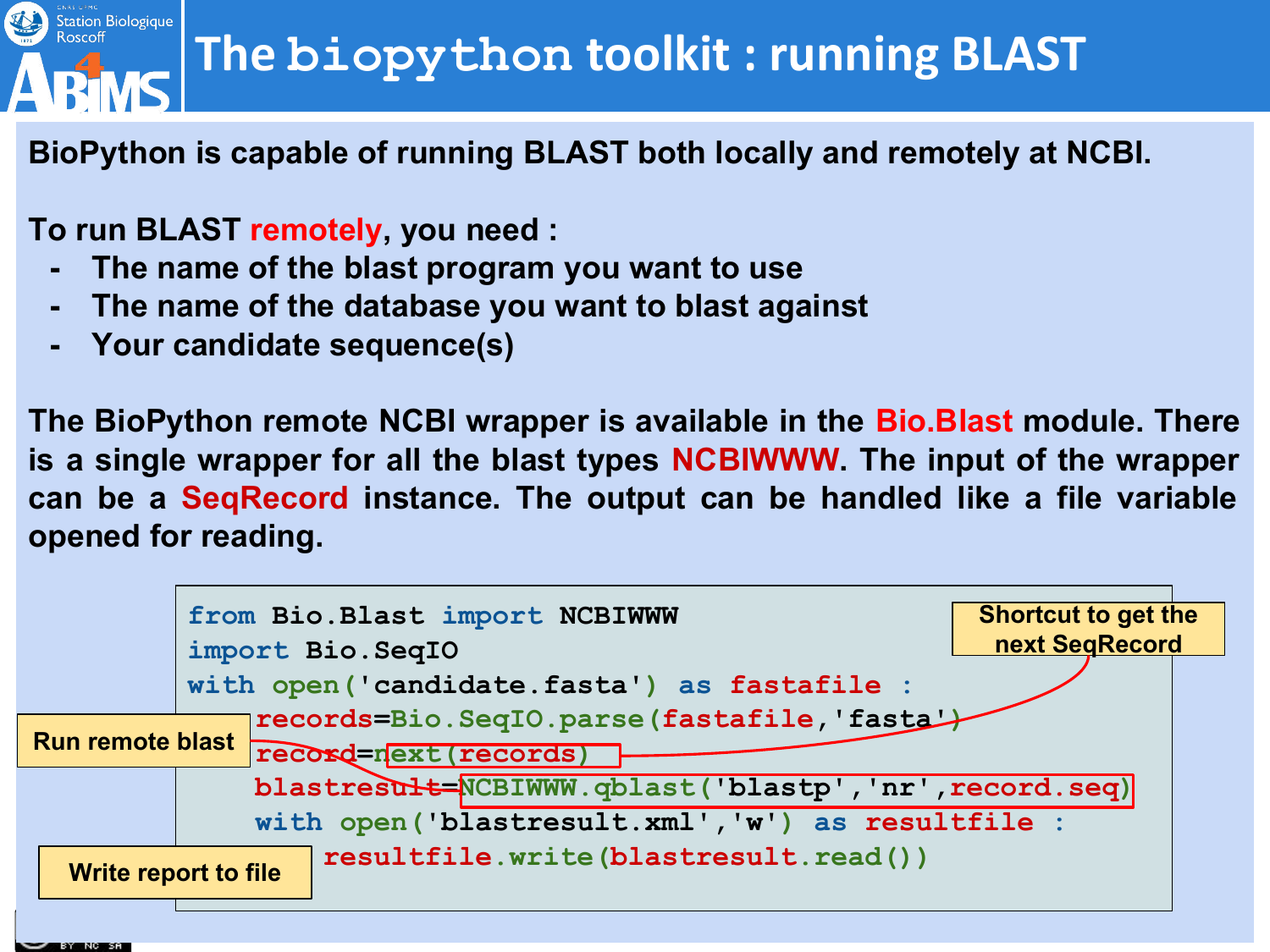

**BioPython has tried to keep up with the various file formats in which blast reports can be generated : text, HTML, XML.**

**However, as text and HTML formats evolve with the blast or wwwblast versions without warning nor sufficient documentation, BioPython has decided to maintain only XML Blast parsing tools.** 

**When planning to use BioPython for parsing XML output, the following option must be present on the (local) blast command-line: -outfmt 5**

**Blast report parsing uses the same principles as (annotated) sequence file parsing. The contents of the file is stored in a set of objects belonging to classes dedicated to specific parts of the alignment description. All these classes are described in the Bio.Blast module and submodules.**

**At the top level, parsing a blast report yields one or more BlastRecord objects**

```
import Bio.Blast.NCBIXML
with open('blastreport.xml') as blastfile:
   for record in Bio.Blast.NCBIXML.parse(blastfile)
```
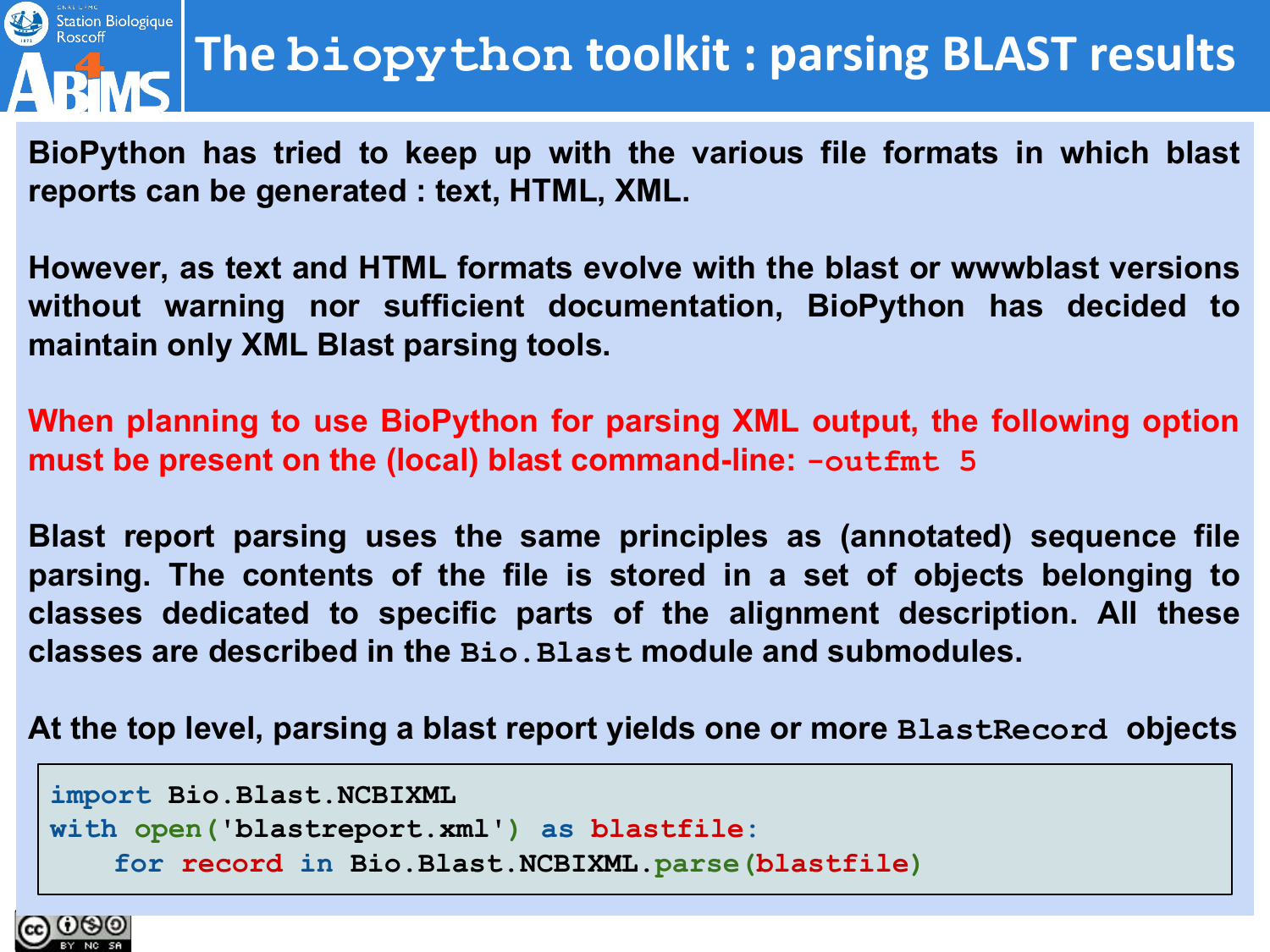

### **The biopython toolkit : parsing BLAST results**

**Blast report parsing uses the same principles as (annotated) sequence file parsing : the contents of the file is stored in a set of objects belonging to classes dedicated to specific parts of the alignment description.** 

**All these classes are described in the Bio.Blast module and submodules.**

**At the top level, parsing a blast report yields one Record object per query sequence.**



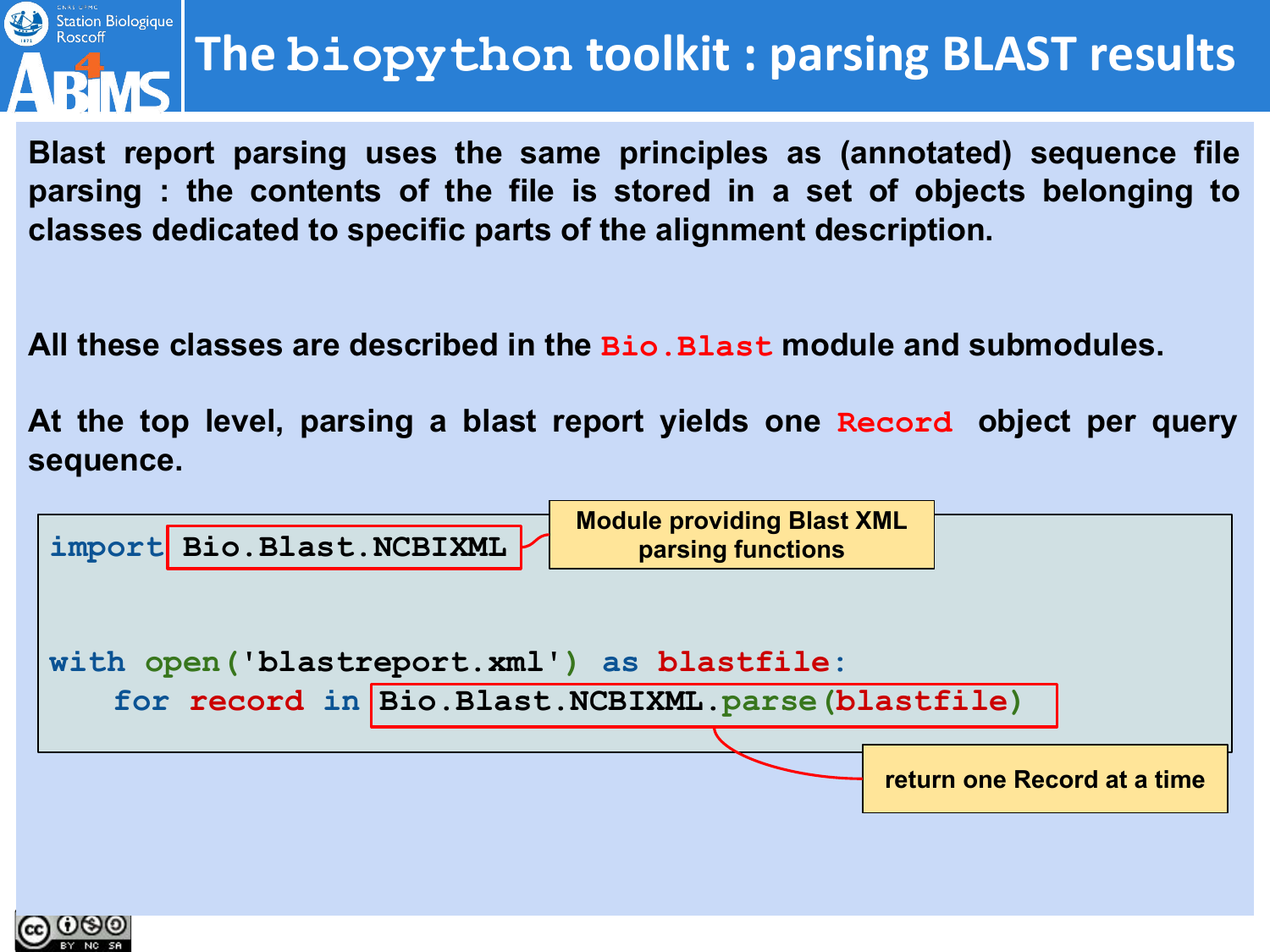### **The biopython toolkit : parsing BLAST results**

#### **A Diagram of BLAST result related classes with their main properties**

**Station Biologique**<br>Roscoff

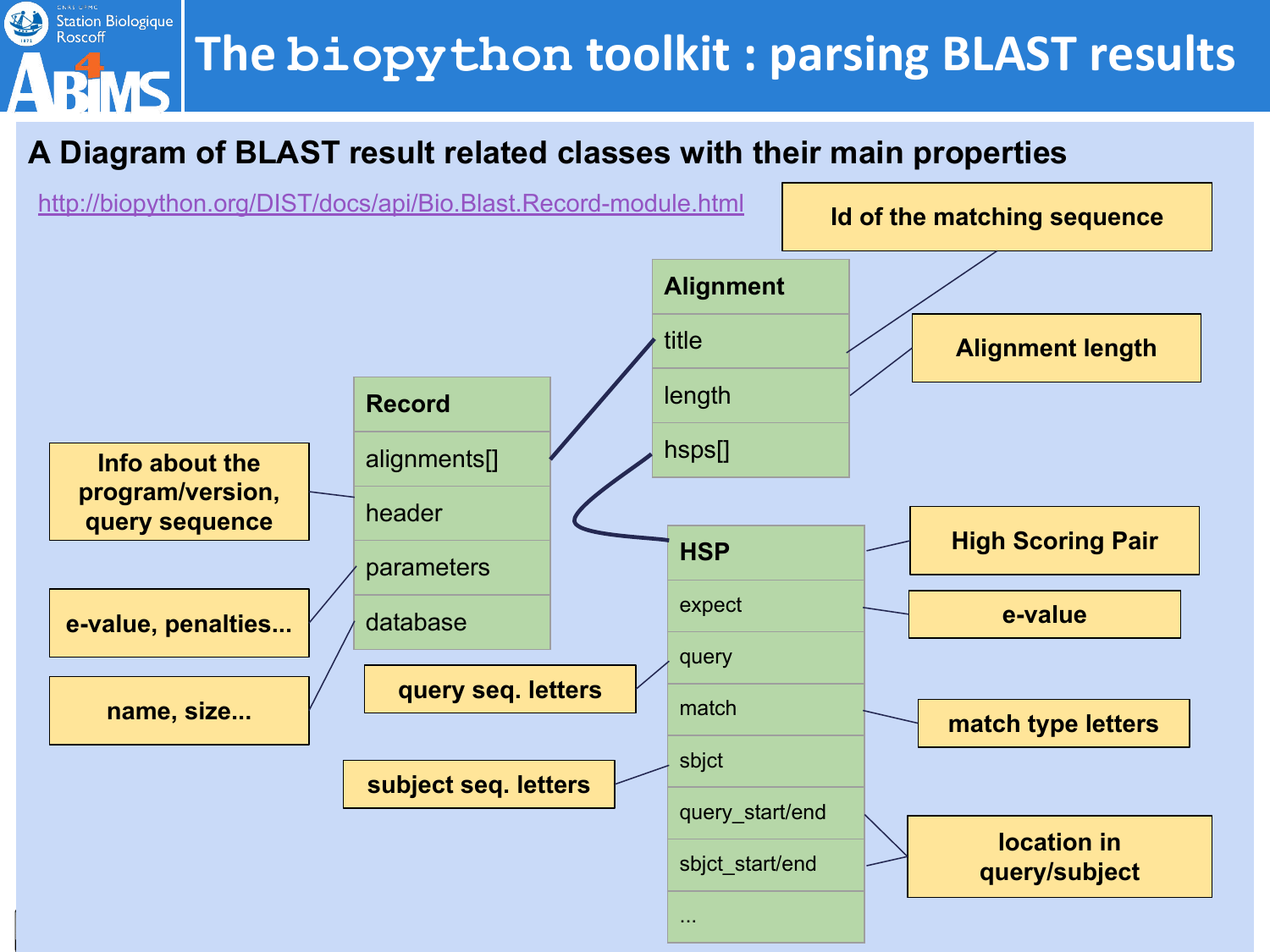

#### **Printing information about alignments and HSPs**

```
import Bio.Blast.NCBIXML
with open('localblastreport.xml') as blastfile:
   for record in Bio.Blast.NCBIXML.parse(blastfile)
       for alignment in record.alignments:
           for hsp in alignment.hsps:
               if hsp.expect < MAX_EXPECT:
                   print(alignment.title)
                   print(alignment.length)
                   print(hsp.expect)
                   print(hsp.query[0:50])
                   print(hsp.match[0:50])
                   print(hsp.sbjct[0:50])
```
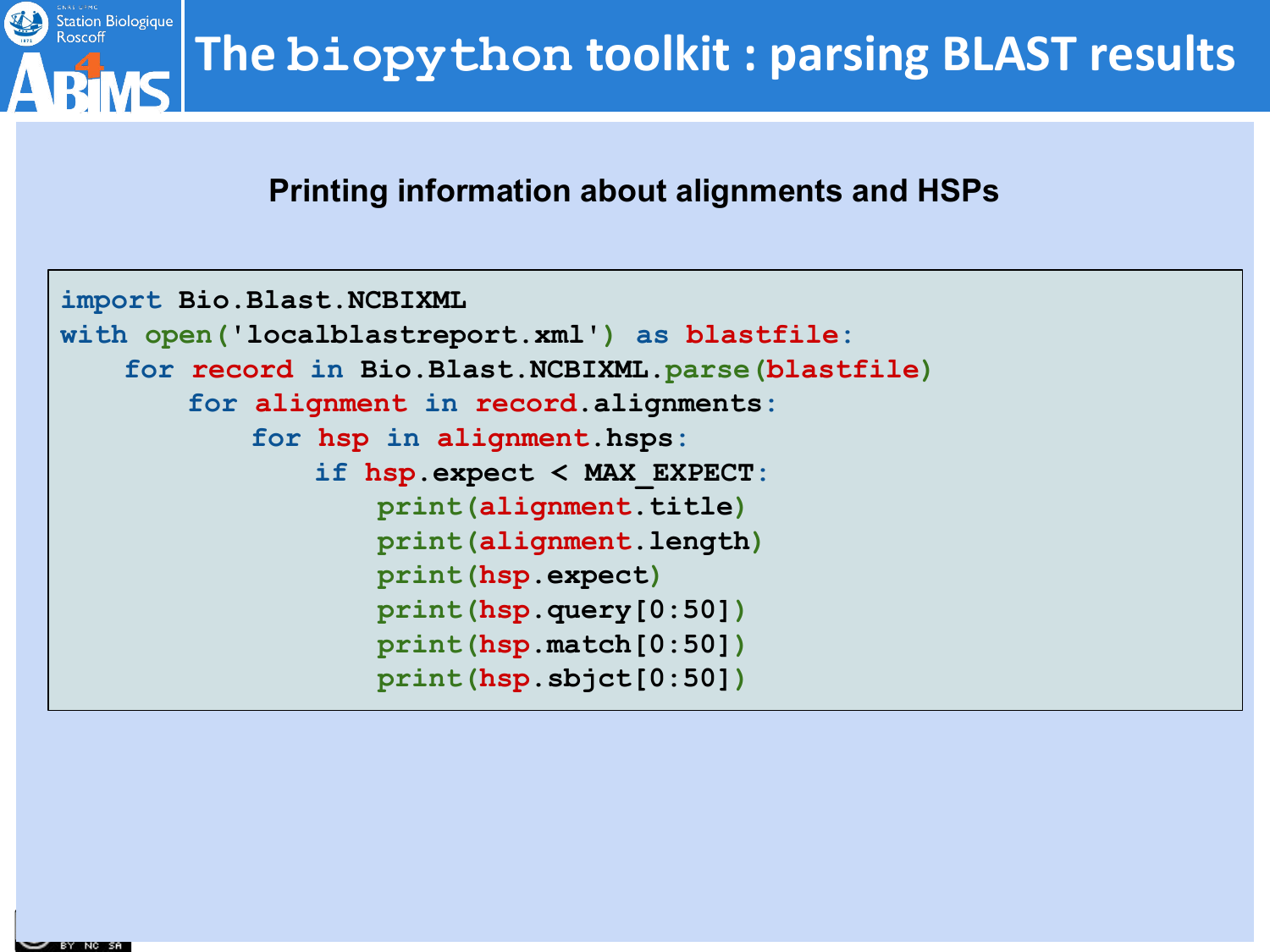### **Using biopython in a custom module**

#### **Exercise 12 : Converting blast results to CSV**

- **- Create a new directory src/ex212**
- **- Create a new file blast2csv.py defining a class Blast2Csv with :**
	- **- A constructor taking as additional arguments : a blastfile and a csvfile with the names of the input and output files.**
	- **- A generateCsvFromBlast(self) method extracting information from the blast report an generating a CSV row for each HSP with a set of default fields : queryname, subjectname, qstart (start of the HSP in the query), qend (end of the HSP in the query).**
- **- Create a new file testblast2csv.py defining a test case for the Csv.generateCsvFromBlast method :**
	- **- A test counting the lines of the CSV file after conversion (you can generate the CSV file as ../../tmp/localblastresult.csv)**
- **- Run the tests using ../../data/blast/localblastresult.xml (the resulting file should contain 20 lines).**

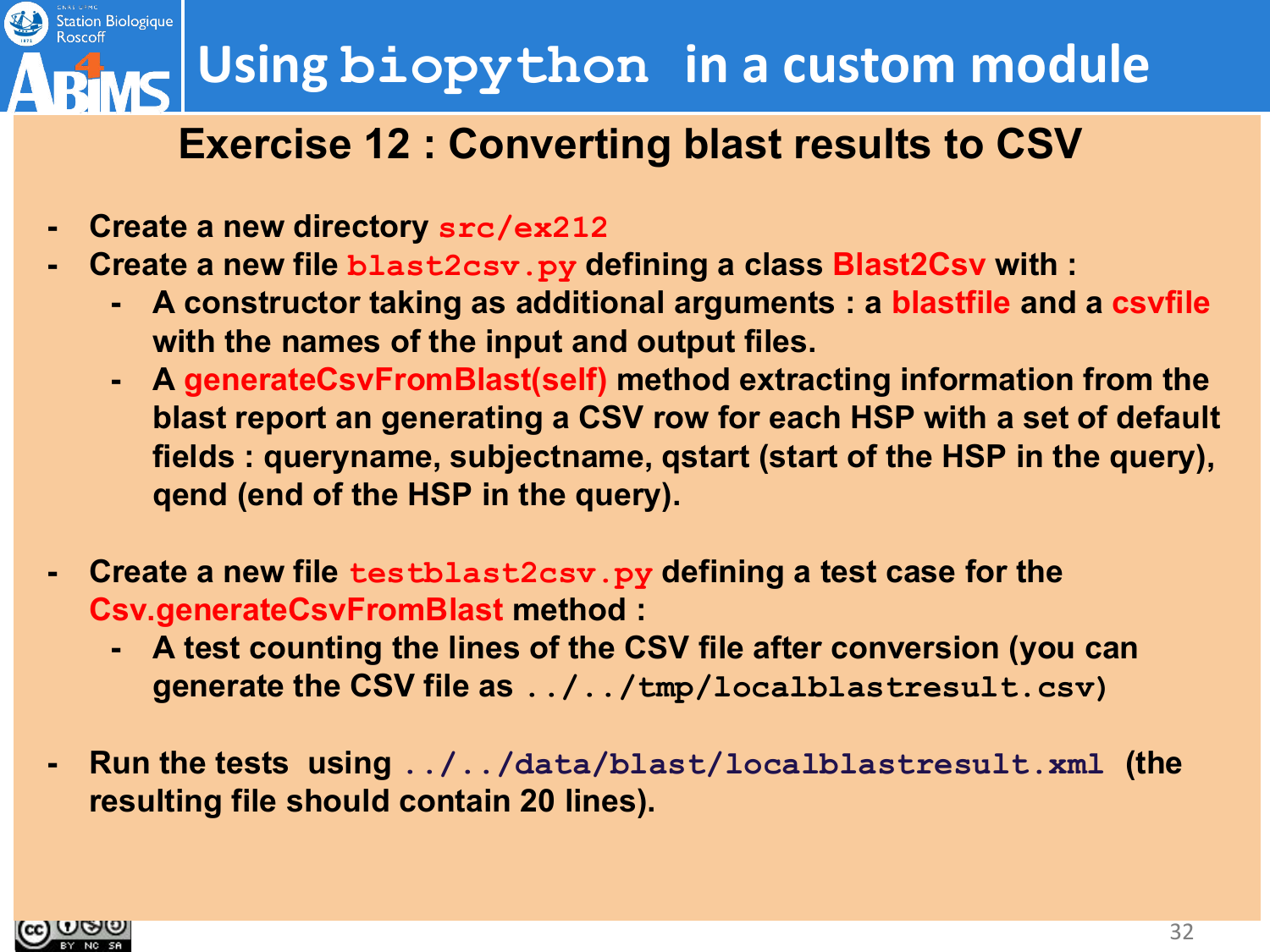### **Using biopython in a custom module**

#### **Exercise 13 : Converting blast results to CSV with filters**

- **- Copy the files from directory src/ex212 to directory src/ex213**
- **- Enhance the Blast2Csv class to allow output filtering according to a minimum alignment length percent with respect to the query sequence :**
	- **- Define a new attribute (minalignpercent) and its accessor**
	- **- Enhance the generateCsvFromBlast(self) method to write only HSPs exceeding the minalignpercent threshold**
	- **- Add the alignment length and percent to the output columns.**
- **- Add a new method to testblast2csv.py to test the new functionality:**
	- **- Generate only rows for alignments where the size of the alignment exceeds the size of the subject (minalignpercent >= 1.0)**
- **- A test counting the lines of the CSV file after conversion (you can generate the CSV file as ../../tmp/localblastresultwiththreshold.csv)**
- **- Run the tests using ../../data/blast/localblastresult.xml (the resulting file should contain 7 lines).**

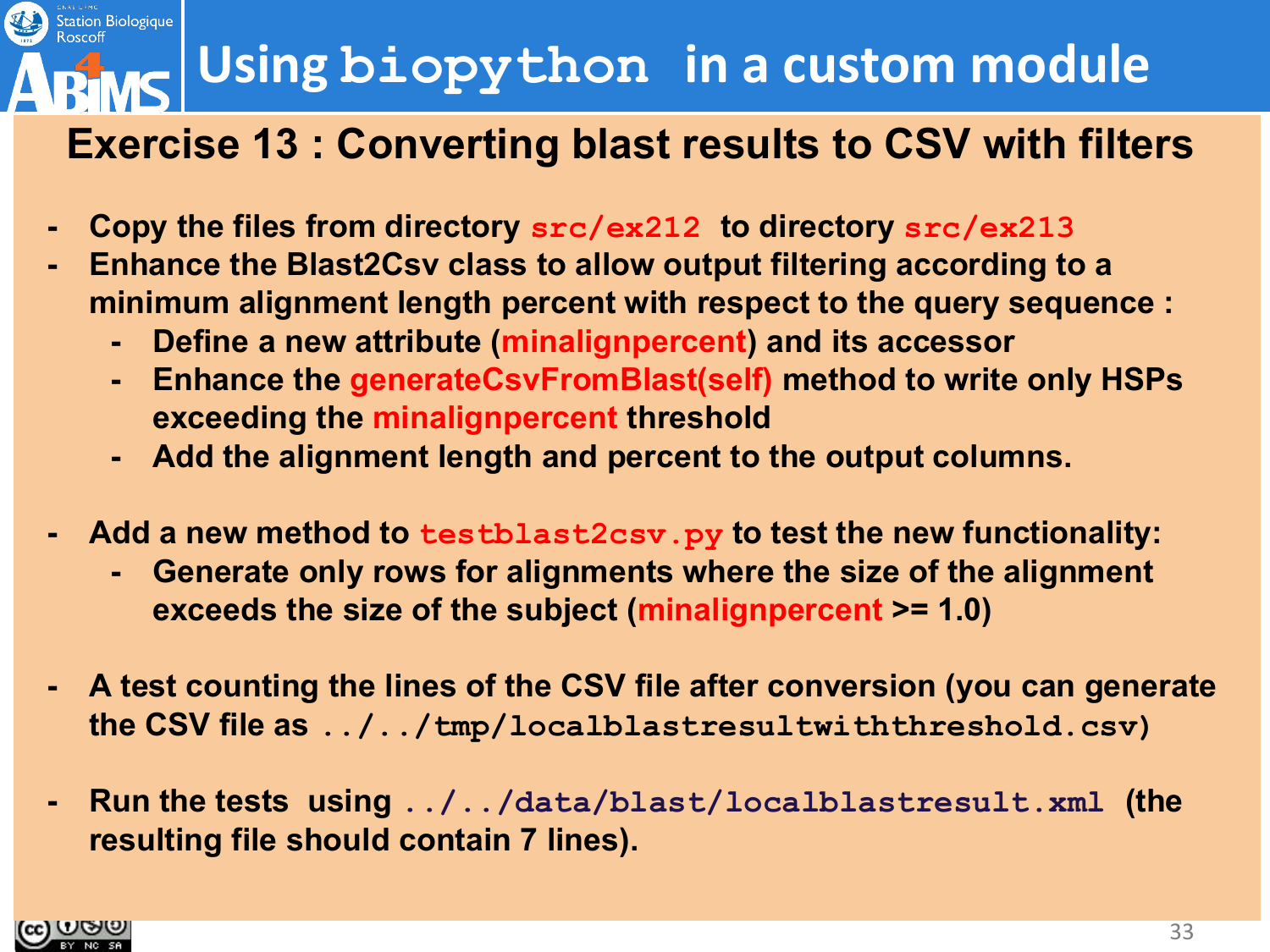

### **BioPython wrap up**

**BioPython could be the subject of several training sessions considering the wide area of topics it covers.**

**For (beginning) Pythonistas eager to make use of this set of libraries, two valuable entry points are:**

**- The top level page of the documentation Wiki with links to the cookbook and tutorials covering the main BioPython classes :**

#### **<http://biopython.org/wiki/Documentation>**

**- The top level page of the BioPython API documentation. This set of pages is automatically generated from the BioPython docstrings embedded in the code :**

**<http://biopython.org/DIST/docs/api/>**

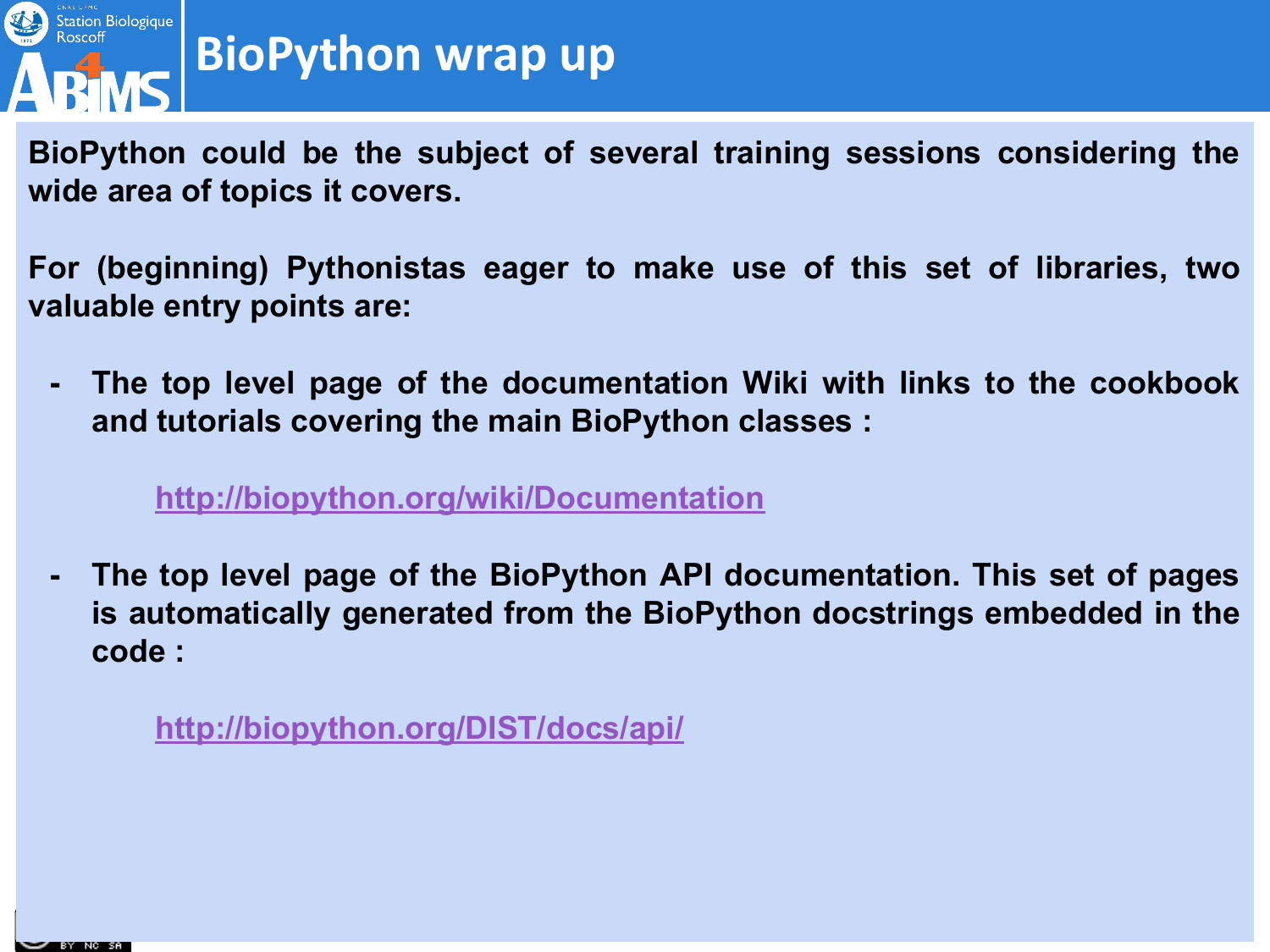

# **Outline : Session 2**

### **Using Domain Specific Modules**

- 1. The BioPython Toolkit
- 2. Processing Sequence Data
- 3. Running BLAST and Processing Results
- 4. Accessing Remote Resources
- 5. Working with Graph Structures
- 6. Putting it all Together

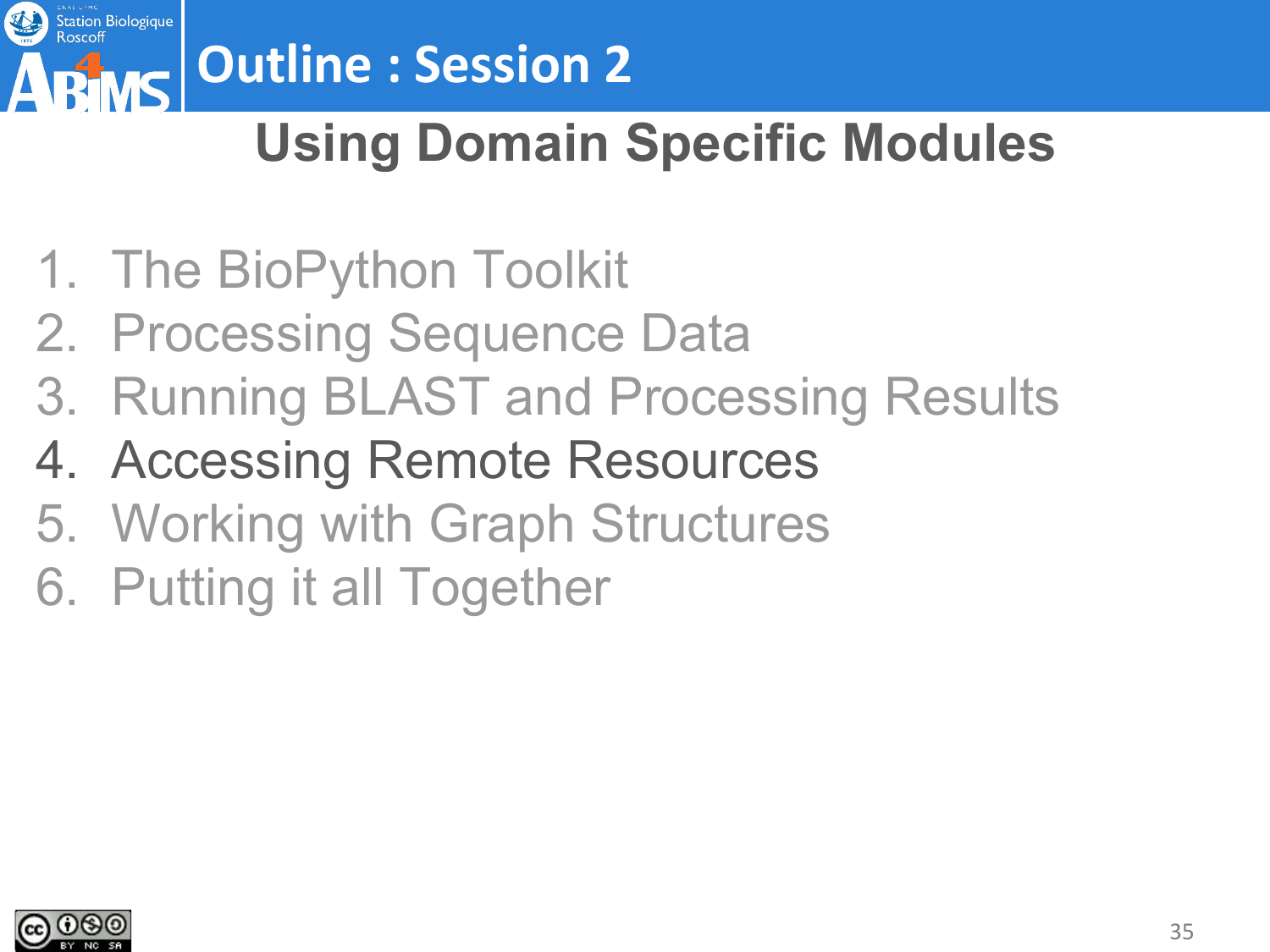

**More and more, repositories allow** *direct access* **to datasets. If retrieving a small number of datasets by hand is possible, it quickly becomes important to be able to download large collections of files.**

**In order to do so, two key issues need to be addressed:**

**1. How did the repository design the dataset identifiers allowing each of them to have a unique reference ?**

**In technical terms: how to build the URL (a.k.a "web address") referencing datasets of interest.**

**2. What is the format of the data that will be downloaded ?**

**It may be in tabular format, or other more structured formats (XML, JSON), or even plain HTML.**

**The download protocol (HTTP, FTP or other) is a minor issue because it is nicely handled by the various Python modules.**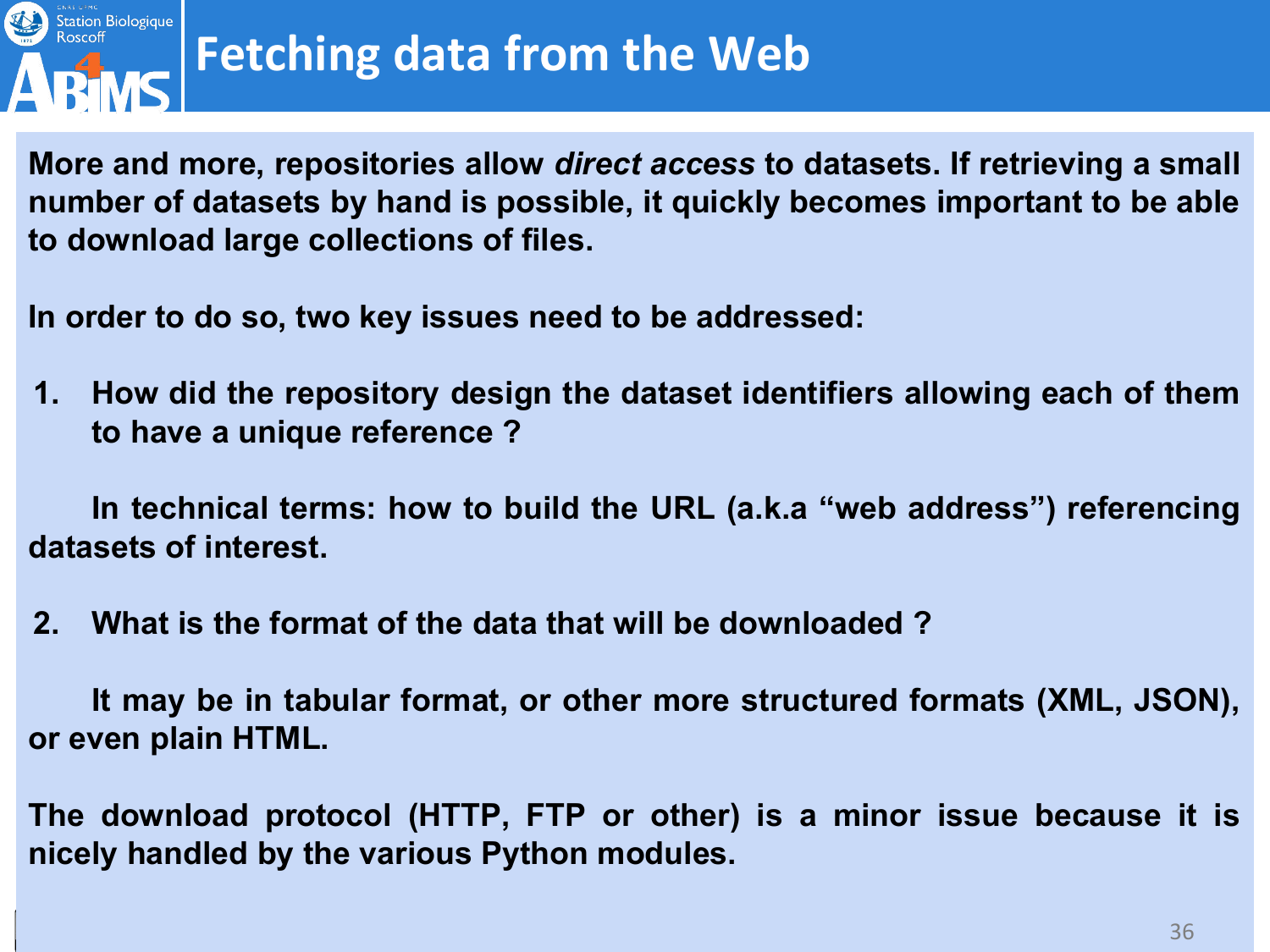

**Each data repository has its own way of defining URLs for datasets. Methods for building these URLs are most of the time documented on the data supplier's website: search for API, or better REST API.**

**However, there always is:**

**- A constant part including the name of the server and the path to the "parent directory" where the datasets are made available :**

**[http://data.myrepository.org/rest/datasets/](http://data.myrepository.org/rest/datasets)**

**- A variable part, appended to the constant part, including an identifier that uniquely references a given dataset :**

**[http://data.myrepository.org/rest/datasets/sequences/Syn\\_RCC307](http://data.myrepository.org/rest/datasets)**

**[http://data.myrepository.org/rest/datasets/taxons/Syn\\_RCC307](http://data.myrepository.org/rest/datasets)**

**- There may also be optional parameters for specifying a data format to return:**

**[http://data.myrepository.org/rest/datasets/sequences/Syn\\_RCC307?fmt=xml](http://data.myrepository.org/rest/datasets)**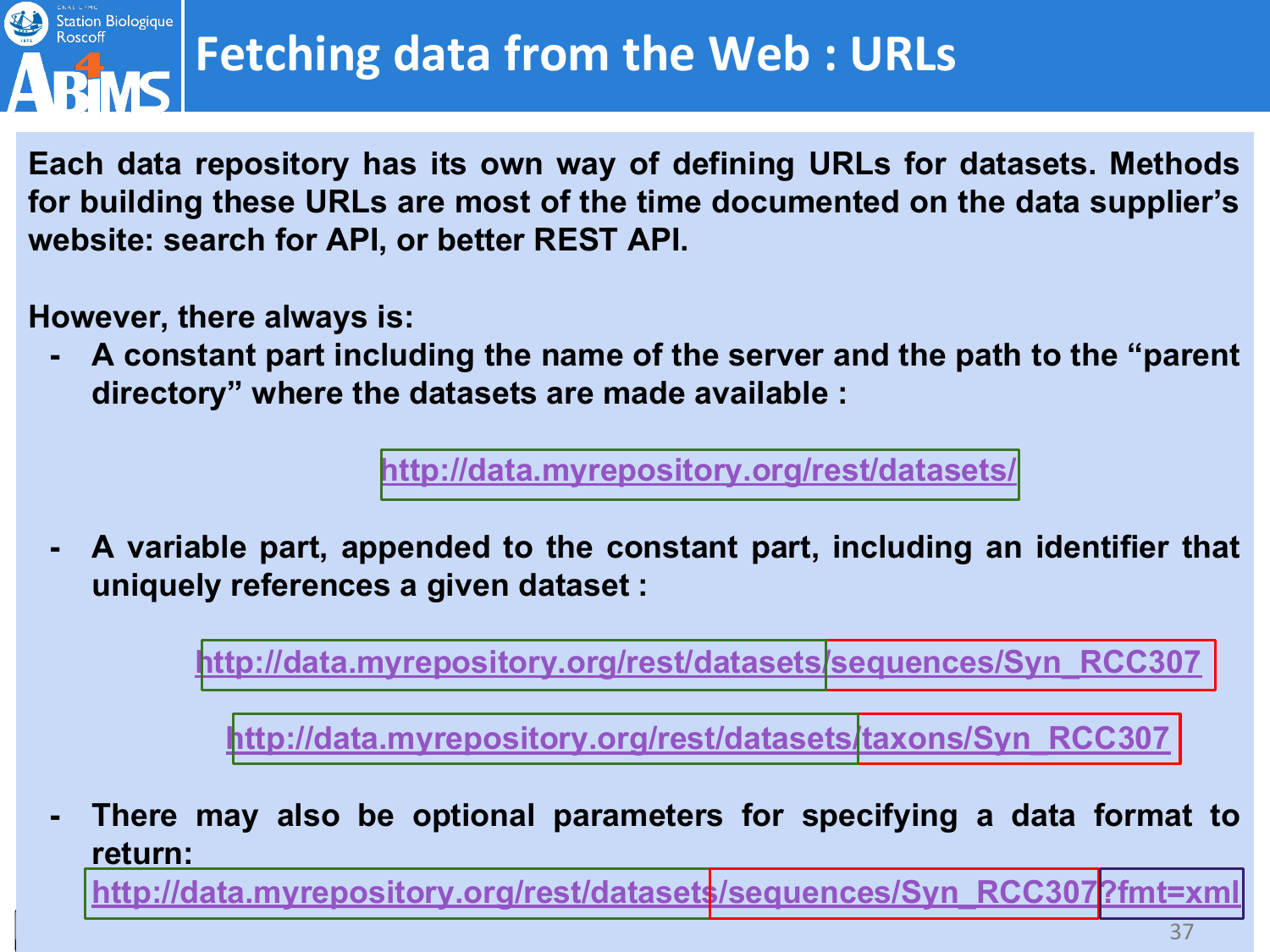

### **Fetching data from the Web : URLs**

- **Ex. 1: Retrieving taxon description records from WoRMS.**
- **1. The base address is :**

**<http://www.marinespecies.org/rest/>**

**(BTW, this is also the page where the documentation is found)**

**2. It provides a** *method* **to retrieve taxon description record knowing an AphiaID :**

**[/AphiaRecordByAphiaID/{ID}](http://www.marinespecies.org/rest/)**

**3. The method contains a parameter between curly braces [{ID}](http://www.marinespecies.org/rest/) that has to be replaced by an actual value**

**(There is no mention of formatting options)**

**The complete URL to retrieve a taxon description record for the taxon identified by AphiaID 131173, is thus :**

**[http://www.marinespecies.org/rest/AphiaRecordByAphiaID/131173](http://www.marinespecies.org/rest/)**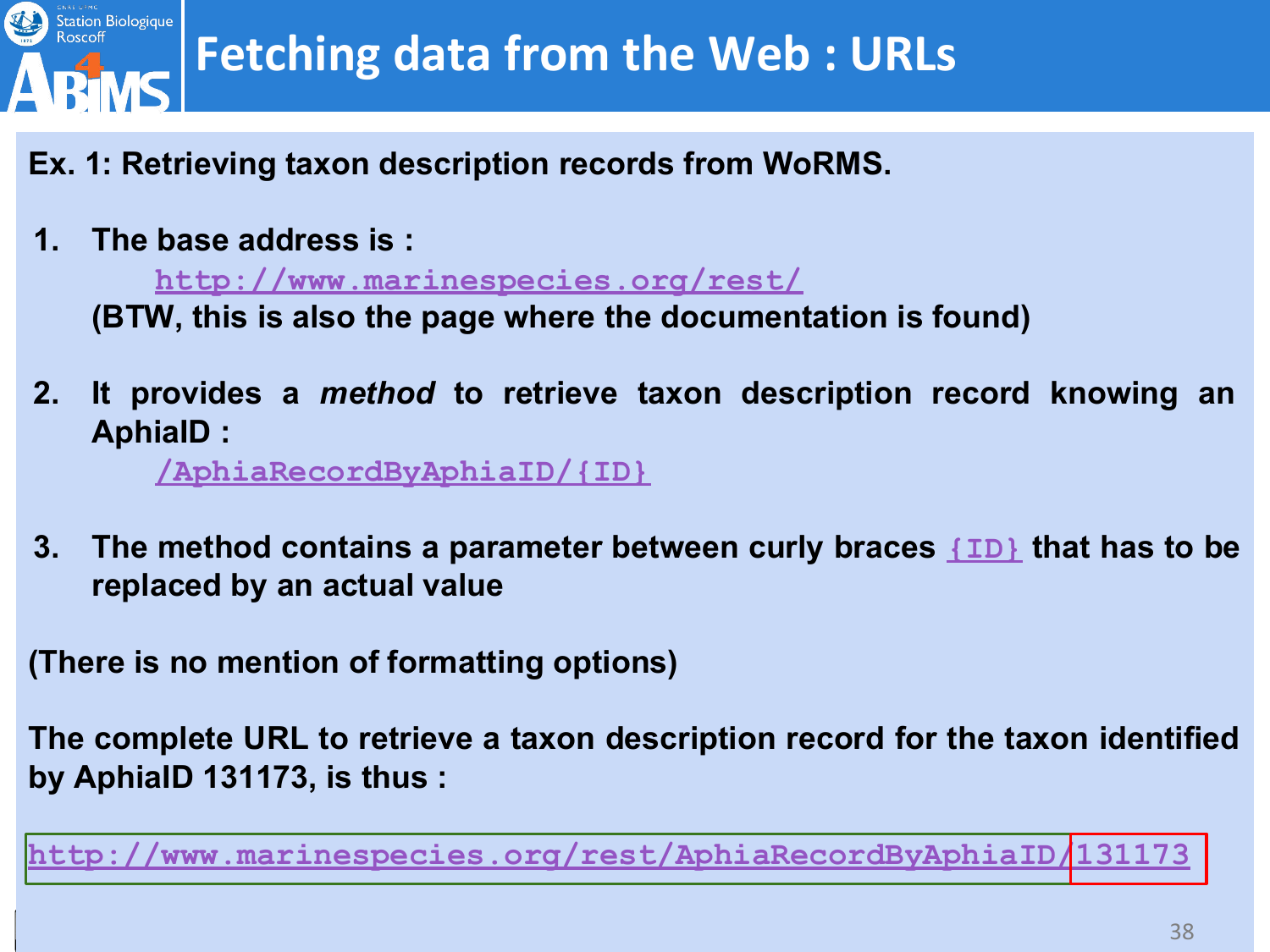

**Ex. 2: Retrieving sequence information from EBI/ENA**

**The documentation on** *programmatic access* **for data retrieval is available at: <https://www.ebi.ac.uk/ena/browse/data-retrieval-rest>**

**1. The base address is :** 

**[https://www.ebi.ac.uk/ena/data/view](https://www.ebi.ac.uk/ena/browse/data-retrieval-rest)**

- **2. Any ENA identifier or identifiers can be appended to the base address: [/{ID1,ID2,ID3}](http://www.marinespecies.org/rest/)**
- **3. ENA allows to specify an optional format parameter to choose how the return the data (xml,text,fasta) :**

**[?display=](http://www.marinespecies.org/rest/)***format*

**The complete URL to retrieve the ENA record for the petB gene in WH8102, in text format (EMBL) is thus:** 

**[https://www.ebi.ac.uk/ena/data/view/AAC05630?display=text](https://www.ebi.ac.uk/ena/browse/data-retrieval-rest)**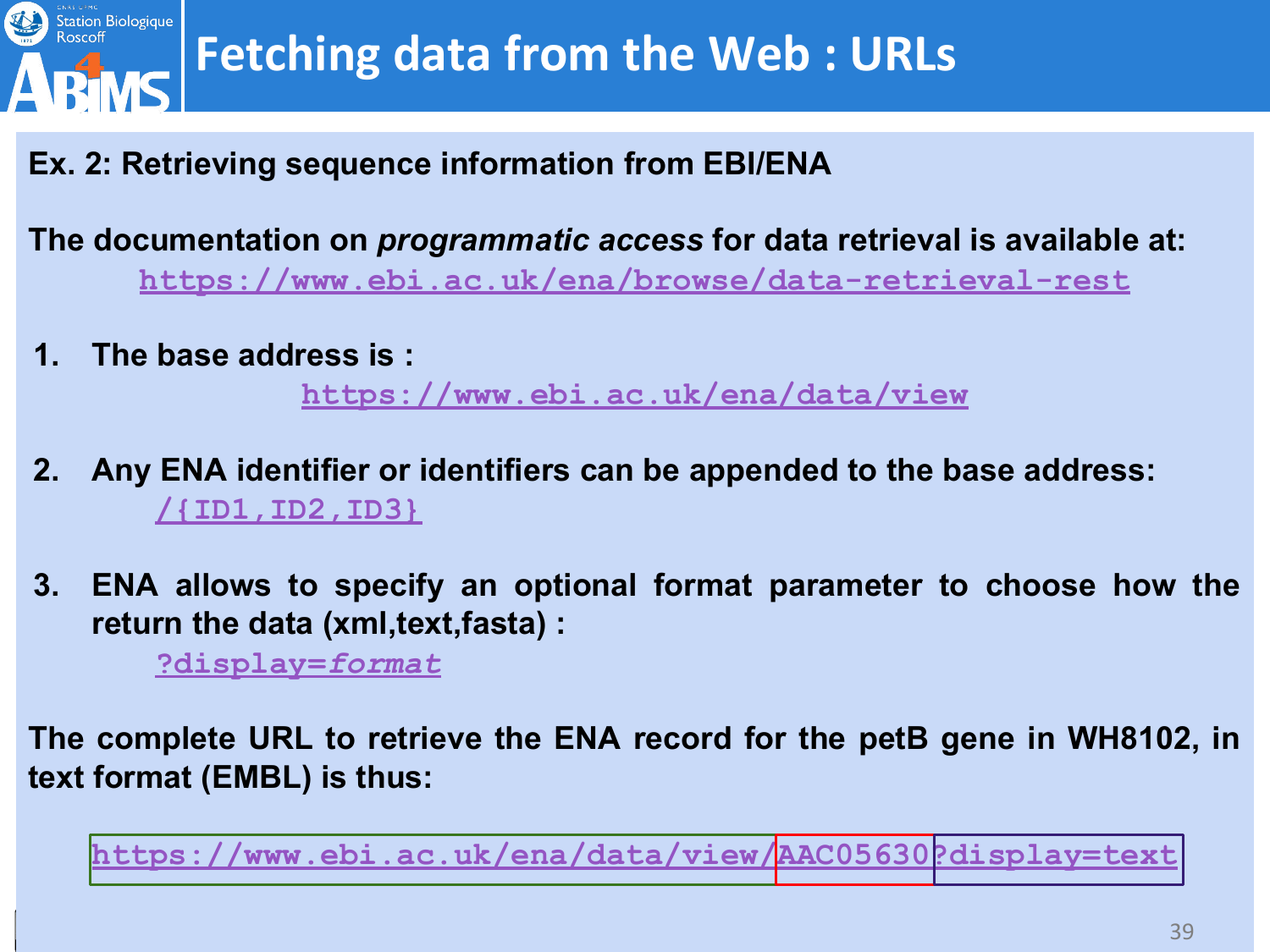

**Python provides a requests module with the most user (programmer?) friendly functions to retrieve data from the web.**

**For a basic usage, requests includes a get() function where the only argument is the URL to use for data retrieval. This function returns an** *object* **(an enhanced data structure, more on objects later on) containing both the retrieved data itself and some metadata (the status of the request, the encoding of the returned data, the headers sent back from the server…).**

**The actual data can be accessed in various formats using one of the attributes or methods of the object : raw, text, json()**

**>>>import requests … >>>r=requests.get('<https://www.ebi.ac.uk/ena/data/view/AAC05630&display=fasta>') >>>r.text '>ENA|AAC05630|AAC05630.1 Synechococcus sp. WH 8103 partial cytochrome b6 \nTACGTGTTCCGGGTCTACCTCACCGGTGGTTTCAAGCGTCCCCGTGAGCTCACCTGGGTC\nACCGGCGTGACCATGGC CGTGATCACAGTTTCCTTCGGTGTCACCGGTTACTCCCTGCCC\nTGGGACCAGGTTGGTTATTGGGCCGTCAAGATTGTT TCCGGCGTCCCAGCAGCCATCCCA\nGTTGTGGGTGACTTCATGGTGGAGCTGCTCCGCGGTGGCGAAAGTGTCGGTCAGT CCACA\nCTCACTCGCTTCTACAGCCTCCACACCTTTGTGATGCCATGGCTGCTCGCCGTATTCATG\nCTCATGCACTTC CTGATGATTCGGAAGCAGGGCATTTCTGGTCCCTTGTGA\n'**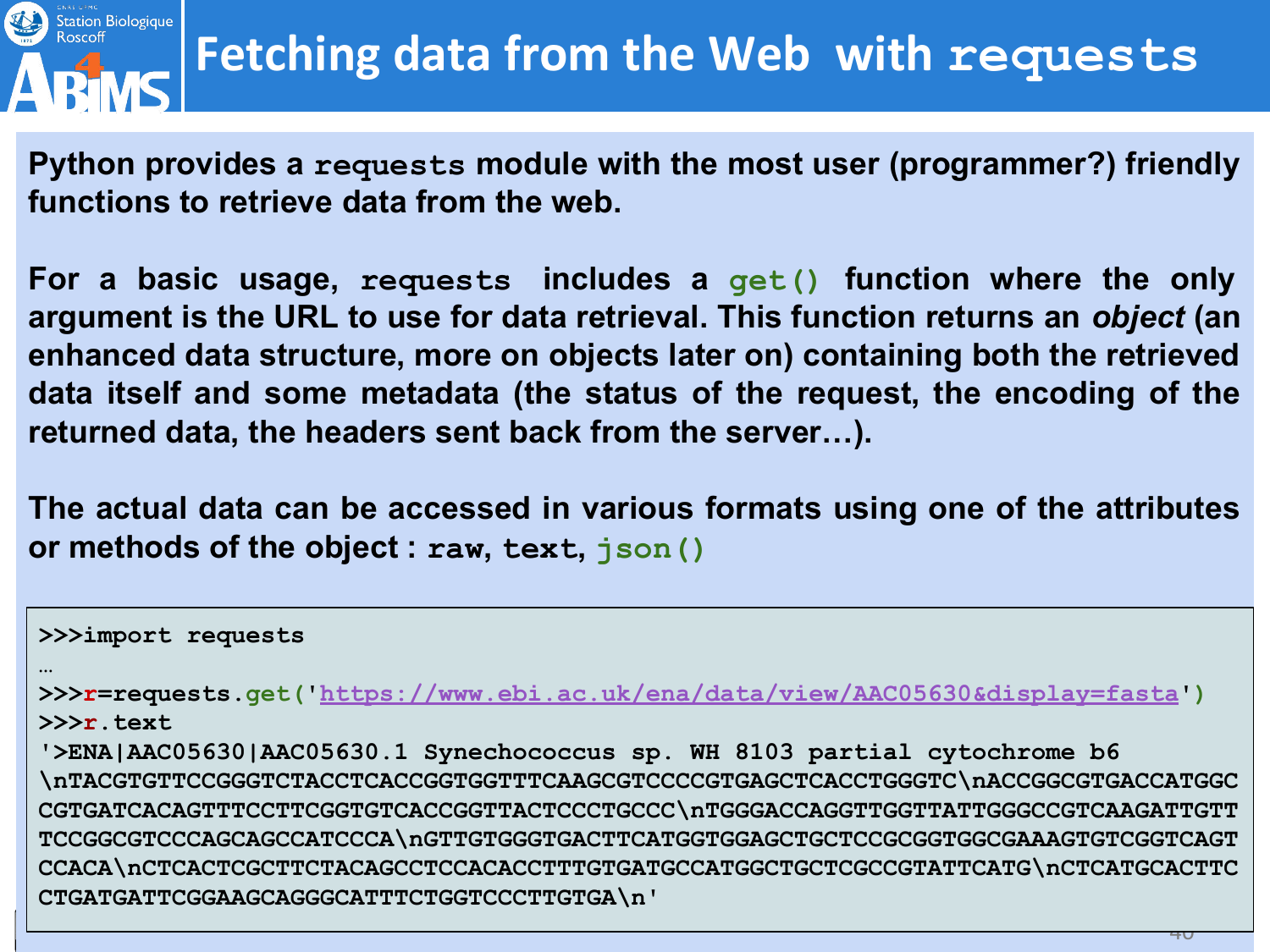#### Station Biologique **Fetching data from the Web : JSON format**

**Among the variety of formats proposed by data suppliers, JSON is one of the most frequently used (with XML). It is a lightweight text based format suited for the representing structured data that can be described by dictionaries, lists and scalar values. Data descriptions in JSON look very similar to their Python counterparts:**

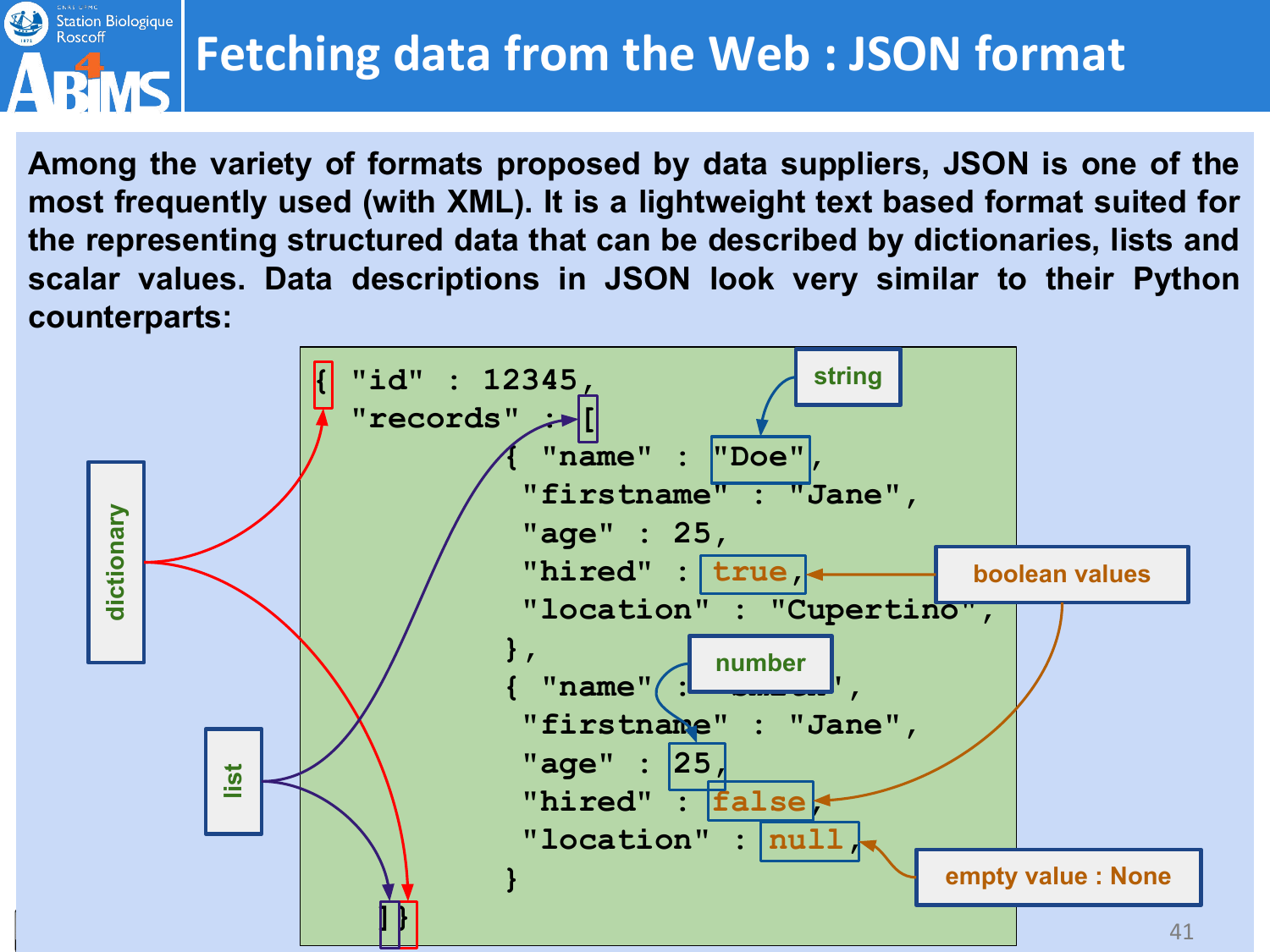![](_page_41_Picture_0.jpeg)

### **Fetching data from the Web : JSON format**

**The json module allows conversion between text-based JSON data structures and Python data structures. It is used in pretty much the same way as the pickle module.**

**Ex. 1: Writing a Python data structure into a JSON text file**

```
import json
…
fruit=[...]
with open('fruit.json','w') as jsonfile :
   json.dump(fruit,jsonfile)
```
**Ex. 2: Loading a Python data structure from a JSON text file**

```
import json
…
fruit=[...]
with open('fruit.json') as jsonfile :
   fruit=json.load(jsonfile)
```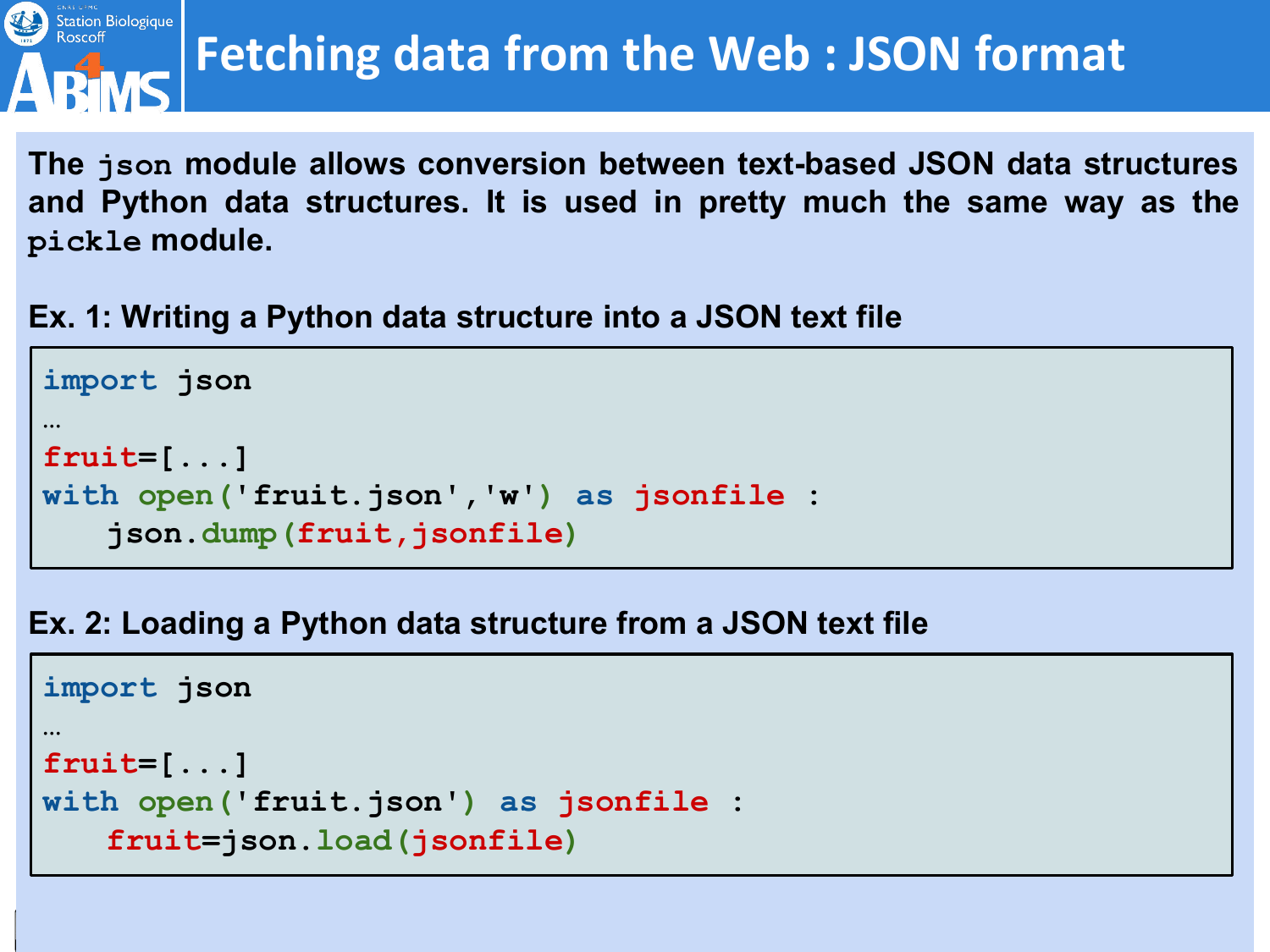![](_page_42_Picture_0.jpeg)

### **Fetching data from the Web : JSON format**

**The json module also handles coding/decoding data from or into text strings. This makes it unnecessary to use temporary files when retrieving JSON data from the web destined to be stored in Python variables.**

**Ex. 3: Converting a Python data structure into a JSON text string.**

```
import json
…
fruit=[...]
jsonFruit=json.dumps(fruit)
```
#### **Ex. 2: Building a Python data structure from a JSON text string**

```
import json
…
jsonFruit='[{"kind":"apples","qt":10},...]'
fruit=json.loads(jsonfile)
```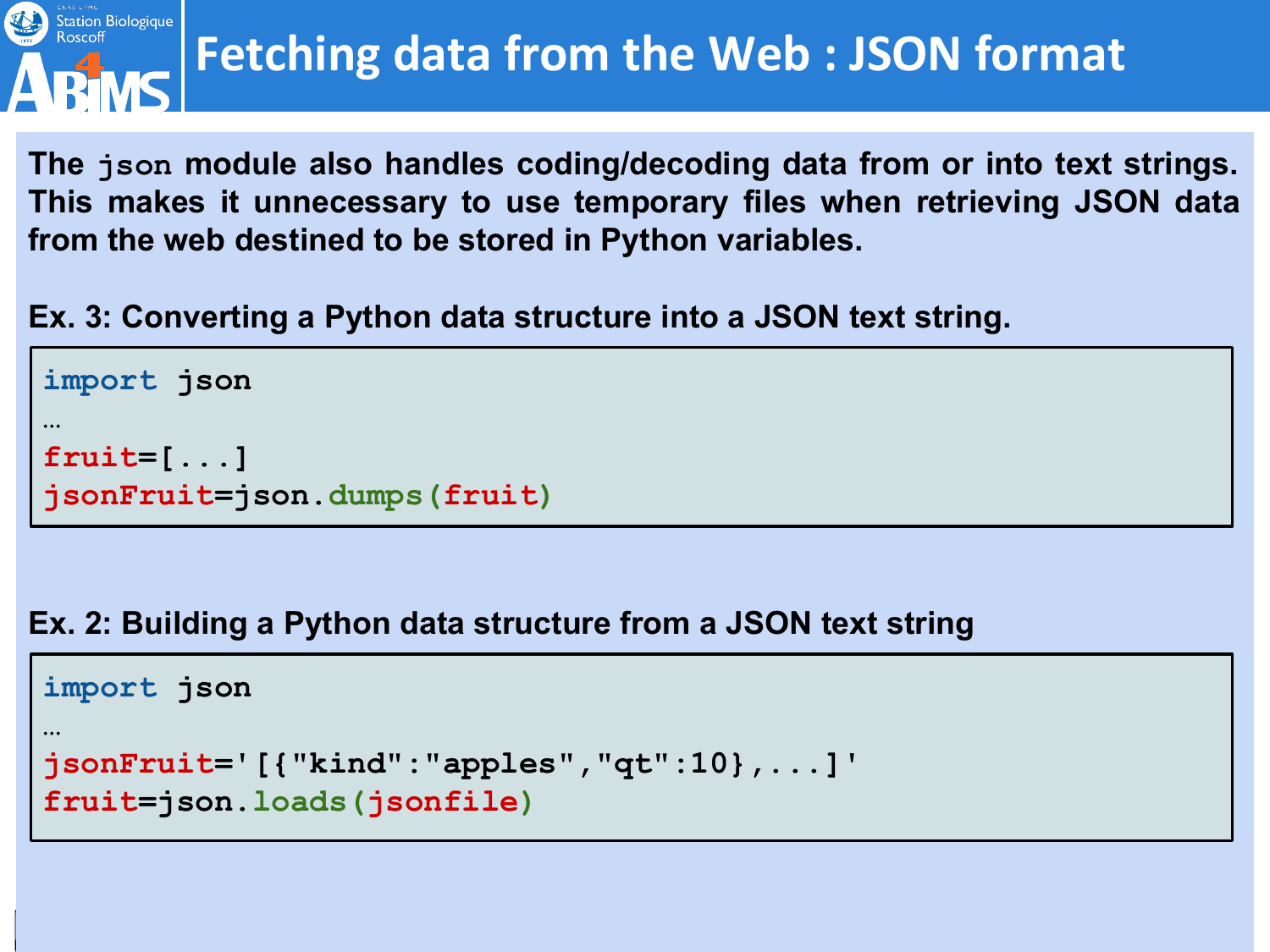![](_page_43_Picture_0.jpeg)

**…**

### **Fetching data from the Web : JSON format**

**Most well behaved web accessible resources will be able return data in several formats : text, HTML, XML, JSON.**

**However, JSON may not be the default format. It is then needed to explicitly define that we want to retrieve JSON formatted data.**

**This is achieved by setting a specific "header" to that end, when making the request :**

```
import requests
```

```
result=requests.get(url,headers={'Accept' :'application/json'})
```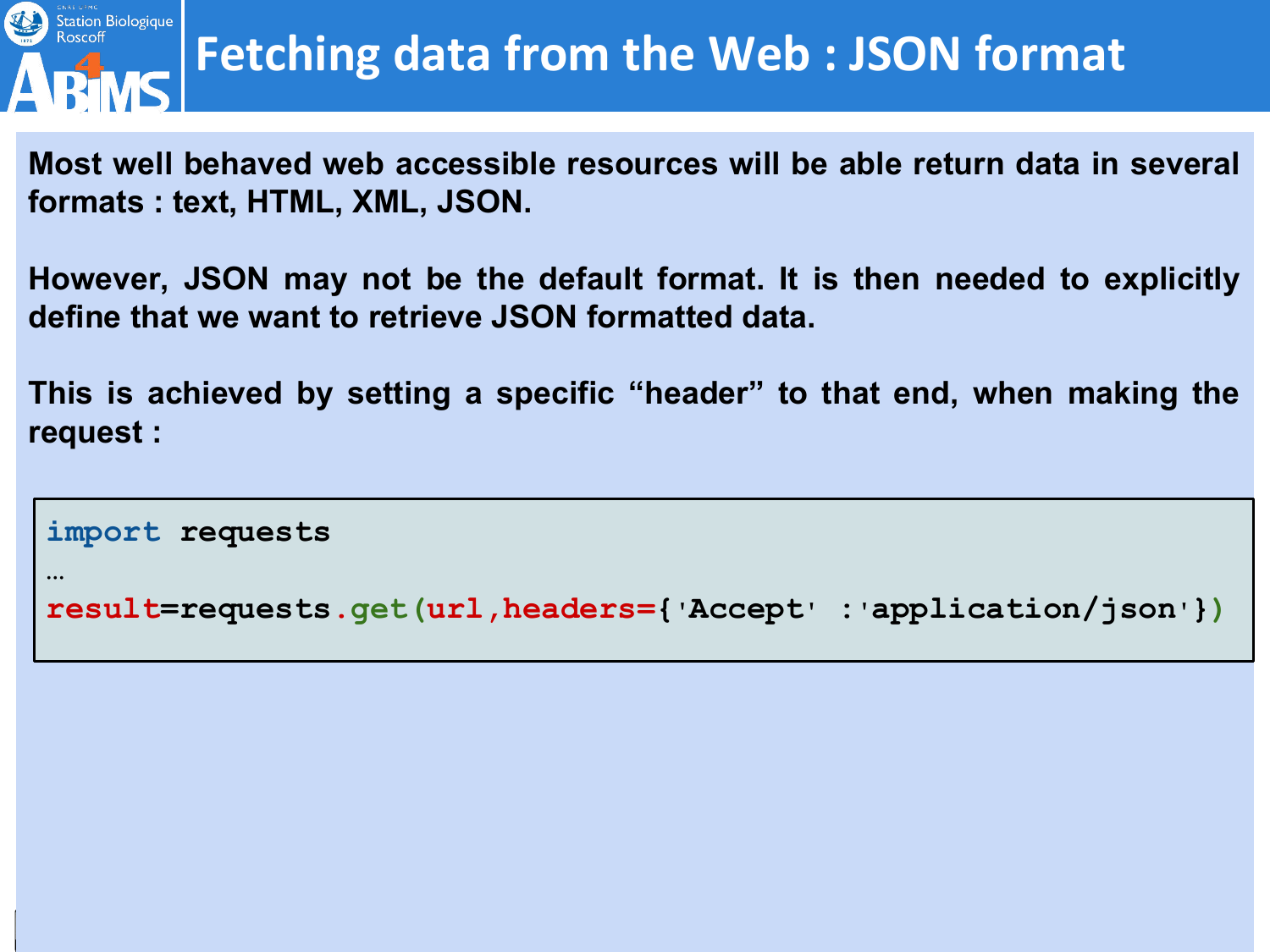### **Fetching data from the web**

#### **Exercise 14 : Remotely retrieving Taxonomic Information**

- **- Create a new directory src/ex214**
- **- Create a new file taxoninforetriever.py defining a class TaxonInfoRetriever with :**
	- **- A getTaxonInfoForAphiaId(self,aphiaId) method retrieving a taxonomic decription record from Worms and returning a dictionary with a subset of fields (AphiaID, kingdom, phylum, class, order, family, genus, scientificname, authority).**
- **- Create a new file testtaxoninforetriever.py defining a test case for the getTaxonInfoRetriever method.**
- **- Run the tests using aphia ID 130714, and check that the kingdom is 'Animalia', the phylum is 'Annelida' and the genus is 'Polygordius'**
- **- Remember, the URL pattern looks like :**

**[http://www.marinespecies.org/rest/AphiaRecordByAphiaID/](http://www.marinespecies.org/rest/)***{aphiaId}*

![](_page_44_Picture_9.jpeg)

Station Biologique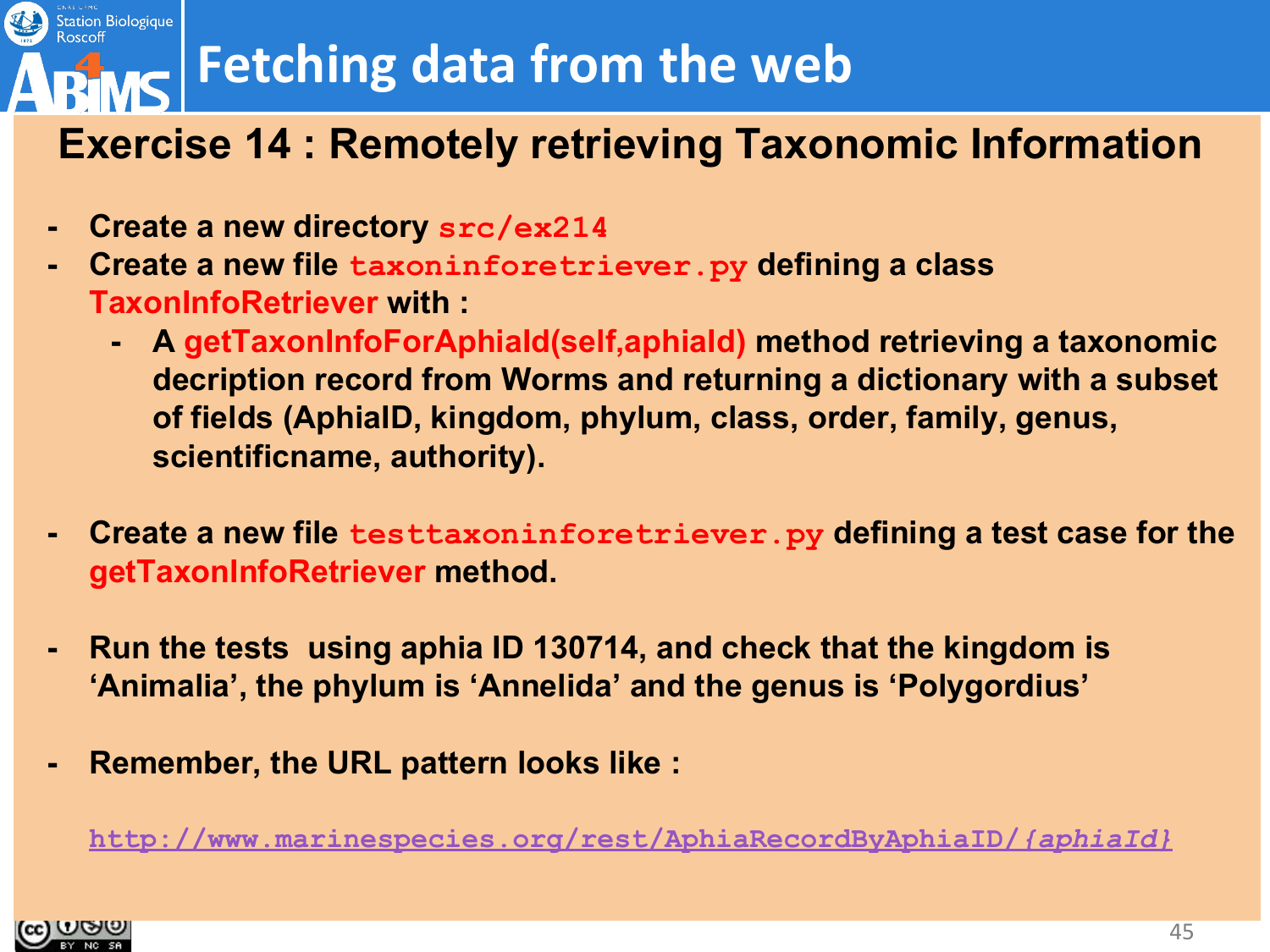![](_page_45_Picture_0.jpeg)

**The EBI provides a significant amount of reference data through Web Services (i.e. : web servers that deliver machine-readable data instead of human-readable web pages).**

**The entry point is called EBI-Search :**

**[https://www.ebi.ac.uk/ebisearch](https://www.ebi.ac.uk/ebisearch/swagger.ebi)**

**And summary documentation on how to use the search is available at:** 

**<https://www.ebi.ac.uk/ebisearch/swagger.ebi>**

**All web-service URLs will start with :**

**<https://www.ebi.ac.uk/ebisearch/ws/rest/>**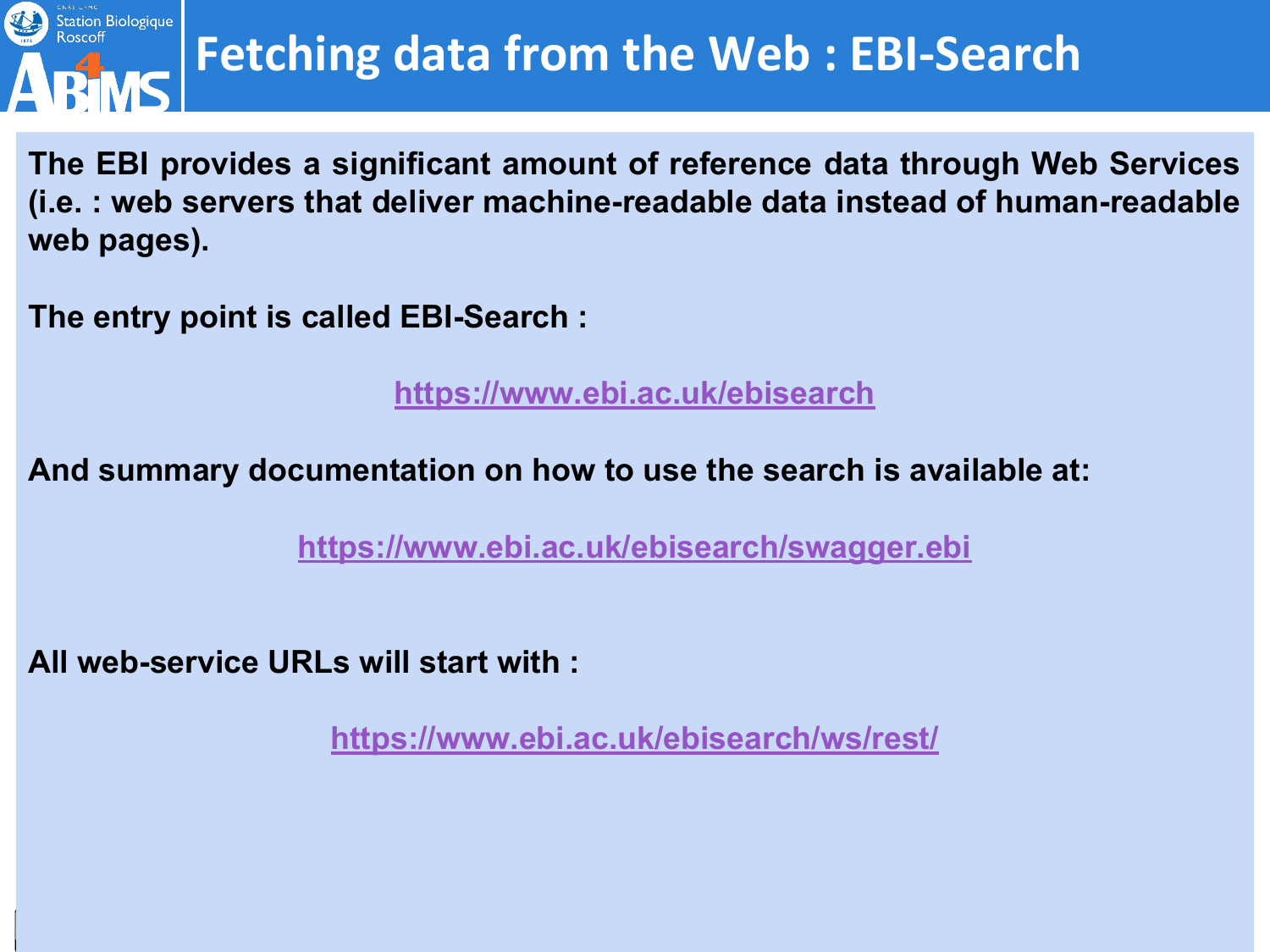![](_page_46_Picture_0.jpeg)

# **FA BRANCE SONG EVERY RETAILLY A GET AT A FERENCE AND RETAILLY A RETAILLY A RETAILLY A GET A FERENCE AND RETAILLY A RETAILLY A GET A FERENCE AND RETAILLY A GET A FERENCE AND RETAILLY A GET A FIGURE A GET A FIGURE A GET A G**

**EBI-Search is based on the concept of domains. Roughly, each "database" to which access is provided represents a domain, 151 in total as of June 2018.**

**Among these domains, are : GO (genome ontology), Interpro (Interpro domains), PFam (protein families), Enzymes…**

**When performing a request, the actual domain name must be added to the URL** 

**[https://www.ebi.ac.uk/ebisearch/ws/rest/{domain}](https://www.ebi.ac.uk/ebisearch/ws/rest/)**

**Then, to retrieve information about a specific entry of this domain, the URL is completed as follows:**

**[https://www.ebi.ac.uk/ebisearch/ws/rest/{domain}/entry{entryId}](https://www.ebi.ac.uk/ebisearch/ws/rest/)**

**If the entry exists, this returns a short document assessing the validity of the entry.**

**Try for yourself :**

**<https://www.ebi.ac.uk/ebisearch/ws/rest/go/entry/GO:1990103>**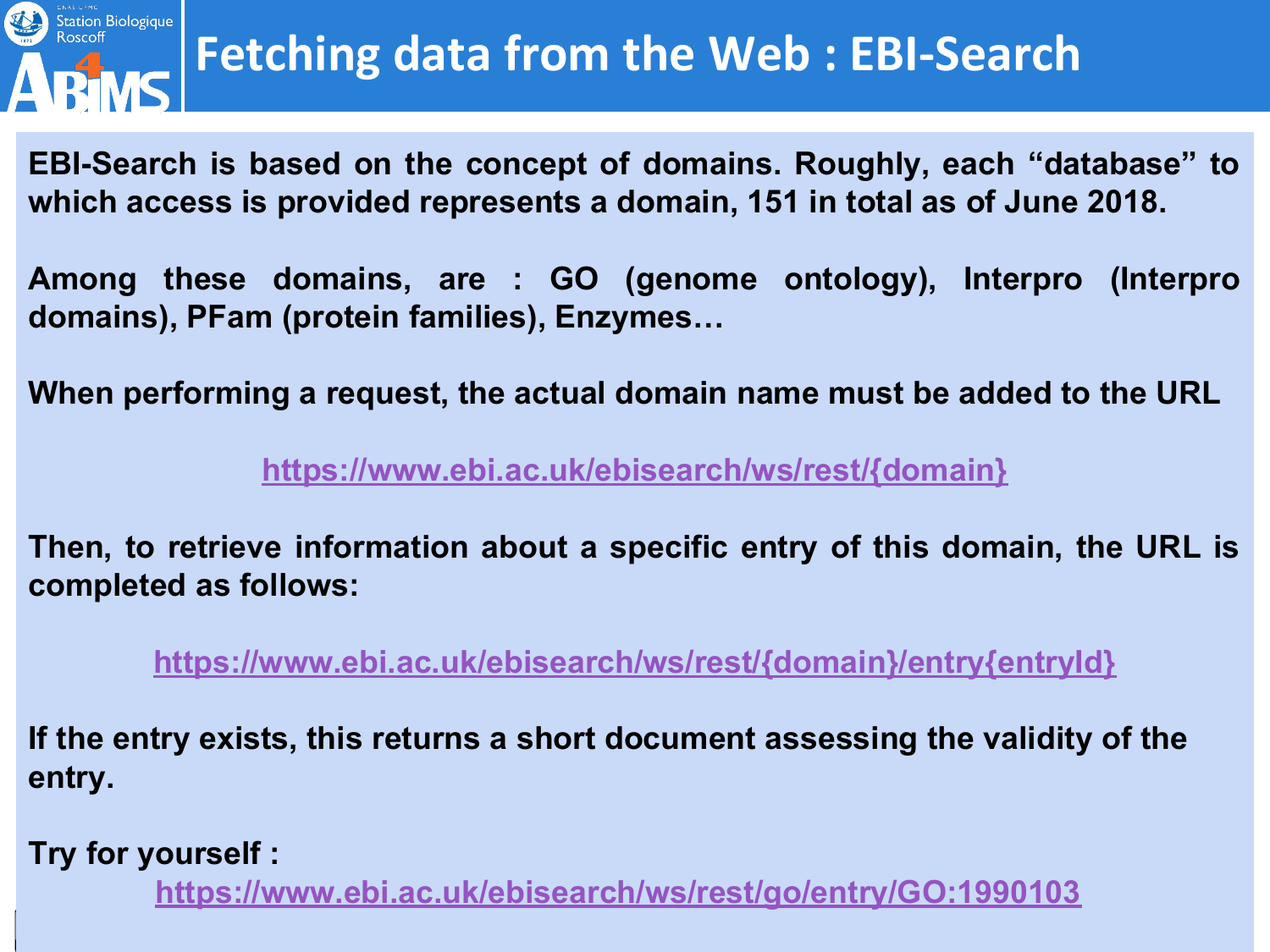![](_page_47_Picture_0.jpeg)

**To have more extensive information about an entry, it is necessary to specify which pieces of data (or attributes) we want to retrieve.**

**Again, this is done by completing the URL as follows :**

**[https://www.ebi.ac.uk/ebisearch/ws/rest/{domain}/entry{entryId}?fields={f1,f2,..}](https://www.ebi.ac.uk/ebisearch/ws/rest/)**

**The actual list of fields can be found by inspecting the domain description document available at :**

**[https://www.ebi.ac.uk/ebisearch/ws/rest/{domain}](https://www.ebi.ac.uk/ebisearch/ws/rest/)**

**This document describes each field in a block looking like :**

![](_page_47_Figure_8.jpeg)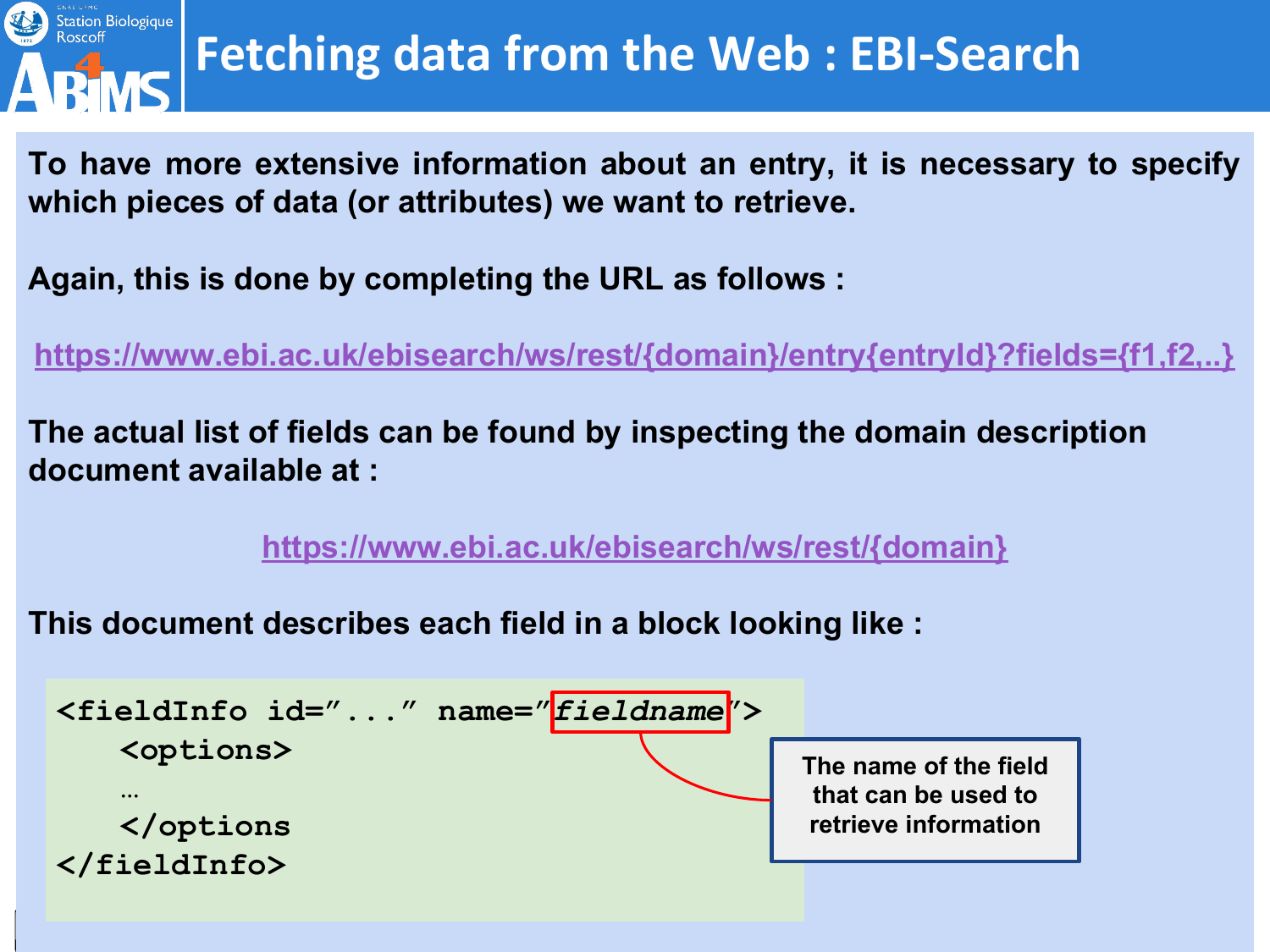![](_page_48_Picture_0.jpeg)

**A valid EBI-Search URL for retrieving the name, description and type of a GO-Term would be :**

> **[https://www.ebi.ac.uk/ebisearch/ws/rest/go/entry/](https://www.ebi.ac.uk/ebisearch/ws/rest/go/entry/GO:1990103) [GO:1990103?fields=name,description](https://www.ebi.ac.uk/ebisearch/ws/rest/go/entry/GO:1990103)**

**The structure of the query result can be seen as a dictionary with the following organization :**

![](_page_48_Figure_5.jpeg)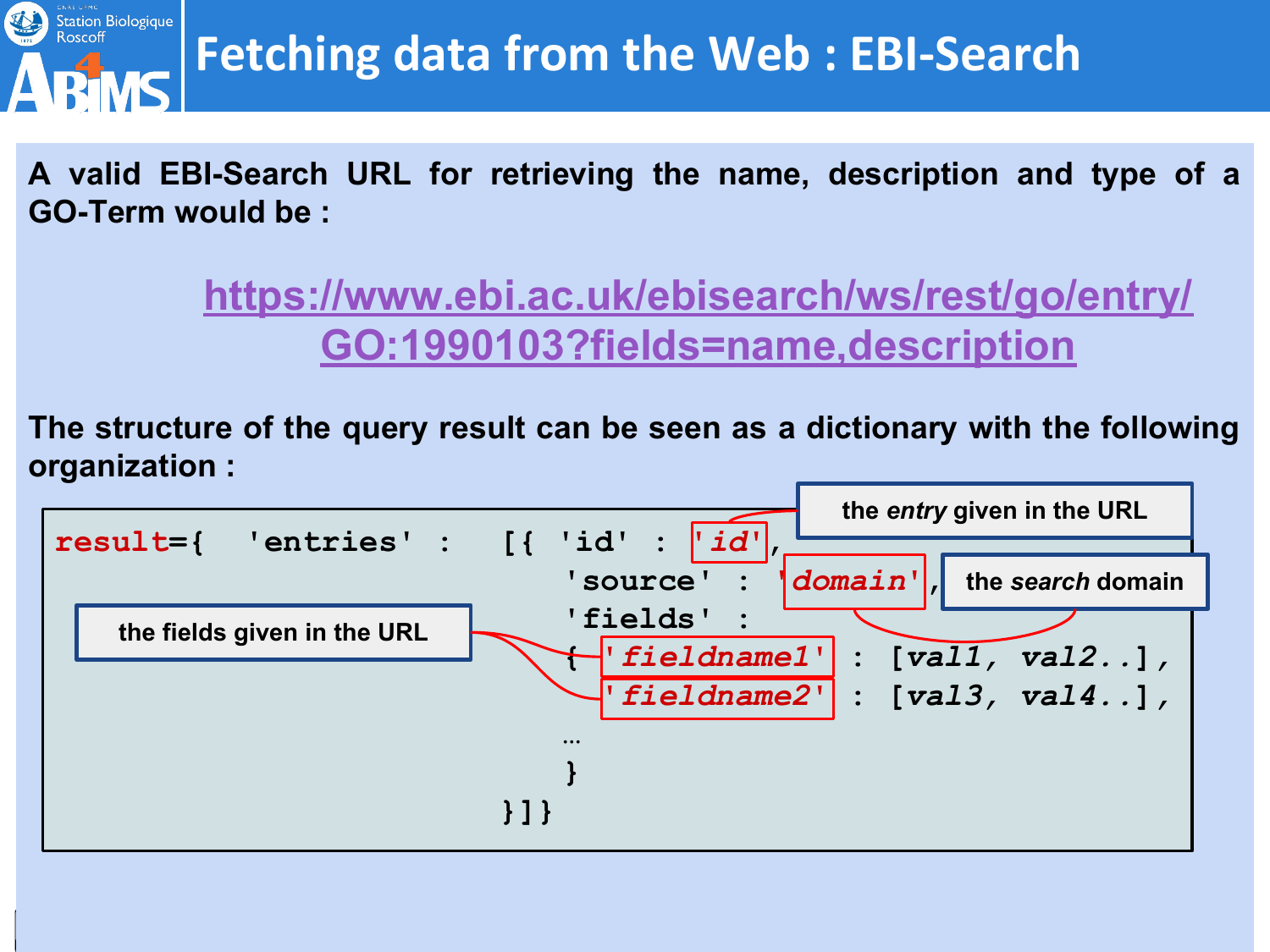![](_page_49_Picture_0.jpeg)

**The result from the example URL :**

**[https://www.ebi.ac.uk/ebisearch/ws/rest/go/entry/](https://www.ebi.ac.uk/ebisearch/ws/rest/go/entry/GO:1990103) [GO:1990103?fields=name,description](https://www.ebi.ac.uk/ebisearch/ws/rest/go/entry/GO:1990103)**

**Would be :**

```
{'entries' : [{'id': 'GO:1990103', 
                 'source': 'go', 
                 'fields': {'name': ['DnaA-HU complex'], 
                             'description': ['A (...) oriC.']}}]
```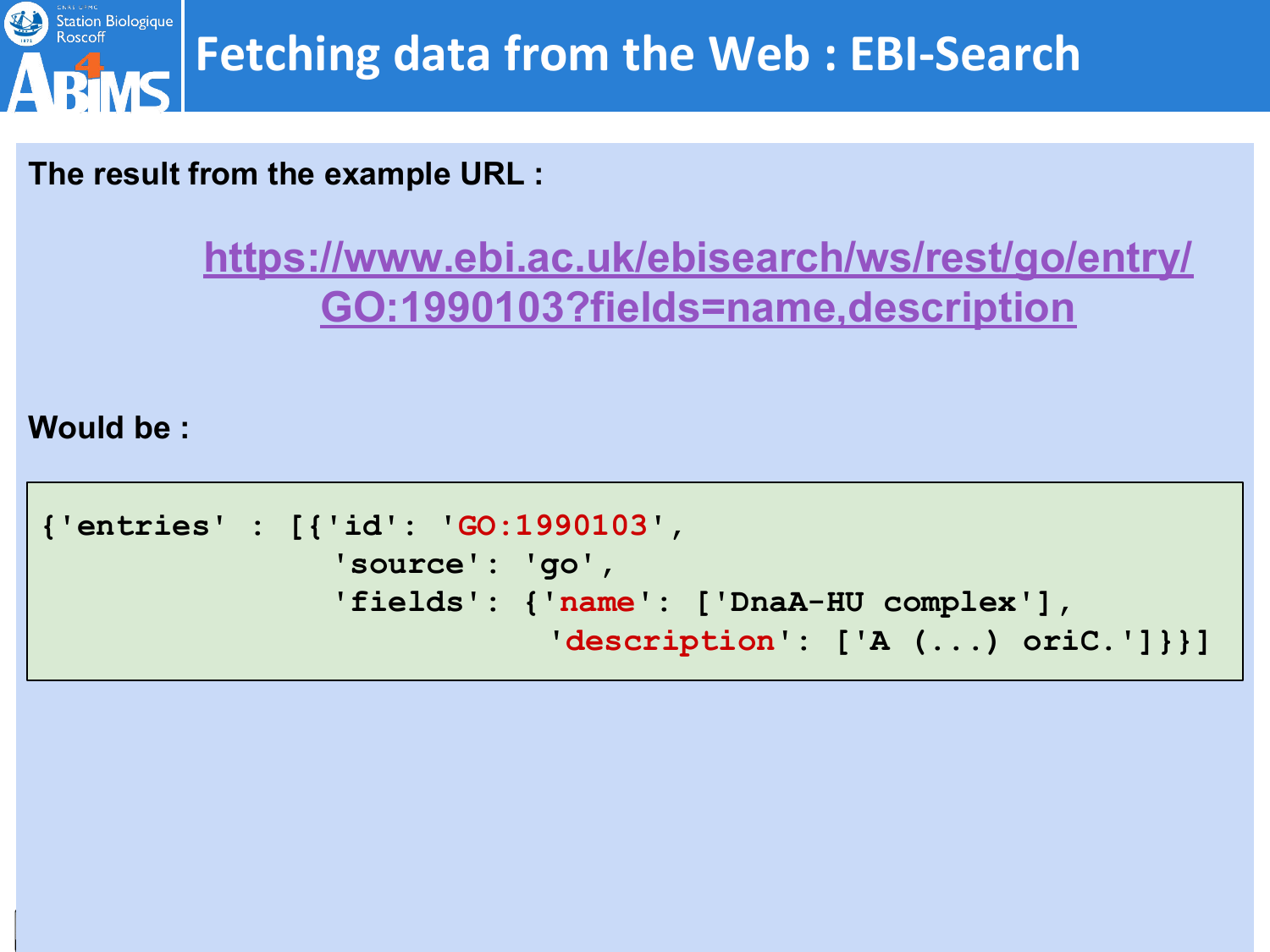### **Fetching data from the web**

#### **Exercise 15 : Remotely retrieving Interpro data**

- **- Create a new directory src/ex215**
- **- Create a new file interproinforetriever.py defining a class InterproInfoRetriever with :**
	- **- A getInterproInfo(self,interproId,fields) method retrieving information about the given interpro entry. The information includes the values of the fields given as argument.**
	- **- Default fields are : name, description, FO**
- **- Create a new file testinterproinforetriever.py defining a test case for the getInterproInfoRetriever method.**
- **- Run the tests using aphia ID IPR000850, and check that the result contains one entry with three elements for the GO field.**

![](_page_50_Picture_8.jpeg)

Station Biologique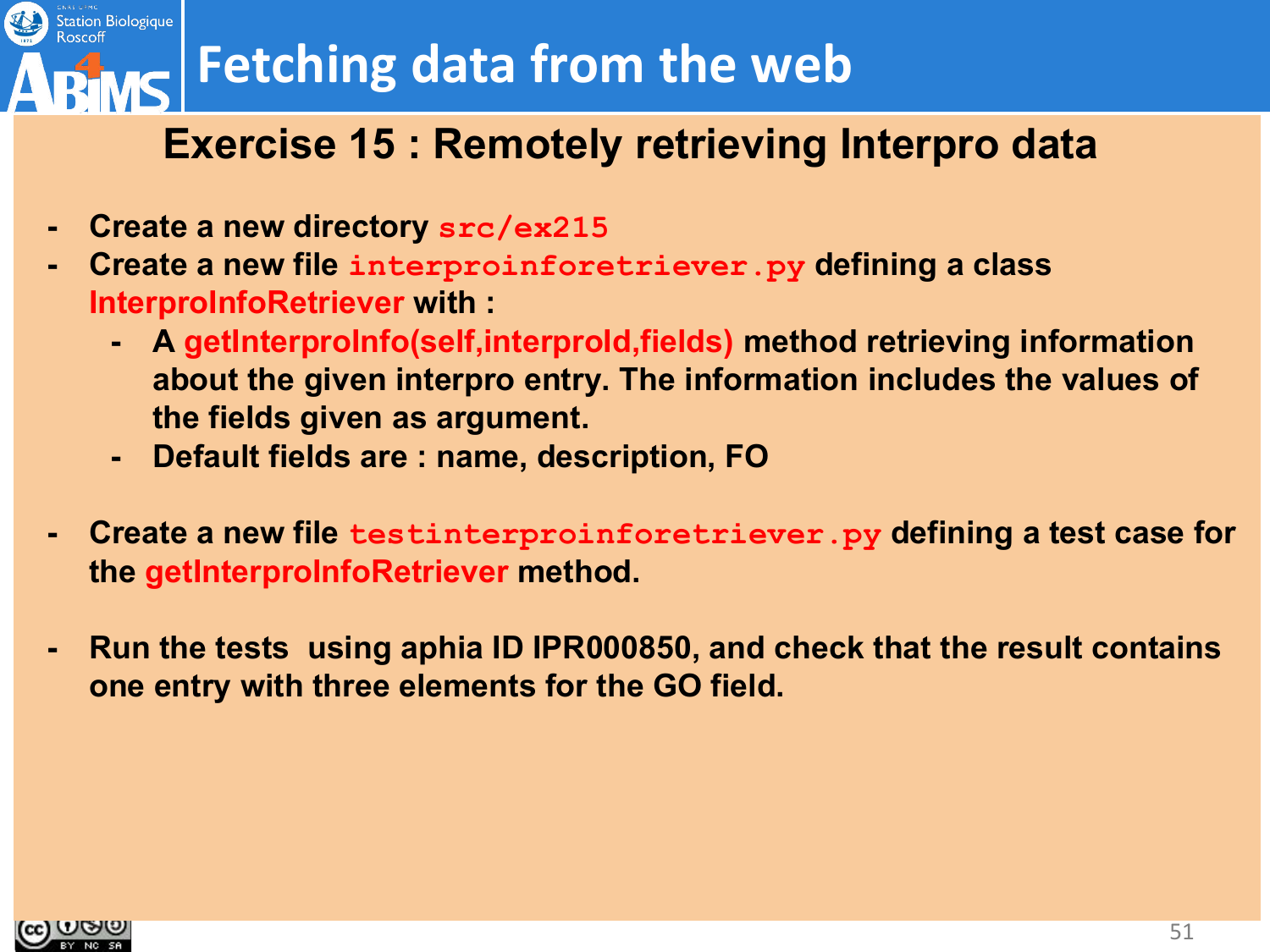![](_page_51_Picture_0.jpeg)

# **Outline : Session 2**

### **Using Domain Specific Modules**

- 1. The BioPython Toolkit
- 2. Processing Sequence Data
- 3. Running BLAST and Processing Results
- 4. Accessing Remote Resources
- 5. Working with Graph Structures
- 6. Putting it all Together

![](_page_51_Picture_9.jpeg)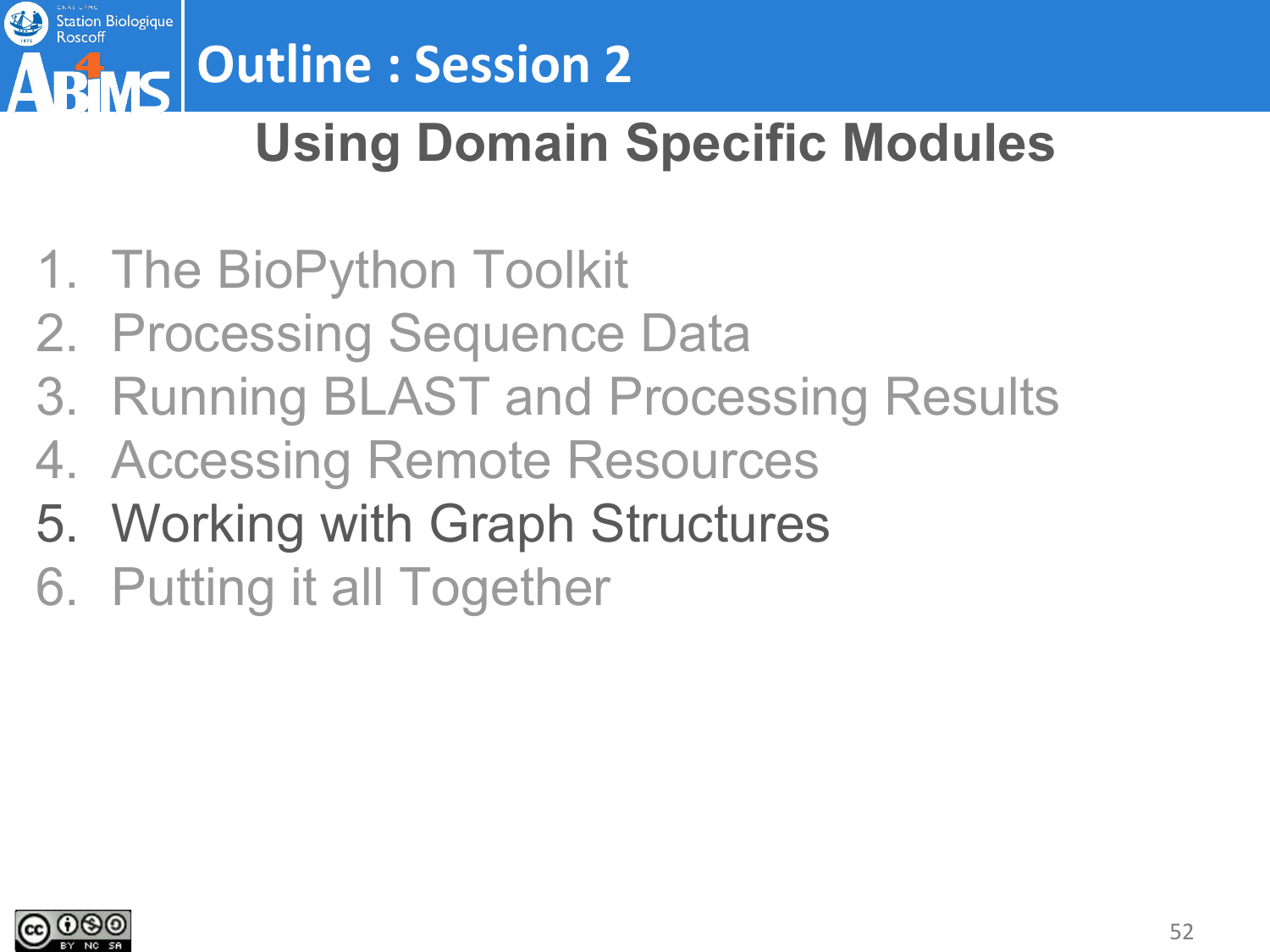![](_page_52_Picture_0.jpeg)

### **Working with graph data: networkx**

**The most widely used Python toolkit to handle graph data is undoubtedly networkx. It provides a relatively intuitive means to manipulate graph elements: nodes (or vertices) and edges (or links). Both of which can contain a rich set of attributes.**

![](_page_52_Figure_3.jpeg)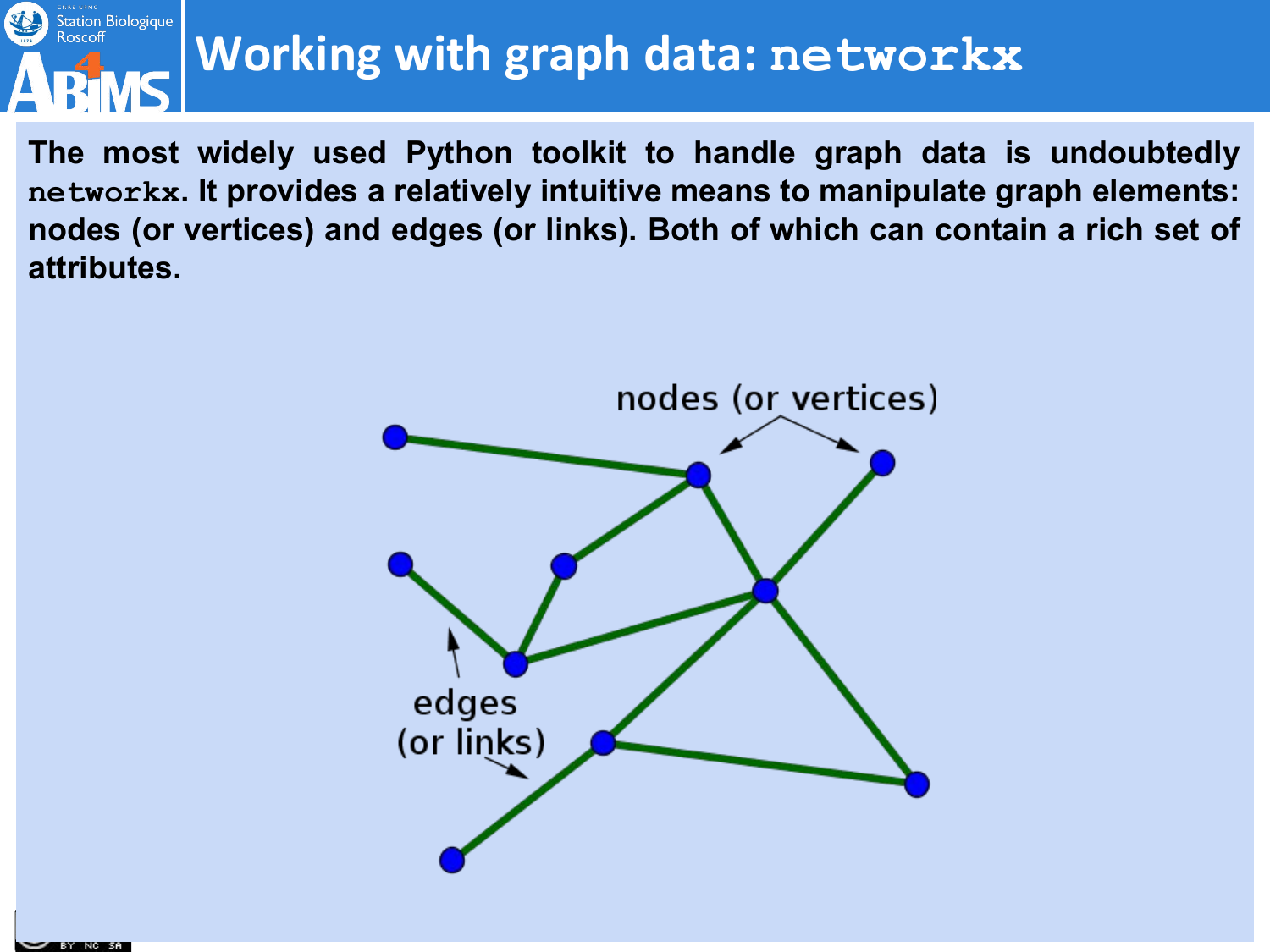![](_page_53_Picture_0.jpeg)

### **Working with graph data: networkx**

#### **A graph can be created using the Graph() constructor method :**

```
import networkx as nx
```

```
simpleGraph=nx.Graph()
```
**By default, graphs are undirected and support only one edge between two nodes. To build these special type of graphs, specific constructors have to be used:**

![](_page_53_Figure_6.jpeg)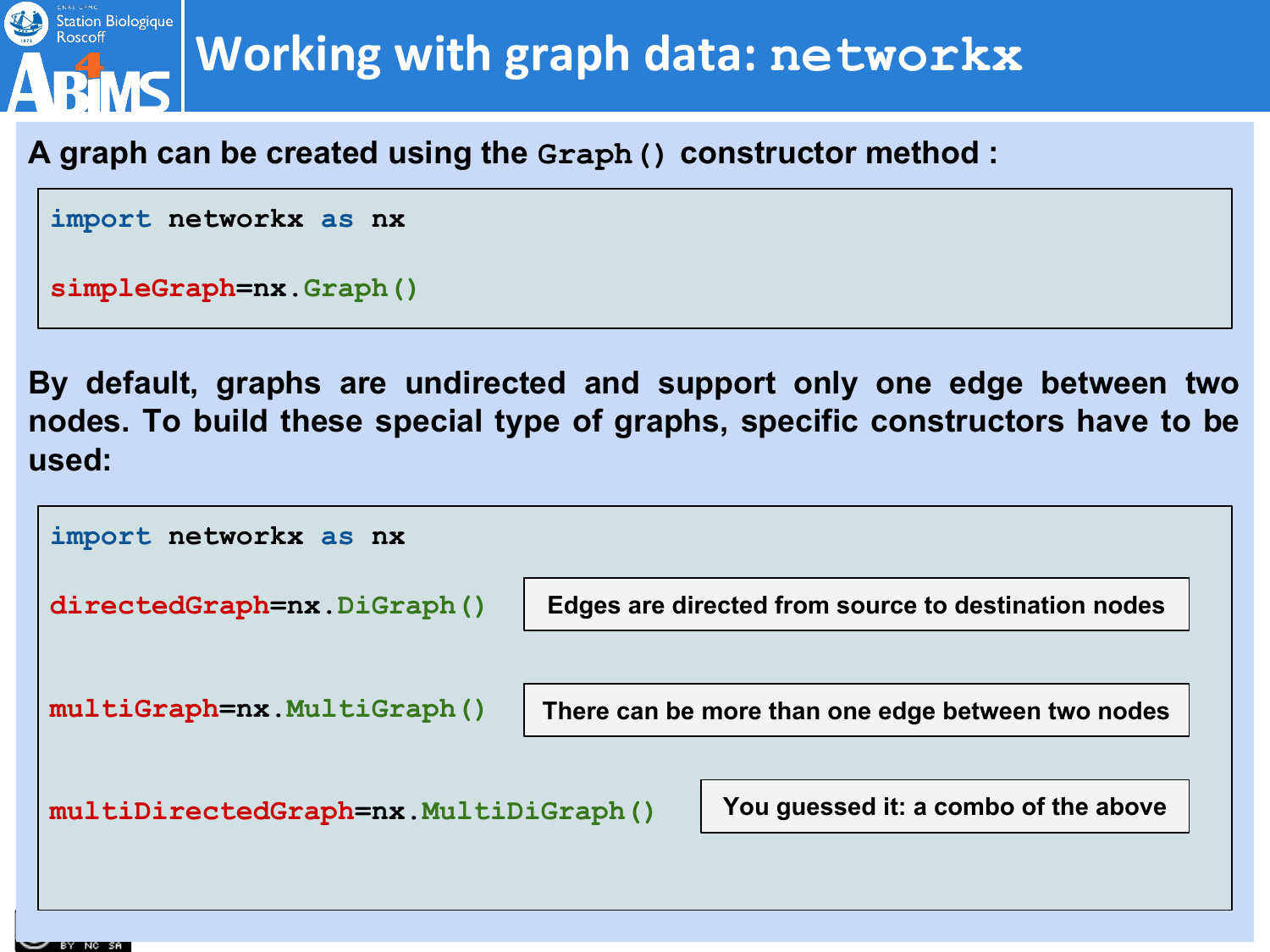![](_page_54_Picture_0.jpeg)

### **Working with graph data: networkx**

**Graph nodes can be of any** *hashable* **type (a type having some kind of id that does not change over the lifetime of an object):**

- **- Scalar types are hashable types, whereas mutable collections such as lists or sets are not.**
- **- Objects of user defined classes are hashable but they all have a different id, even when all their attributes have identical values.**

*While it is possible to use objects as graph nodes it is not recommended. A best practice is to use string representations of objects instead, and to keep a separate dictionary of objects indexed by the string representation or to add objects as node attributes.*

**To add one or several nodes to a graph, the add\_node() or add\_nodes\_from() methods can be used:**

| $simpleGraph=nx.Graph()$                               | Any iterable collection can be used |
|--------------------------------------------------------|-------------------------------------|
| simpleGraph.add node('node one')                       |                                     |
| simpleGraph.add nodes from(['node two', 'node three']) |                                     |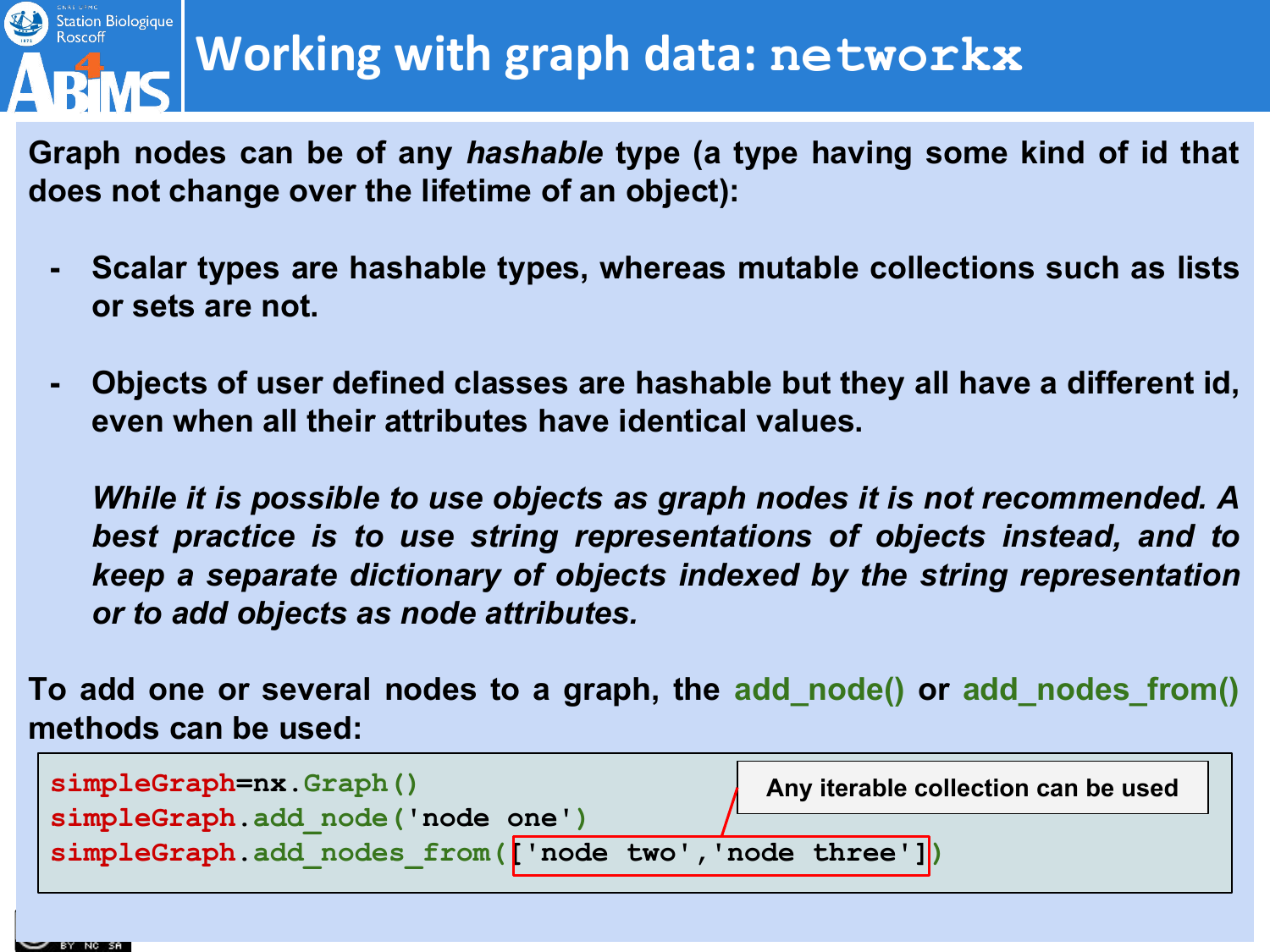#### Station Biologique<br>Roscoff **Working with graph data: networkx**

**It is also possible to add nodes together with (a dictionary of) attributes. In order to do so, the container must contain(!) tuples with two elements: the node, and a dictionary of attributes :**

![](_page_55_Figure_2.jpeg)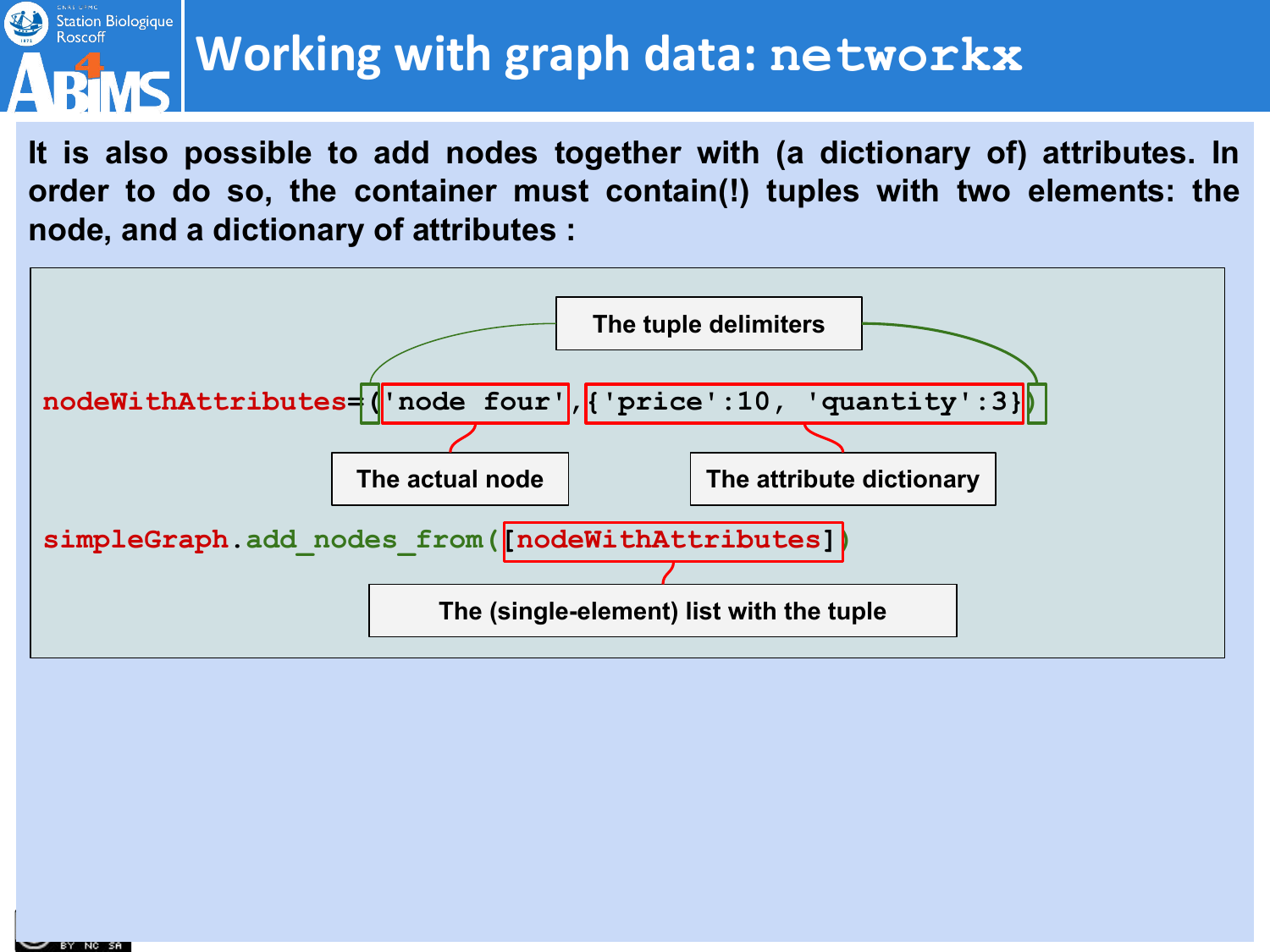#### Station Biologique<br>Roscoff **Working with graph data: networkx**

**Similarly, edges are added with the add\_edge() or add\_egdes\_from() methods. If the nodes of the edge or edge list do not already exist in the graph, they are automatically added. Just as with nodes, edges can also have an attribute dictionary which can be added at the same time as an edge.**

![](_page_56_Figure_2.jpeg)

![](_page_56_Picture_3.jpeg)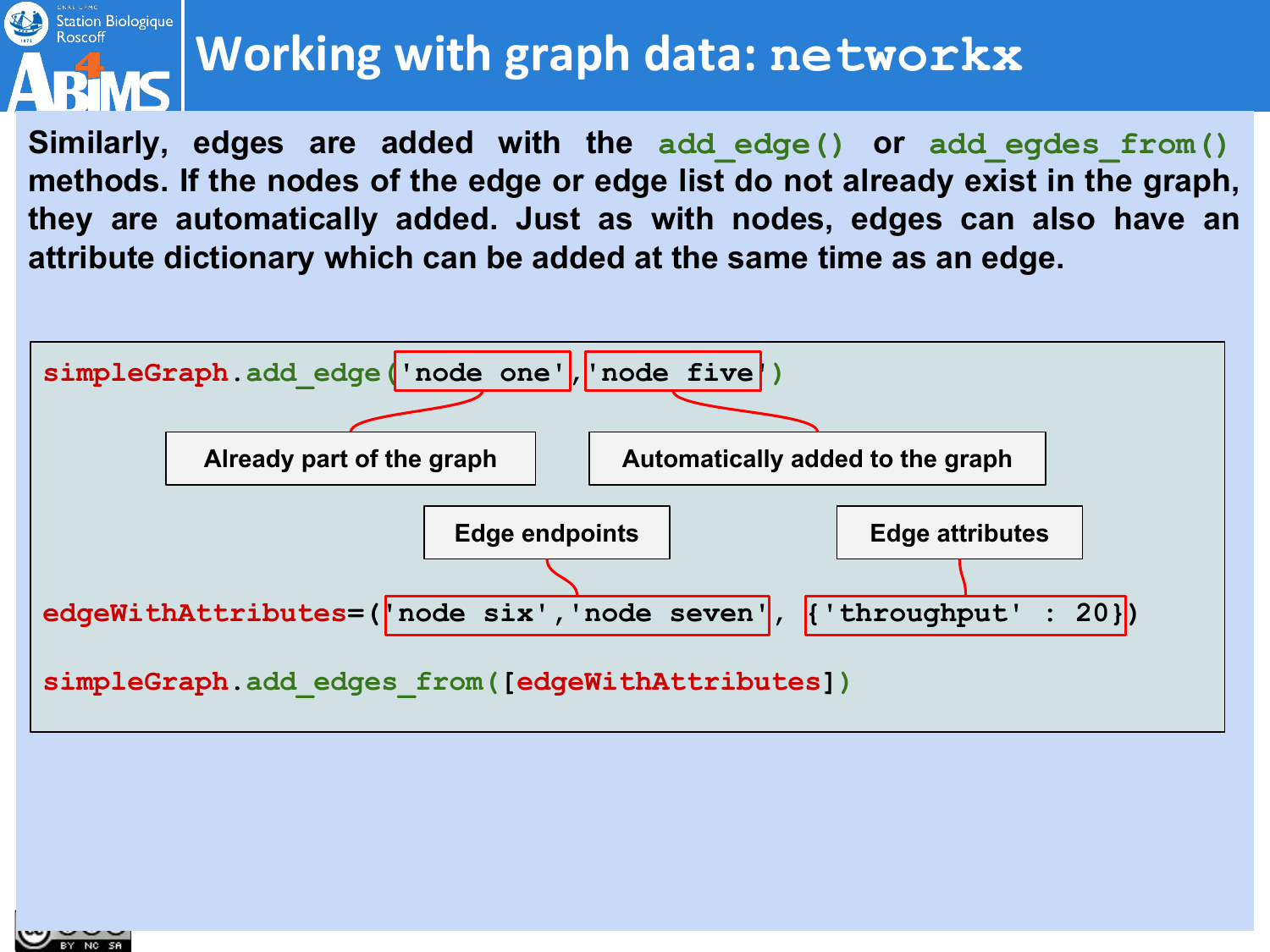# Station Biologique<br>Roscoff

### **Working with graph data: networkx**

**Adding attributes a posteriori is also possible. Both for nodes with the nodes attribute, And for edges with the edges attribute. These attributes can also be used to return information about a node (resp. edge):**

![](_page_57_Figure_3.jpeg)

![](_page_57_Figure_4.jpeg)

![](_page_57_Picture_5.jpeg)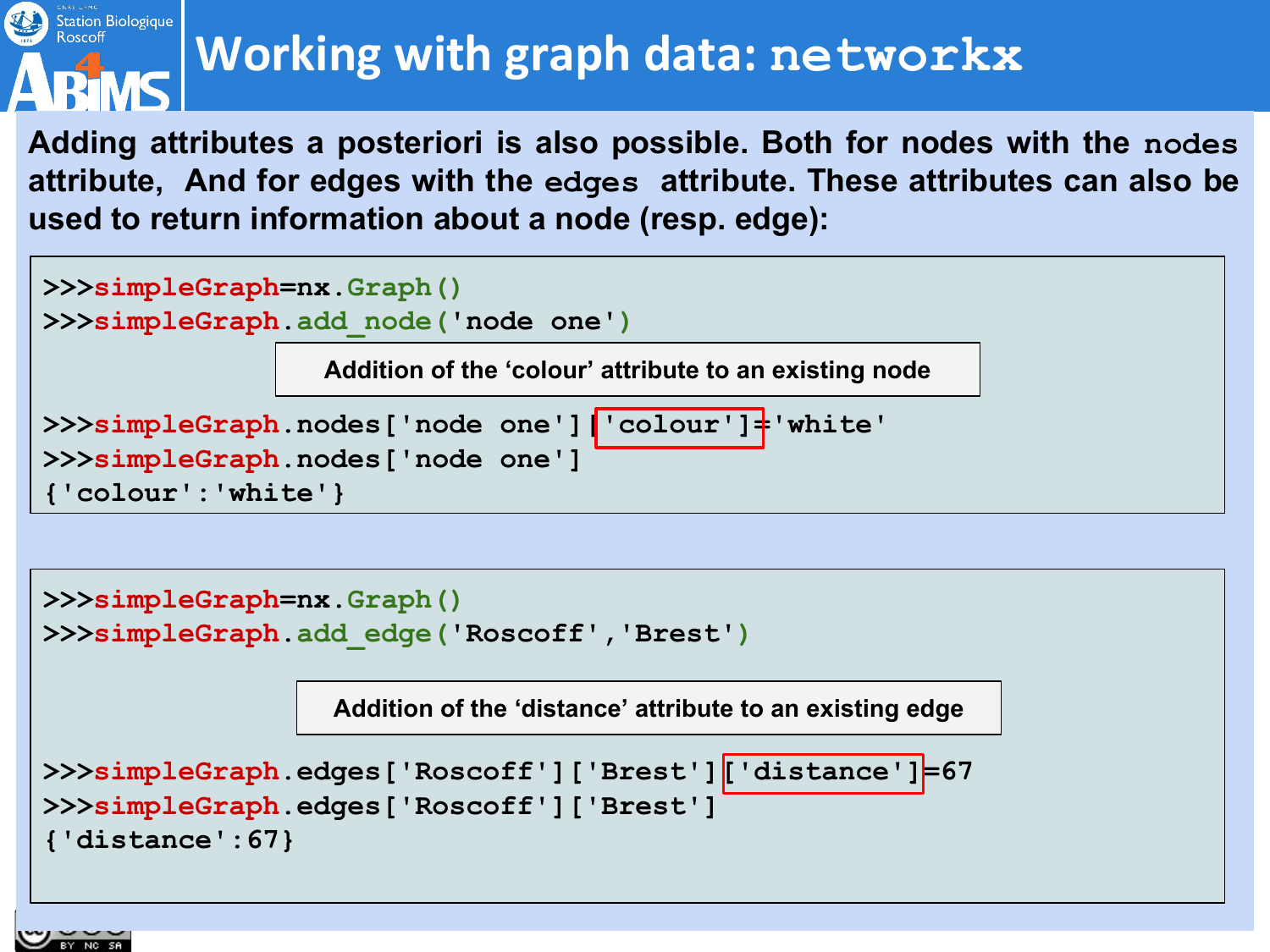# Station Biologique<br>Roscoff

### **Working with graph data: networkx**

**Retrieving the list of nodes and edges is also straightforward using these attributes:**

```
>>>simpleGraph=nx.Graph()
>>>simpleGraph.add_node('node one')
>>>list(simpleGraph.nodes)
['node one']
                      Explicit list conversion is needed here
```

```
>>>simpleGraph=nx.Graph()
>>>simpleGraph.add_edge('Roscoff','Brest')
```

```
>>>list(simpleGraph.edges)
```

```
[('Roscoff','Brest')]
```
**A list of tuples with two elements each: the source and destination nodes of the edge**

![](_page_58_Picture_8.jpeg)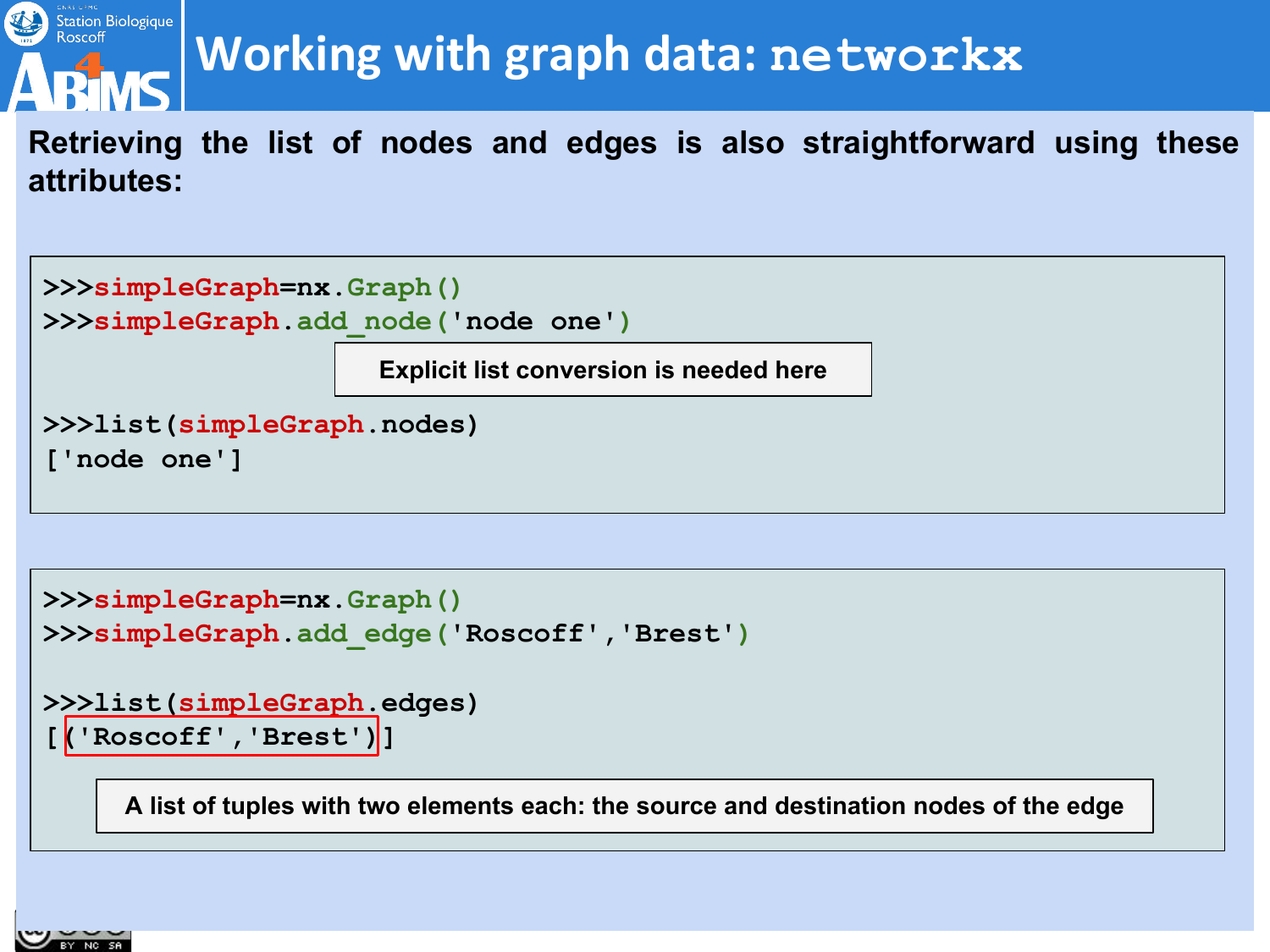#### Station Biologique<br>Roscoff **Working with graph data: networkx**

**Finally, removing graph components is done through the remove\_node(), remove\_nodes\_from() and remove\_edge(), remove\_edges\_from() methods.**

```
>>>simpleGraph=nx.Graph()
>>>simpleGraph.add_node('node one')
>>>list(simpleGraph.nodes)
['node one']
>>>simpleGraph.remove_node('node one')
>>>list(simpleGraph.nodes)
[]
```
![](_page_59_Figure_3.jpeg)

![](_page_59_Picture_4.jpeg)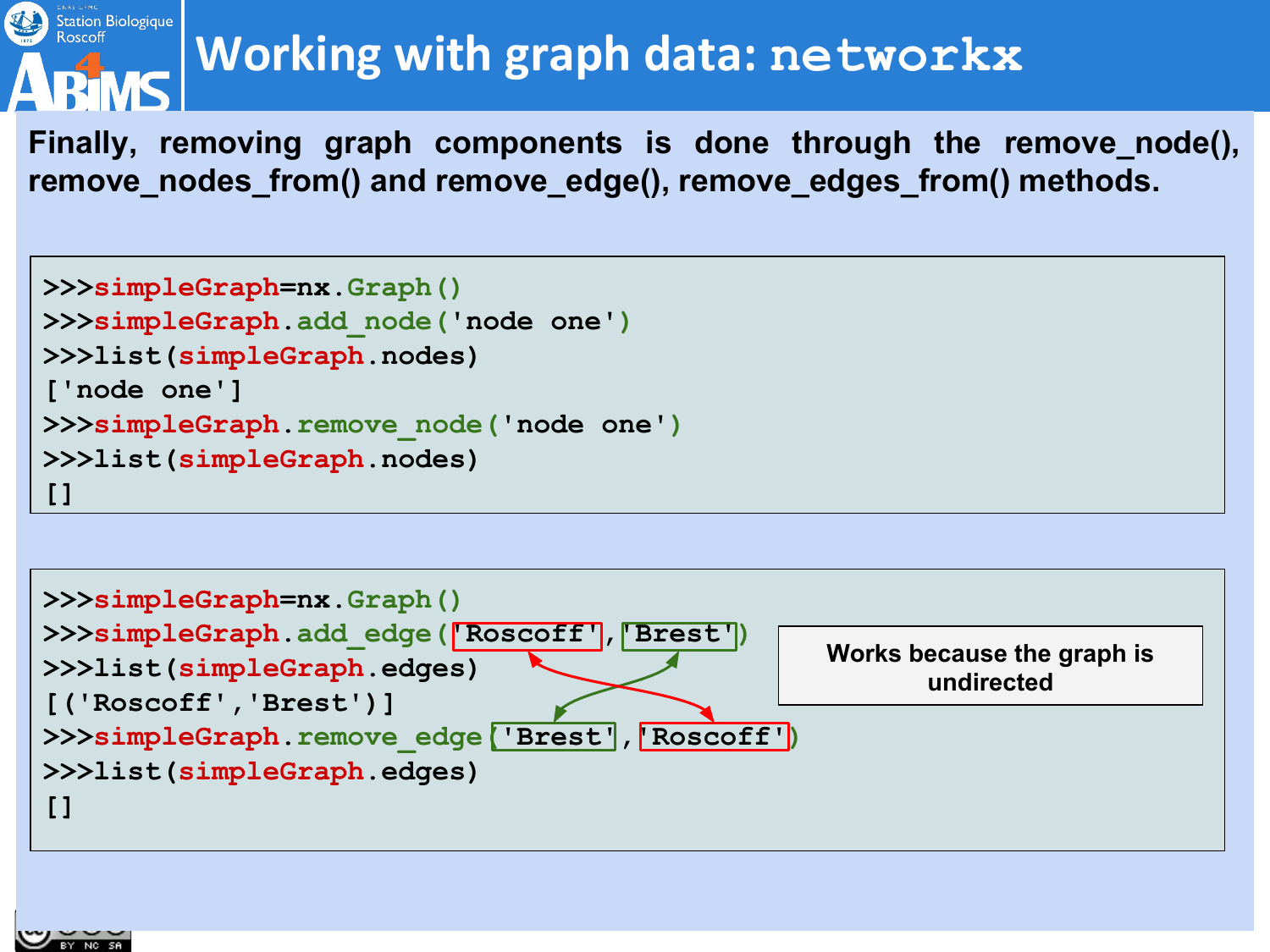#### Station Biologique **Working with graph data**

#### **Exercise 16**

- **- Create a new directory src/ex216**
- **- Create a new file graphbuilder.py defining a class GraphBuilder with :**
	- **- A buildGraphFromCsv(self,filename,srccolumn,destcolumn) reading a directed graph from a CSV file, assuming source nodes are in the column named srccolumn, and destination nodes are in the column destcolumn**
	- **- All information in other columns will be stored as a dictionary where keys are column headers and values cell values. The list of dictionaries of each edge will be stored in the edge's 'info' attribute.**
	- **- An extractSubGraphWithSourceNode(self,srcnode) method returning a subgraph with all the edges of the complete graph having srcnode as source. Associated attributes will also be copied to the subgraph edges.**
- **- Create a new file testgraphbuilder.py defining a test case with one test method each of the two above methods.**
- **- Run the tests using '../../data/tabular/aquasymbio-data.csv'. The complete graph should contain 1207 nodes. Check that the edge from 'Parvilucifera infectans' to 'Alexandrium pacificum' contains two entries in its 'info' attribute. Check that the subgraph with source node 'Amyloodinium ocellatum'**  contains 129 nodes.

![](_page_60_Picture_9.jpeg)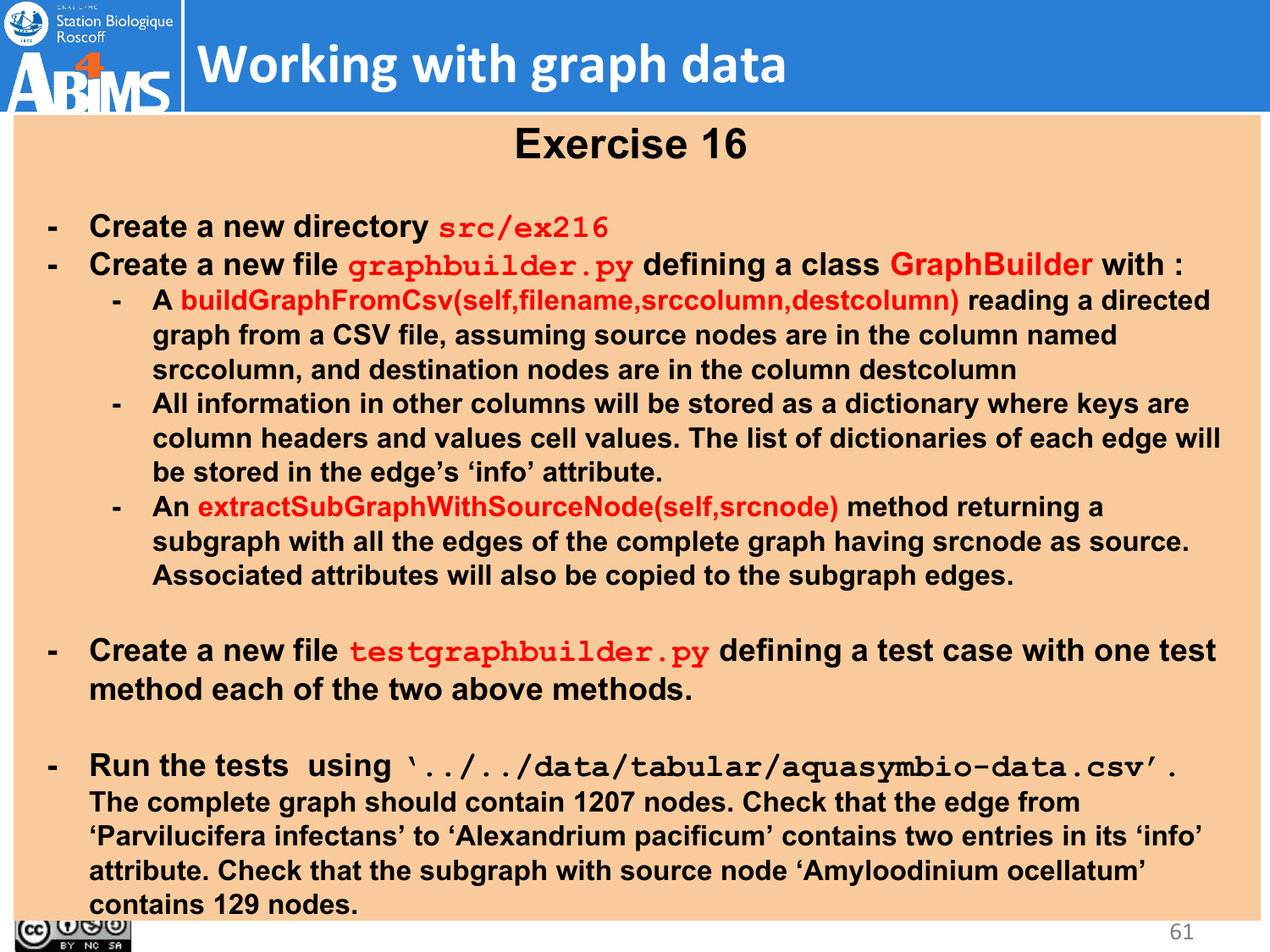![](_page_61_Picture_0.jpeg)

# **Outline : Session 2**

### **Using Domain Specific Modules**

- 1. The BioPython Toolkit
- 2. Processing Sequence Data
- 3. Running BLAST and Processing Results
- 4. Accessing Remote Resources
- 5. Working with Graph Structures
- 6. Putting it all Together

![](_page_61_Picture_9.jpeg)